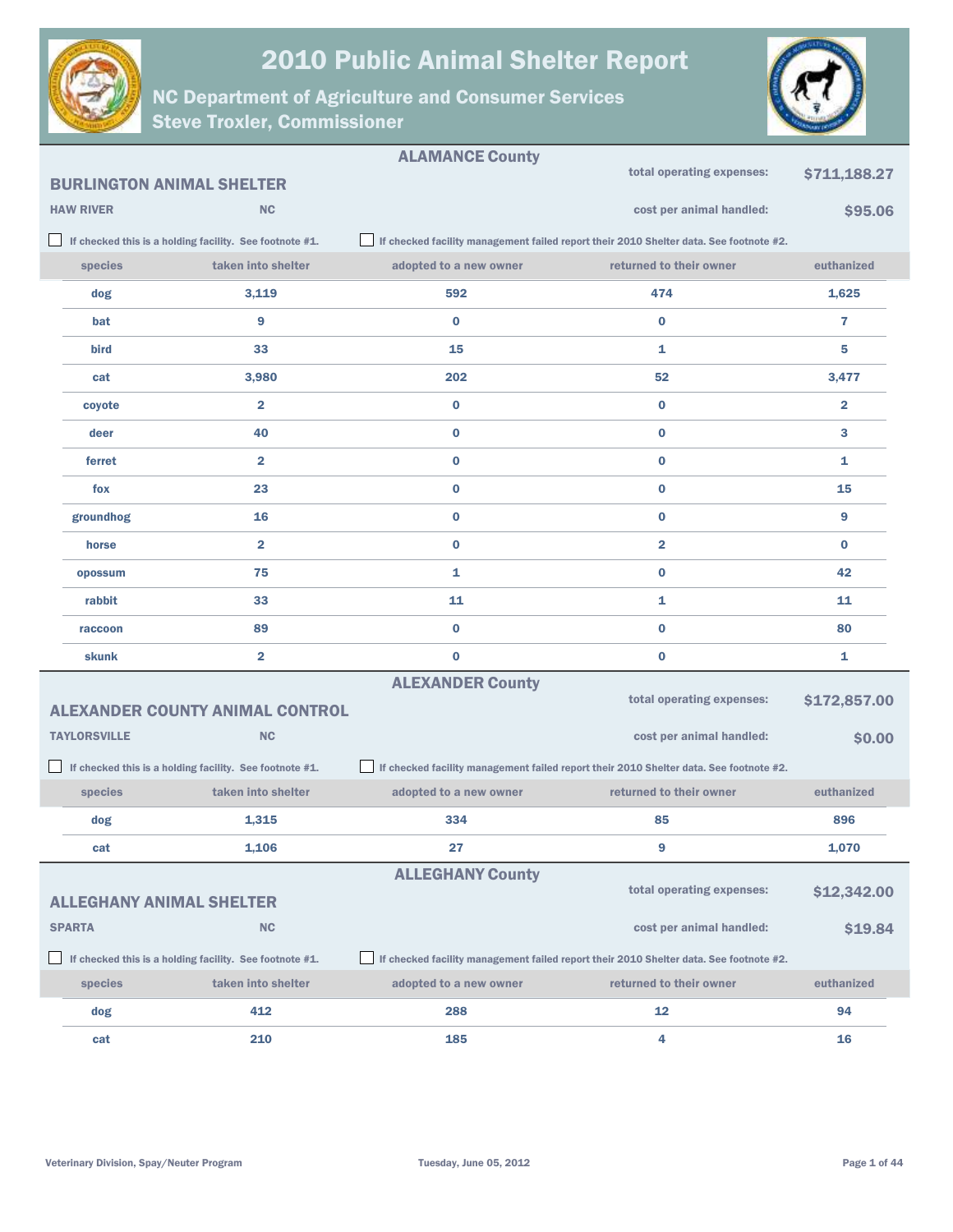



|                                     |                                                         | <b>ANSON County</b>                                                                    |                                                                                        |                |
|-------------------------------------|---------------------------------------------------------|----------------------------------------------------------------------------------------|----------------------------------------------------------------------------------------|----------------|
| <b>ANSON COUNTY ANIMAL SHELTER</b>  |                                                         |                                                                                        | total operating expenses:                                                              | \$48,532.59    |
| <b>WADESBORO</b>                    | <b>NC</b>                                               |                                                                                        | cost per animal handled:                                                               | <b>\$72.44</b> |
|                                     | If checked this is a holding facility. See footnote #1. |                                                                                        | If checked facility management failed report their 2010 Shelter data. See footnote #2. |                |
| species                             | taken into shelter                                      | adopted to a new owner                                                                 | returned to their owner                                                                | euthanized     |
| dog                                 | 481                                                     | 9                                                                                      | 2                                                                                      | 470            |
| cat                                 | 189                                                     | 1                                                                                      | 3                                                                                      | 185            |
|                                     |                                                         | <b>ASHE County</b>                                                                     |                                                                                        |                |
| <b>ASHE COUNTY ANIMAL SHELTER</b>   |                                                         |                                                                                        | total operating expenses:                                                              | <b>SO.00</b>   |
| <b>CRUMPLER</b>                     | <b>NC</b>                                               |                                                                                        | cost per animal handled:                                                               | <b>SO.00</b>   |
|                                     | If checked this is a holding facility. See footnote #1. | If checked facility management failed report their 2010 Shelter data. See footnote #2. |                                                                                        |                |
| species                             | taken into shelter                                      | adopted to a new owner                                                                 | returned to their owner                                                                | euthanized     |
| dog                                 | 0                                                       | $\bf{0}$                                                                               | $\bf{0}$                                                                               | 0              |
|                                     |                                                         | <b>AVERY County</b>                                                                    |                                                                                        |                |
| <b>AVERY COUNTY HUMANE SOCIETY</b>  |                                                         |                                                                                        | total operating expenses:                                                              | \$1,075,472.00 |
| <b>NEWLAND</b>                      | <b>NC</b>                                               |                                                                                        | cost per animal handled:                                                               | \$0.00         |
|                                     | If checked this is a holding facility. See footnote #1. |                                                                                        | If checked facility management failed report their 2010 Shelter data. See footnote #2. |                |
| species                             | taken into shelter                                      | adopted to a new owner                                                                 | returned to their owner                                                                | euthanized     |
| dog                                 | 614                                                     | 363                                                                                    | 65                                                                                     | 191            |
| cat                                 | 365                                                     | 131                                                                                    | 7                                                                                      | 242            |
|                                     |                                                         | <b>BEAUFORT County</b>                                                                 |                                                                                        |                |
|                                     | <b>BETSY BAILEY NELSON ANIMAL CONTROL FAC.</b>          |                                                                                        | total operating expenses:                                                              | \$302,096.00   |
| <b>WASHINGTON</b>                   | <b>NC</b>                                               |                                                                                        | cost per animal handled:                                                               | \$118.56       |
|                                     | If checked this is a holding facility. See footnote #1. |                                                                                        | If checked facility management failed report their 2010 Shelter data. See footnote #2. |                |
| species                             | taken into shelter                                      | adopted to a new owner                                                                 | returned to their owner                                                                | euthanized     |
| dog                                 | 1,415                                                   | 471                                                                                    | 90                                                                                     | 854            |
| cat                                 | 1,120                                                   | 231                                                                                    | 9                                                                                      | 880            |
| horse                               | 13                                                      | 9                                                                                      | $\bf{0}$                                                                               | 4              |
|                                     |                                                         | <b>BERTIE County</b>                                                                   |                                                                                        |                |
| <b>BERTIE COUNTY ANIMAL SHELTER</b> |                                                         |                                                                                        | total operating expenses:                                                              | \$76,188.00    |
| <b>WINDSOR</b>                      | <b>NC</b>                                               |                                                                                        | cost per animal handled:                                                               | \$79.36        |
|                                     | If checked this is a holding facility. See footnote #1. |                                                                                        | If checked facility management failed report their 2010 Shelter data. See footnote #2. |                |
| species                             | taken into shelter                                      | adopted to a new owner                                                                 | returned to their owner                                                                | euthanized     |
| dog                                 | 501                                                     | 212                                                                                    | 20                                                                                     | 267            |
| cat                                 | 459                                                     | 51                                                                                     | 3                                                                                      | 384            |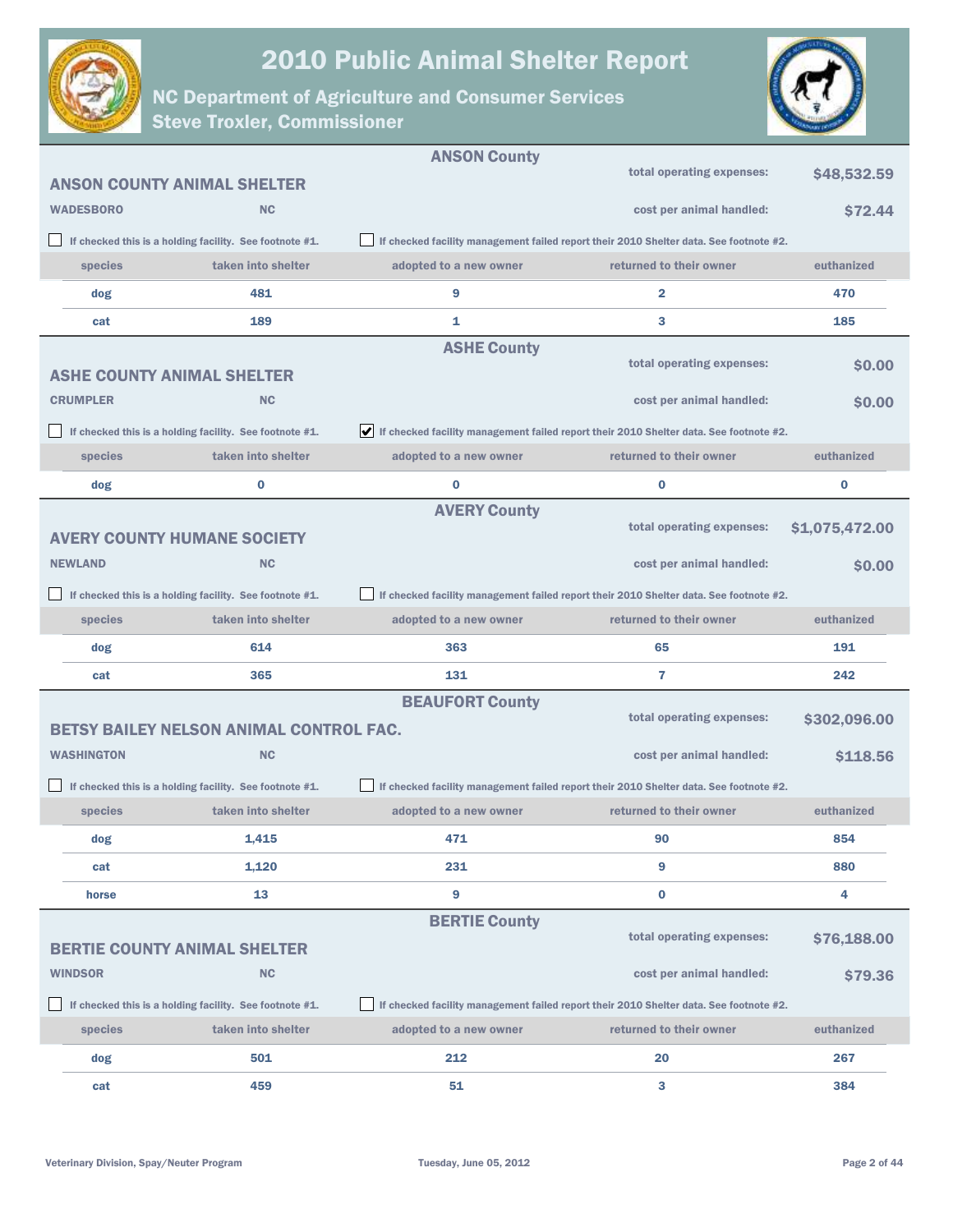



|                        |                                                                               | <b>BERTIE County</b>                                                                   |                                                                                        |                |
|------------------------|-------------------------------------------------------------------------------|----------------------------------------------------------------------------------------|----------------------------------------------------------------------------------------|----------------|
| <b>TOWN OF WINDSOR</b> |                                                                               |                                                                                        | total operating expenses:                                                              | \$9,584.00     |
| <b>WINDSOR</b>         | NC                                                                            |                                                                                        | cost per animal handled:                                                               | \$172.00       |
|                        | $\blacktriangleright$ If checked this is a holding facility. See footnote #1. |                                                                                        | If checked facility management failed report their 2010 Shelter data. See footnote #2. |                |
| species                | taken into shelter                                                            | adopted to a new owner                                                                 | returned to their owner                                                                | euthanized     |
| dog                    | 43                                                                            | 12                                                                                     | 9                                                                                      | 21             |
| cat                    | 13                                                                            | $\bf{0}$                                                                               | $\bf{0}$                                                                               | 13             |
| opossum                | $\overline{7}$                                                                | $\bf{0}$                                                                               | 0                                                                                      | $\bf{0}$       |
|                        |                                                                               | <b>BLADEN County</b>                                                                   |                                                                                        |                |
|                        | <b>BLADEN COUNTY ANIMAL SHELTER</b>                                           |                                                                                        | total operating expenses:                                                              | \$181,822.91   |
| <b>ELIZABETHTOWN</b>   | <b>NC</b>                                                                     |                                                                                        | cost per animal handled:                                                               | \$97.02        |
|                        | If checked this is a holding facility. See footnote #1.                       | If checked facility management failed report their 2010 Shelter data. See footnote #2. |                                                                                        |                |
| species                | taken into shelter                                                            | adopted to a new owner                                                                 | returned to their owner                                                                | euthanized     |
| dog                    | 1,091                                                                         | 956                                                                                    | 46                                                                                     | 134            |
| cat                    | 774                                                                           | 318                                                                                    | 10                                                                                     | 512            |
| opossum                | 5                                                                             | $\bf{0}$                                                                               | $\bf{0}$                                                                               | $\bf{0}$       |
| rabbit                 | $\mathbf{1}$                                                                  | $\bf{0}$                                                                               | $\bf{0}$                                                                               | 1              |
| raccoon                | 3                                                                             | $\bf{0}$                                                                               | $\bf{0}$                                                                               | $\bf{0}$       |
|                        |                                                                               |                                                                                        |                                                                                        |                |
|                        |                                                                               | <b>BRUNSWICK County</b>                                                                |                                                                                        |                |
|                        | <b>BRUNSWICK COUNTY ANIMAL SHELTER</b>                                        |                                                                                        | total operating expenses:                                                              | \$878,949.18   |
| <b>SUPPLY</b>          | <b>NC</b>                                                                     |                                                                                        | cost per animal handled:                                                               | \$153.77       |
|                        | If checked this is a holding facility. See footnote #1.                       |                                                                                        | If checked facility management failed report their 2010 Shelter data. See footnote #2. |                |
| species                | taken into shelter                                                            | adopted to a new owner                                                                 | returned to their owner                                                                | euthanized     |
| dog                    | 2,113                                                                         | 442                                                                                    | 219                                                                                    | 1,452          |
| bat                    | 6                                                                             | $\bf{0}$                                                                               | 0                                                                                      | 6              |
| cat                    | 3,324                                                                         | 235                                                                                    | 38                                                                                     | 3,051          |
| chicken                | 12                                                                            | 11                                                                                     | $\mathbf{1}$                                                                           | $\bf{0}$       |
| coyote                 | 1                                                                             | $\bf{0}$                                                                               | $\bf{0}$                                                                               | 1              |
| duck                   | 22                                                                            | 21                                                                                     | $\bf{0}$                                                                               | $\mathbf{1}$   |
| fox                    | 19                                                                            | $\bf{0}$                                                                               | $\bf{0}$                                                                               | 19             |
| goat                   | $\overline{2}$                                                                | $\overline{\mathbf{2}}$                                                                | $\bf{0}$                                                                               | $\bf{0}$       |
| hamster                | $\mathbf{1}$                                                                  | $\bf{0}$                                                                               | $\bf{0}$                                                                               | $\mathbf{1}$   |
| horse                  | $\overline{\mathbf{5}}$                                                       | $\bf{0}$                                                                               | 5                                                                                      | $\bf{0}$       |
| opossum                | 128                                                                           | $\pmb{0}$                                                                              | $\bf{0}$                                                                               | $\overline{2}$ |
| pig                    | $\overline{\mathbf{2}}$                                                       | $\bf{0}$                                                                               | $\overline{\mathbf{2}}$                                                                | $\bf{0}$       |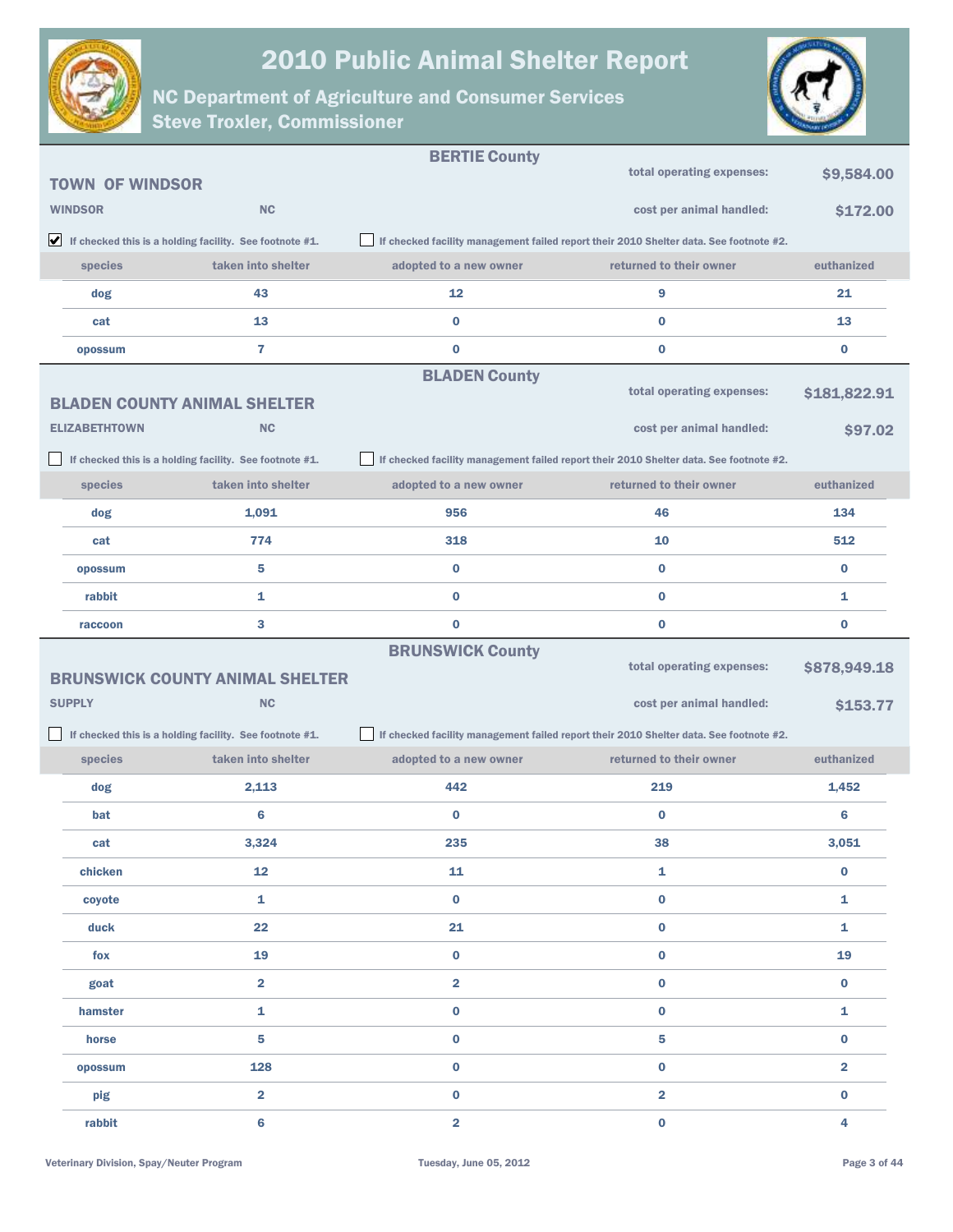



|                                     |                                                                               | <b>BRUNSWICK County</b>                                                                |                                                                                        |              |
|-------------------------------------|-------------------------------------------------------------------------------|----------------------------------------------------------------------------------------|----------------------------------------------------------------------------------------|--------------|
|                                     | <b>BRUNSWICK COUNTY ANIMAL SHELTER</b>                                        |                                                                                        | total operating expenses:                                                              | \$878,949.18 |
| <b>SUPPLY</b>                       | <b>NC</b>                                                                     |                                                                                        | cost per animal handled:                                                               | \$153.77     |
|                                     | If checked this is a holding facility. See footnote #1.                       |                                                                                        | If checked facility management failed report their 2010 Shelter data. See footnote #2. |              |
| species                             | taken into shelter                                                            | adopted to a new owner                                                                 | returned to their owner                                                                | euthanized   |
| raccoon                             | 74                                                                            | 0                                                                                      | $\bf{0}$                                                                               | 74           |
| squirrel                            | 1                                                                             | 0                                                                                      | $\bf{0}$                                                                               | 1            |
|                                     |                                                                               | <b>BRUNSWICK County</b>                                                                |                                                                                        |              |
| <b>CITY OF BOILING SPRING LAKES</b> |                                                                               |                                                                                        | total operating expenses:                                                              | <b>SO.00</b> |
| <b>SOUTHPORT</b>                    | <b>NC</b>                                                                     |                                                                                        | cost per animal handled:                                                               | <b>SO.00</b> |
|                                     | $\blacktriangleright$ If checked this is a holding facility. See footnote #1. |                                                                                        | If checked facility management failed report their 2010 Shelter data. See footnote #2. |              |
| species                             | taken into shelter                                                            | adopted to a new owner                                                                 | returned to their owner                                                                | euthanized   |
| cat                                 | 0                                                                             | 0                                                                                      | $\bf{0}$                                                                               | 0            |
| dog                                 | $\bf{0}$                                                                      | 0                                                                                      | $\bf{0}$                                                                               | $\bf{0}$     |
|                                     |                                                                               | <b>BRUNSWICK County</b>                                                                |                                                                                        |              |
|                                     | <b>LELAND POLICE DEPT. ANIMAL SHELTER</b>                                     |                                                                                        | total operating expenses:                                                              | \$0.00       |
| <b>LELAND</b>                       | <b>NC</b>                                                                     |                                                                                        | cost per animal handled:                                                               | <b>SO.00</b> |
|                                     | If checked this is a holding facility. See footnote #1.                       | If checked facility management failed report their 2010 Shelter data. See footnote #2. |                                                                                        |              |
| species                             |                                                                               |                                                                                        |                                                                                        |              |
|                                     | taken into shelter                                                            | adopted to a new owner                                                                 | returned to their owner                                                                | euthanized   |
| dog                                 | 0                                                                             | 0                                                                                      | 0                                                                                      | 0            |
|                                     |                                                                               | <b>BRUNSWICK County</b>                                                                |                                                                                        |              |
|                                     | <b>TOWN OF CALABASH ANIMAL SHELTER</b>                                        |                                                                                        | total operating expenses:                                                              | <b>SO.00</b> |
| <b>CALABASH</b>                     | <b>NC</b>                                                                     |                                                                                        | cost per animal handled:                                                               | <b>SO.00</b> |
|                                     | $\blacktriangleright$ If checked this is a holding facility. See footnote #1. |                                                                                        | If checked facility management failed report their 2010 Shelter data. See footnote #2. |              |
| species                             | taken into shelter                                                            | adopted to a new owner                                                                 | returned to their owner                                                                | euthanized   |
| cat                                 | 46                                                                            | 0                                                                                      | $\bf{0}$                                                                               | 0            |
| dog                                 | 15                                                                            | 0                                                                                      | 0                                                                                      | 0            |
|                                     |                                                                               | <b>BRUNSWICK County</b>                                                                |                                                                                        |              |
| <b>TOWN OF SUNSET BEACH</b>         |                                                                               |                                                                                        | total operating expenses:                                                              | \$100.00     |
| <b>SUNSET BEACH</b>                 | <b>NC</b>                                                                     |                                                                                        | cost per animal handled:                                                               | \$0.00       |
|                                     | $\blacktriangleright$ If checked this is a holding facility. See footnote #1. |                                                                                        | If checked facility management failed report their 2010 Shelter data. See footnote #2. |              |
| <b>species</b>                      | taken into shelter                                                            | adopted to a new owner                                                                 | returned to their owner                                                                | euthanized   |
| dog                                 | 0                                                                             | 0                                                                                      | 0                                                                                      | 0            |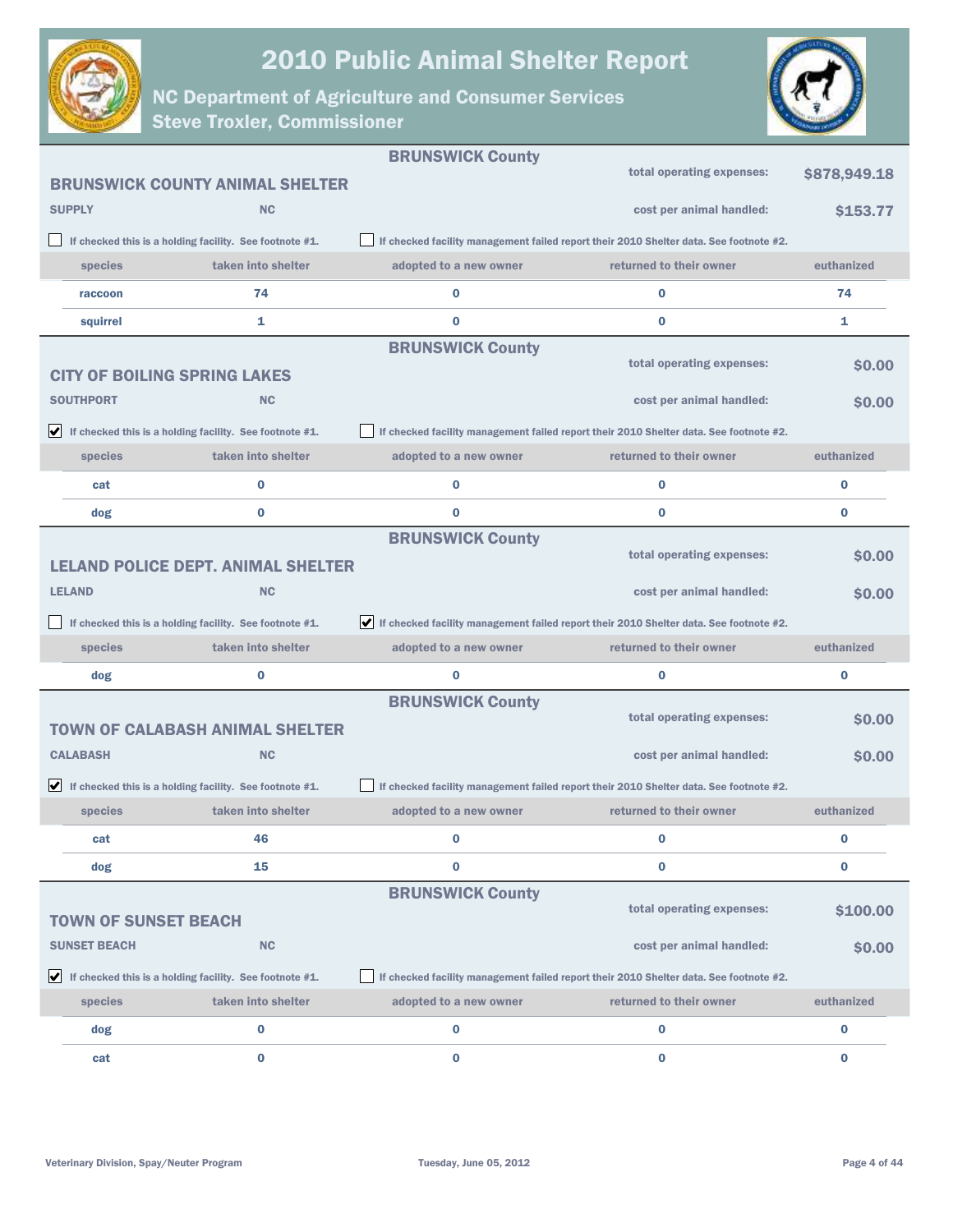



|                  |                                                         | <b>BUNCOMBE County</b>                                                                 |                                                                                        |                         |  |
|------------------|---------------------------------------------------------|----------------------------------------------------------------------------------------|----------------------------------------------------------------------------------------|-------------------------|--|
|                  | <b>BUNCOMBE COUNTY ANIMAL SHELTER</b>                   |                                                                                        | total operating expenses:                                                              | \$721,731.00            |  |
| <b>ASHEVILLE</b> | <b>NC</b>                                               |                                                                                        | cost per animal handled:                                                               | \$112.00                |  |
|                  | If checked this is a holding facility. See footnote #1. |                                                                                        | If checked facility management failed report their 2010 Shelter data. See footnote #2. |                         |  |
| species          | taken into shelter                                      | adopted to a new owner                                                                 | returned to their owner                                                                | euthanized              |  |
| dog              | 3,044                                                   | 1,257                                                                                  | 570                                                                                    | 1,167                   |  |
| bat              | 45                                                      | 0                                                                                      | $\bf{0}$                                                                               | 45                      |  |
| bird             | 40                                                      | 19                                                                                     | 7                                                                                      | 14                      |  |
| cat              | 3,128                                                   | 1,032                                                                                  | 59                                                                                     | 1,921                   |  |
| coyote           | 2                                                       | 0                                                                                      | 0                                                                                      | $\overline{\mathbf{2}}$ |  |
| deer             | 1                                                       | 0                                                                                      | $\bf{0}$                                                                               | 1                       |  |
| ferret           | 6                                                       | 3                                                                                      | $\bf{0}$                                                                               | 3                       |  |
| fox              | 2                                                       | 0                                                                                      | $\bf{0}$                                                                               | $\overline{\mathbf{2}}$ |  |
| goat             | 10                                                      | 4                                                                                      | 5                                                                                      | 1                       |  |
| horse            | 53                                                      | 53                                                                                     | $\bf{0}$                                                                               | $\bf{0}$                |  |
| opossum          | 21                                                      | 0                                                                                      | $\bf{0}$                                                                               | 21                      |  |
| pig              | 3                                                       | 3                                                                                      | $\bf{0}$                                                                               | $\bf{0}$                |  |
| rabbit           | 28                                                      | 17                                                                                     | 5                                                                                      | 7                       |  |
| raccoon          | 20                                                      | 0                                                                                      | 0                                                                                      | 20                      |  |
| reptile          | 2                                                       | $\bf{0}$                                                                               | 1                                                                                      | 1                       |  |
| rodent           | 61                                                      | 15                                                                                     | $\bf{0}$                                                                               | 30                      |  |
|                  |                                                         | <b>BURKE County</b>                                                                    |                                                                                        |                         |  |
|                  | <b>BURKE COUNTY ANIMAL SHELTER</b>                      |                                                                                        | total operating expenses:                                                              | \$242,000.00            |  |
| <b>MORGANTON</b> | <b>NC</b>                                               |                                                                                        | cost per animal handled:                                                               | \$21.00                 |  |
|                  | If checked this is a holding facility. See footnote #1. | If checked facility management failed report their 2010 Shelter data. See footnote #2. |                                                                                        |                         |  |
| species          | taken into shelter                                      | adopted to a new owner                                                                 | returned to their owner                                                                | euthanized              |  |
| dog              | 3,152                                                   | 859                                                                                    | 207                                                                                    | 2,086                   |  |
| cat              | 2,527                                                   | 358                                                                                    | 9                                                                                      | 2,160                   |  |
|                  |                                                         | <b>CABARRUS County</b>                                                                 | total operating expenses:                                                              |                         |  |
|                  | <b>CABARRUS COUNTY ANIMAL CONTROL</b>                   |                                                                                        |                                                                                        | \$115,000.00            |  |
| <b>CONCORD</b>   | NC                                                      |                                                                                        | cost per animal handled:                                                               | \$0.00                  |  |
|                  | If checked this is a holding facility. See footnote #1. |                                                                                        | If checked facility management failed report their 2010 Shelter data. See footnote #2. |                         |  |
| species          | taken into shelter                                      | adopted to a new owner                                                                 | returned to their owner                                                                | euthanized              |  |
| dog              | 1,954                                                   | 398                                                                                    | 325                                                                                    | 1,153                   |  |
| cat              | 1,520                                                   | 135                                                                                    | 8                                                                                      | 1,193                   |  |
| opossum          | 5                                                       | $\bf{0}$                                                                               | $\bf{0}$                                                                               | $\bf{0}$                |  |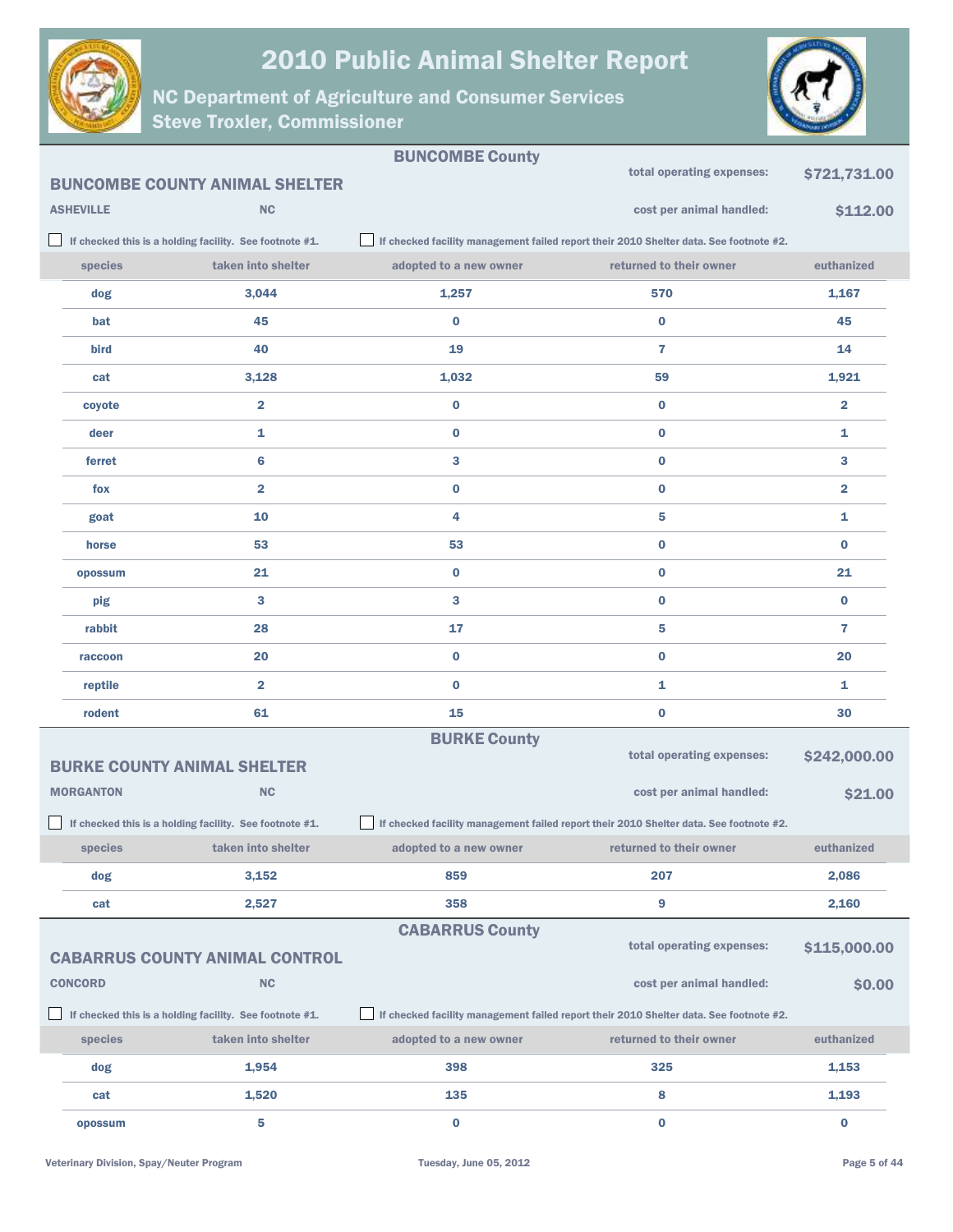



|                                                         |                |                                                         | <b>CABARRUS County</b> |                                                                                        |                         |
|---------------------------------------------------------|----------------|---------------------------------------------------------|------------------------|----------------------------------------------------------------------------------------|-------------------------|
|                                                         |                | <b>CABARRUS COUNTY ANIMAL CONTROL</b>                   |                        | total operating expenses:                                                              | \$115,000.00            |
|                                                         | <b>CONCORD</b> | <b>NC</b>                                               |                        | cost per animal handled:                                                               | \$0.00                  |
|                                                         |                | If checked this is a holding facility. See footnote #1. |                        | If checked facility management failed report their 2010 Shelter data. See footnote #2. |                         |
|                                                         | species        | taken into shelter                                      | adopted to a new owner | returned to their owner                                                                | euthanized              |
|                                                         | raccoon        | 59                                                      | $\bf{0}$               | 0                                                                                      | 59                      |
|                                                         |                |                                                         | <b>CALDWELL County</b> |                                                                                        |                         |
|                                                         |                | <b>CALDWELL CO. ANIMAL CARE&amp;CONTROL SHELTER</b>     |                        | total operating expenses:                                                              | \$435,996.49            |
|                                                         | <b>LENIOR</b>  | <b>NC</b>                                               |                        | cost per animal handled:                                                               | \$87.11                 |
|                                                         |                | If checked this is a holding facility. See footnote #1. |                        | If checked facility management failed report their 2010 Shelter data. See footnote #2. |                         |
|                                                         | species        | taken into shelter                                      | adopted to a new owner | returned to their owner                                                                | euthanized              |
|                                                         | dog            | 2,371                                                   | 168                    | 218                                                                                    | 2,275                   |
|                                                         | bat            | 3                                                       | $\bf{0}$               | $\bf{0}$                                                                               | $\overline{2}$          |
|                                                         | cat            | 2,221                                                   | 54                     | 22                                                                                     | 2,081                   |
|                                                         | emu            | 1                                                       | 1                      | $\bf{0}$                                                                               | 0                       |
|                                                         | ferret         | 1                                                       | 0                      | $\bf{0}$                                                                               | $\bf{0}$                |
|                                                         | fox            | $\overline{2}$                                          | $\bf{0}$               | $\bf{0}$                                                                               | $\overline{\mathbf{2}}$ |
|                                                         | goat           | 1                                                       | 1                      | $\bf{0}$                                                                               | $\bf{0}$                |
|                                                         | groundhog      | $\overline{\mathbf{2}}$                                 | $\bf{0}$               | $\bf{0}$                                                                               | $\bf{0}$                |
|                                                         | horse          | 3                                                       | $\bf{0}$               | 3                                                                                      | $\bf{0}$                |
|                                                         | opossum        | 9                                                       | $\bf{0}$               | $\bf{0}$                                                                               | $\overline{\mathbf{2}}$ |
|                                                         | pig            | $\overline{\mathbf{2}}$                                 | 1                      | $\bf{0}$                                                                               | $\bf{0}$                |
|                                                         | rabbit         | 14                                                      | 1                      | $\bf{0}$                                                                               | $\overline{2}$          |
|                                                         | raccoon        | 12                                                      | 0                      | $\bf{0}$                                                                               | 10                      |
|                                                         | snake          | 1                                                       | $\bf{0}$               | $\bf{0}$                                                                               | $\bf{0}$                |
|                                                         | owl            | 1                                                       | $\bf{0}$               | 0                                                                                      | $\bf{0}$                |
|                                                         | wolf           | 1                                                       | 0                      | $\bf{0}$                                                                               | 0                       |
|                                                         |                |                                                         | <b>CARTERET County</b> |                                                                                        |                         |
|                                                         |                | <b>CARTERET COUNTY HUMANE SOCIETY</b>                   |                        | total operating expenses:                                                              | \$325,463.42            |
|                                                         | <b>NEWPORT</b> | NC                                                      |                        | cost per animal handled:                                                               | \$73.00                 |
| If checked this is a holding facility. See footnote #1. |                |                                                         |                        | If checked facility management failed report their 2010 Shelter data. See footnote #2. |                         |
|                                                         | species        | taken into shelter                                      | adopted to a new owner | returned to their owner                                                                | euthanized              |
|                                                         | dog            | 1,627                                                   | 928                    | 289                                                                                    | 348                     |
|                                                         | bird           | 7                                                       | 7                      | 0                                                                                      | 0                       |
|                                                         | cat            | 2,735                                                   | 356                    | 42                                                                                     | 2,230                   |
|                                                         | ferret         | 1                                                       | 0                      | 1                                                                                      | 0                       |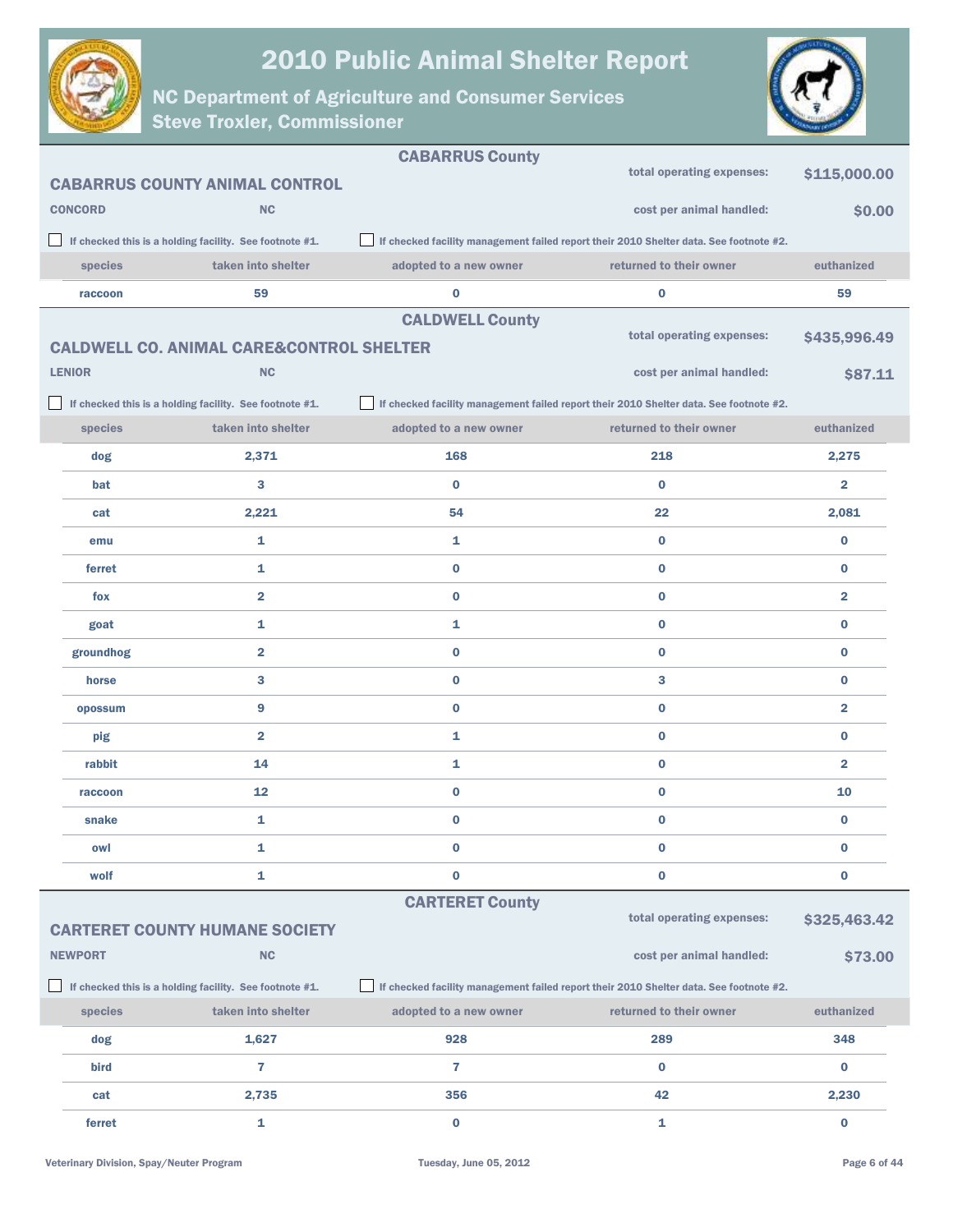



|                    |                                                         | <b>CARTERET County</b> |                                                                                        |                |
|--------------------|---------------------------------------------------------|------------------------|----------------------------------------------------------------------------------------|----------------|
|                    | <b>CARTERET COUNTY HUMANE SOCIETY</b>                   |                        | total operating expenses:                                                              | \$325,463.42   |
| <b>NEWPORT</b>     | <b>NC</b>                                               |                        | cost per animal handled:                                                               | \$73.00        |
|                    | If checked this is a holding facility. See footnote #1. |                        | If checked facility management failed report their 2010 Shelter data. See footnote #2. |                |
| species            | taken into shelter                                      | adopted to a new owner | returned to their owner                                                                | euthanized     |
| fox                | 1                                                       | $\bf{0}$               | $\bf{0}$                                                                               | 0              |
| guinea pig         | 8                                                       | 6                      | $\bf{0}$                                                                               | $\bf{0}$       |
| hamster            | 21                                                      | 20                     | $\bf{0}$                                                                               | $\mathbf{1}$   |
| pig                | 1                                                       | $\bf{0}$               | 1                                                                                      | $\bf{0}$       |
| rabbit             | 4                                                       | 4                      | $\bf{0}$                                                                               | $\bf{0}$       |
| raccoon            | 1                                                       | $\bf{0}$               | $\bf{0}$                                                                               | $\bf{0}$       |
| rat                | 3                                                       | 3                      | $\bf{0}$                                                                               | $\bf{0}$       |
| rooster            | 4                                                       | $\bf{0}$               | 3                                                                                      | 1              |
|                    |                                                         | <b>CASWELL County</b>  |                                                                                        |                |
|                    | <b>CASWELL COUNTY ANIMAL SHELTER</b>                    |                        | total operating expenses:                                                              | \$110,000.00   |
| <b>YANCEYVILLE</b> | <b>NC</b>                                               |                        | cost per animal handled:                                                               | <b>\$51.74</b> |
|                    | If checked this is a holding facility. See footnote #1. |                        | If checked facility management failed report their 2010 Shelter data. See footnote #2. |                |
| species            | taken into shelter                                      | adopted to a new owner | returned to their owner                                                                | euthanized     |
| dog                | 1,074                                                   | 614                    | 61                                                                                     | 427            |
| bird               | 3                                                       | $\overline{2}$         | $\bf{0}$                                                                               | 1              |
| cat                | 891                                                     | 180                    | 9                                                                                      | 671            |
| ferret             | 1                                                       | $\bf{0}$               | $\bf{0}$                                                                               | 1              |
| rabbit             | 9                                                       | $\overline{7}$         | $\overline{\mathbf{2}}$                                                                | $\bf{0}$       |
| owl                | 1                                                       | 1                      | $\bf{0}$                                                                               | 0              |
|                    |                                                         | <b>CATAWBA County</b>  | total operating expenses:                                                              |                |
|                    | CATAWBA COUNTY ANIMAL CONTROL                           |                        |                                                                                        | \$0.00         |
| <b>NEWTON</b>      | NC                                                      |                        | cost per animal handled:                                                               | \$0.00         |
|                    | If checked this is a holding facility. See footnote #1. |                        | If checked facility management failed report their 2010 Shelter data. See footnote #2. |                |
| species            | taken into shelter                                      | adopted to a new owner | returned to their owner                                                                | euthanized     |
| cat                | 3,828                                                   | 115                    | 53                                                                                     | 3,389          |
| chicken            | 8                                                       | 8                      | $\bf{0}$                                                                               | $\bf{0}$       |
| dog                | 3,297                                                   | 520                    | 388                                                                                    | 1,543          |
| emu                | $\overline{\mathbf{2}}$                                 | $\overline{2}$         | $\bf{0}$                                                                               | $\bf{0}$       |
| goat               | 13                                                      | 12                     | 1                                                                                      | 0              |
| opossum            | 32                                                      | $\pmb{0}$              | $\pmb{0}$                                                                              | 32             |
| pig                | 4                                                       | 4                      | $\bf{0}$                                                                               | $\bf{0}$       |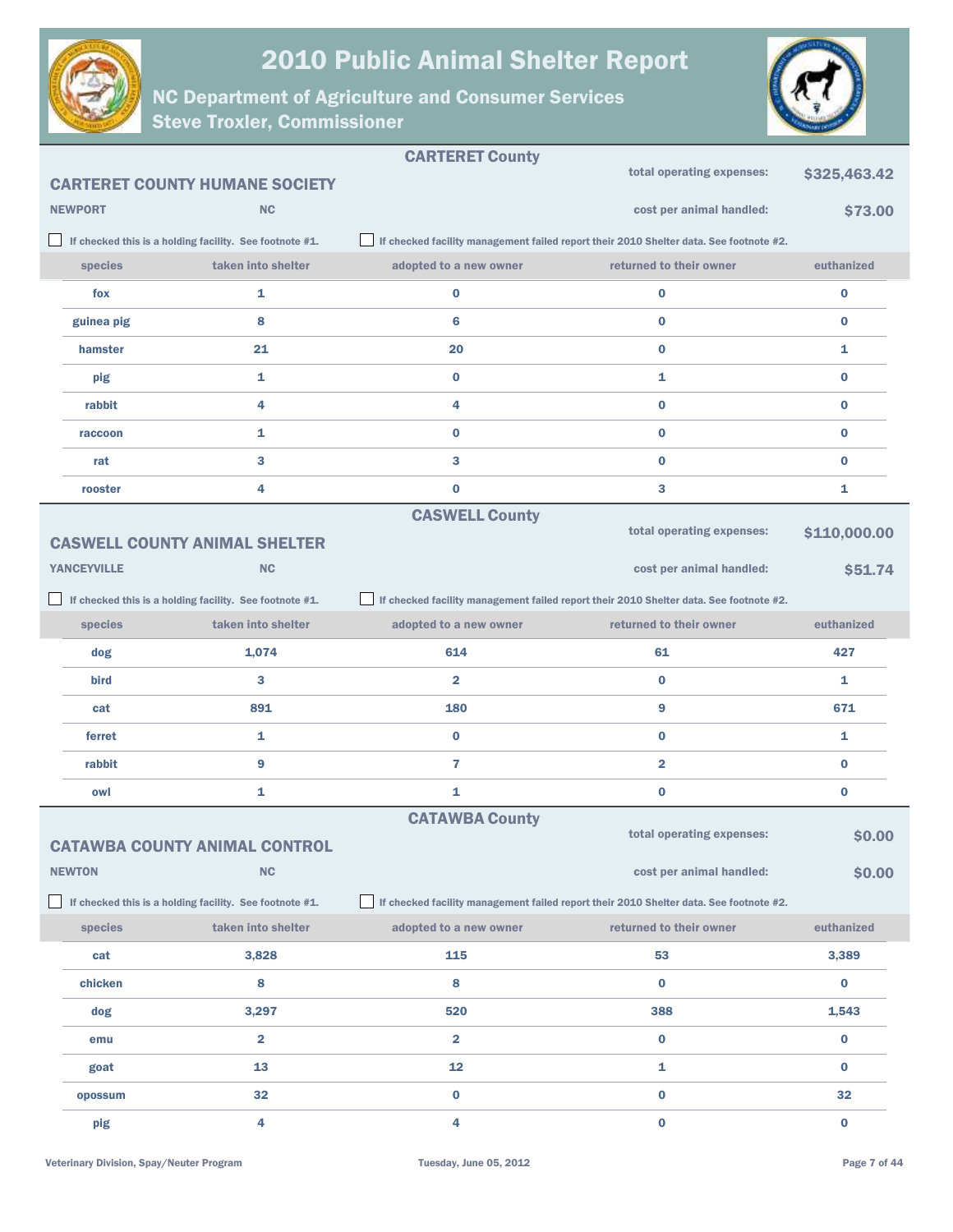



|                  |                                                         | <b>CATAWBA County</b>  |                                                                                        |              |
|------------------|---------------------------------------------------------|------------------------|----------------------------------------------------------------------------------------|--------------|
|                  | <b>CATAWBA COUNTY ANIMAL CONTROL</b>                    |                        | total operating expenses:                                                              | \$0.00       |
| <b>NEWTON</b>    | <b>NC</b>                                               |                        | cost per animal handled:                                                               | \$0.00       |
|                  | If checked this is a holding facility. See footnote #1. |                        | If checked facility management failed report their 2010 Shelter data. See footnote #2. |              |
| species          | taken into shelter                                      | adopted to a new owner | returned to their owner                                                                | euthanized   |
| rabbit           | 25                                                      | 22                     | $\bf{0}$                                                                               | 3            |
| raccoon          | 84                                                      | $\bf{0}$               | $\bf{0}$                                                                               | 84           |
|                  |                                                         | <b>CHATHAM County</b>  |                                                                                        |              |
|                  | <b>CHATHAM COUNTY ANIMAL CONTROL</b>                    |                        | total operating expenses:                                                              | \$308,827.53 |
| <b>PITTSBORO</b> | <b>NC</b>                                               |                        | cost per animal handled:                                                               | \$276.73     |
|                  | If checked this is a holding facility. See footnote #1. |                        | If checked facility management failed report their 2010 Shelter data. See footnote #2. |              |
| species          | taken into shelter                                      | adopted to a new owner | returned to their owner                                                                | euthanized   |
| dog              | 582                                                     | 266                    | 70                                                                                     | 269          |
| bat              | 8                                                       | $\bf{0}$               | $\bf{0}$                                                                               | 8            |
| cat              | 516                                                     | 128                    | 4                                                                                      | 412          |
| groundhog        | 1                                                       | $\bf{0}$               | $\bf{0}$                                                                               | 1            |
| opossum          | 3                                                       | $\bf{0}$               | $\bf{0}$                                                                               | $\bf{0}$     |
| rabbit           | 3                                                       | 3                      | $\bf{0}$                                                                               | $\bf{0}$     |
| <b>skunk</b>     | 3                                                       | $\bf{0}$               | $\bf{0}$                                                                               | 3            |
|                  |                                                         | <b>CHEROKEE County</b> |                                                                                        |              |
|                  | <b>VALLEY RIVER HUMANE SOCIETY</b>                      |                        | total operating expenses:                                                              | \$0.00       |
| <b>MURPHY</b>    | <b>NC</b>                                               |                        | cost per animal handled:                                                               | \$0.00       |
|                  | If checked this is a holding facility. See footnote #1. |                        | If checked facility management failed report their 2010 Shelter data. See footnote #2. |              |
| species          | taken into shelter                                      | adopted to a new owner | returned to their owner                                                                | euthanized   |
| dog              | 0                                                       | 0                      | $\bf{0}$                                                                               | $\bf{0}$     |
|                  |                                                         | <b>CHOWAN County</b>   |                                                                                        |              |
|                  | <b>TRI-COUNTY ANIMAL SHELTER</b>                        |                        | total operating expenses:                                                              | \$165,000.00 |
| <b>TYNER</b>     | NC                                                      |                        | cost per animal handled:                                                               | \$78.68      |
|                  | If checked this is a holding facility. See footnote #1. |                        | If checked facility management failed report their 2010 Shelter data. See footnote #2. |              |
| species          | taken into shelter                                      | adopted to a new owner | returned to their owner                                                                | euthanized   |
| dog              | 1,182                                                   | 459                    | 124                                                                                    | 599          |
| cat              | 1,622                                                   | 111                    | 17                                                                                     | 1,494        |
| raccoon          | 4                                                       | 0                      | $\bf{0}$                                                                               | 4            |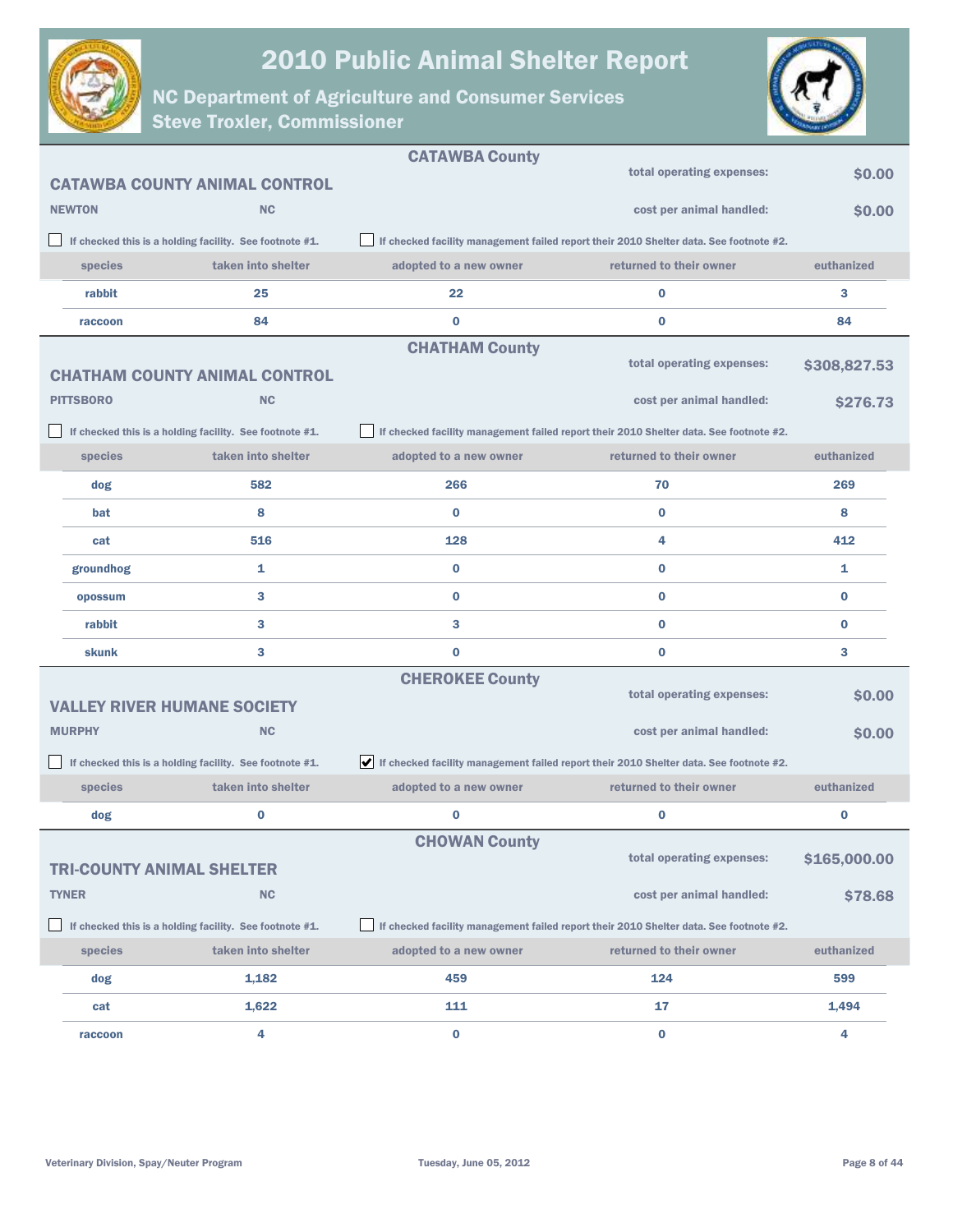



|                                       |                   |                                                         | <b>CLEVELAND County</b> | total operating expenses:                                                              | \$621,228.00            |
|---------------------------------------|-------------------|---------------------------------------------------------|-------------------------|----------------------------------------------------------------------------------------|-------------------------|
|                                       |                   | <b>CLEVELAND COUNTY ANIMAL SHELTER</b>                  |                         |                                                                                        |                         |
|                                       | <b>SHELBY</b>     | <b>NC</b>                                               |                         | cost per animal handled:                                                               | \$89.32                 |
|                                       |                   | If checked this is a holding facility. See footnote #1. |                         | If checked facility management failed report their 2010 Shelter data. See footnote #2. |                         |
|                                       | species           | taken into shelter                                      | adopted to a new owner  | returned to their owner                                                                | euthanized              |
|                                       | dog               | 3,466                                                   | 207                     | 266                                                                                    | 3,007                   |
|                                       | bat               | 22                                                      | $\bf{0}$                | $\bf{0}$                                                                               | 22                      |
|                                       | buzzard           | $\mathbf{1}$                                            | $\bf{0}$                | $\bf{0}$                                                                               | $\mathbf{1}$            |
|                                       | cat               | 3,192                                                   | 30                      | 30                                                                                     | 3,149                   |
|                                       | chicken           | $\boldsymbol{9}$                                        | 8                       | $\bf{0}$                                                                               | 1                       |
|                                       | <b>COW</b>        | 4                                                       | 1                       | 3                                                                                      | $\bf{0}$                |
|                                       | emu               | $\mathbf{1}$                                            | $\bf{0}$                | $\bf{0}$                                                                               | $\mathbf{1}$            |
|                                       | fox               | 11                                                      | $\bf{0}$                | $\bf{0}$                                                                               | 11                      |
|                                       | goat              | $\overline{2}$                                          | $\overline{\mathbf{2}}$ | $\bf{0}$                                                                               | $\bf{0}$                |
|                                       | goose             | $\overline{\mathbf{2}}$                                 | 1                       | $\bf{0}$                                                                               | 1                       |
|                                       | groundhog         | 9                                                       | $\bf{0}$                | $\bf{0}$                                                                               | 9                       |
|                                       | guinea pig        | 6                                                       | $\bf{0}$                | $\bf{0}$                                                                               | $\bf{0}$                |
|                                       | hawk              | $\overline{2}$                                          | $\overline{\mathbf{2}}$ | $\bf{0}$                                                                               | $\bf{0}$                |
|                                       | horse             | 3                                                       | $\bf{0}$                | 3                                                                                      | $\bf{0}$                |
|                                       | opossum           | 87                                                      | $\bf{0}$                | $\bf{0}$                                                                               | 87                      |
|                                       | pig               | $\overline{\mathbf{2}}$                                 | $\overline{\mathbf{2}}$ | $\bf{0}$                                                                               | $\bf{0}$                |
|                                       | pigeon            | 1                                                       | $\bf{0}$                | $\bf{0}$                                                                               | $\mathbf{1}$            |
|                                       | rabbit            | 1                                                       | 1                       | $\bf{0}$                                                                               | $\bf{0}$                |
|                                       | raccoon           | 91                                                      | $\bf{0}$                | $\bf{0}$                                                                               | 91                      |
|                                       | <b>skunk</b>      | 36                                                      | $\bf{0}$                | $\bf{0}$                                                                               | 36                      |
|                                       | snake             | 2                                                       | 0                       | $\bf{0}$                                                                               | $\overline{\mathbf{2}}$ |
|                                       | squirrel          | $\overline{\mathbf{2}}$                                 | $\bf{0}$                | $\bf{0}$                                                                               | $\bf{0}$                |
|                                       | turtle            | $\mathbf{1}$                                            | $\bf{0}$                | $\bf{0}$                                                                               | 1                       |
|                                       | crane             | $\mathbf{1}$                                            | $\bf{0}$                | $\bf{0}$                                                                               | 1                       |
|                                       | armadillo         | $\mathbf{1}$                                            | 1                       | $\bf{0}$                                                                               | $\bf{0}$                |
|                                       |                   |                                                         | <b>COLUMBUS County</b>  |                                                                                        |                         |
| <b>COLUMBUS COUNTY ANIMAL SHELTER</b> |                   |                                                         |                         | total operating expenses:                                                              | \$195,772.62            |
|                                       | <b>WHITEVILLE</b> | <b>NC</b>                                               |                         | cost per animal handled:                                                               | \$43.44                 |
|                                       |                   | If checked this is a holding facility. See footnote #1. |                         | If checked facility management failed report their 2010 Shelter data. See footnote #2. |                         |
|                                       | species           | taken into shelter                                      | adopted to a new owner  | returned to their owner                                                                | euthanized              |
|                                       | dog               | 2,557                                                   | 2,085                   | 10                                                                                     | 462                     |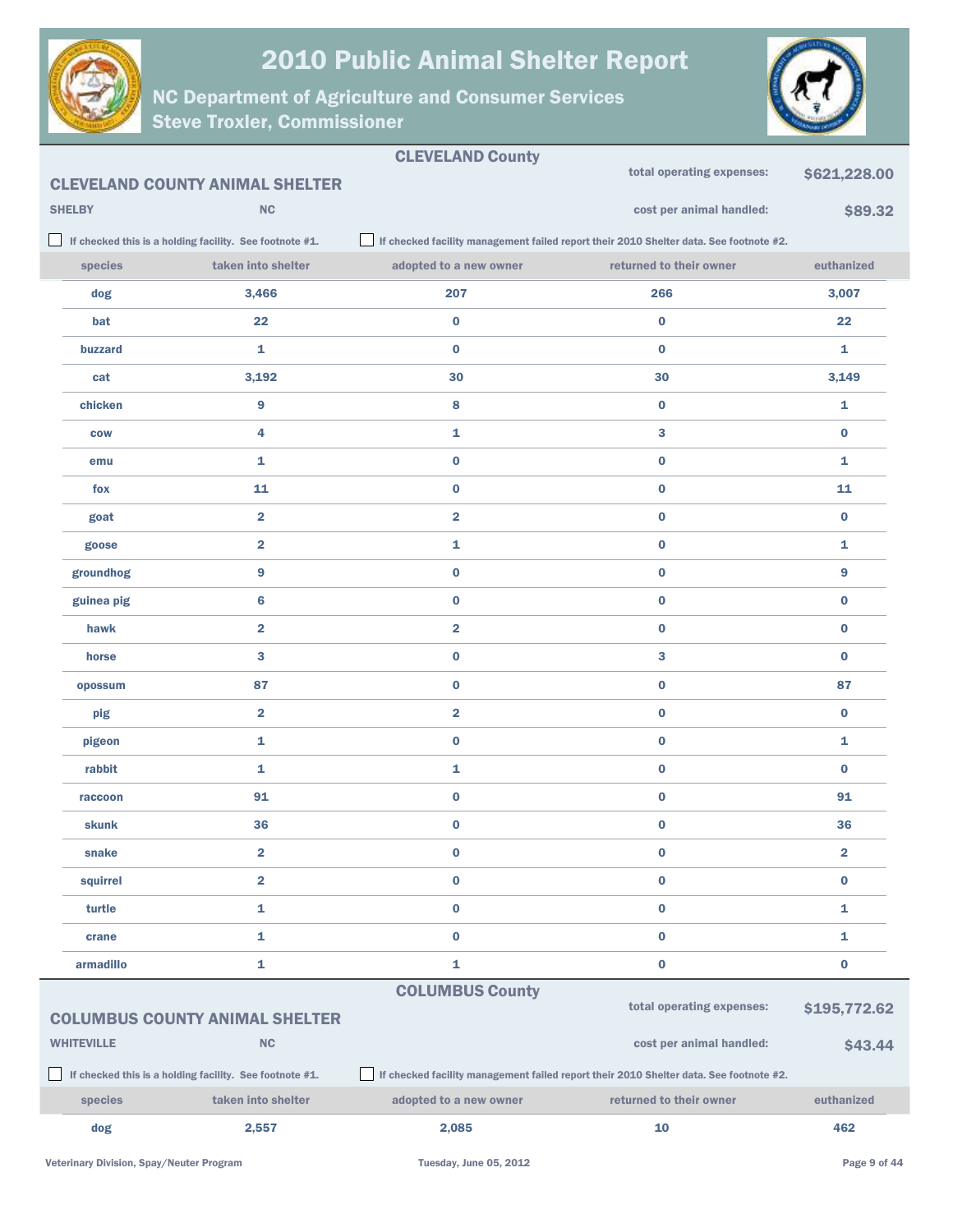



|                                |                                                                               | <b>COLUMBUS County</b>                                                                 | total operating expenses:                                                              | \$195,772.62   |
|--------------------------------|-------------------------------------------------------------------------------|----------------------------------------------------------------------------------------|----------------------------------------------------------------------------------------|----------------|
| <b>WHITEVILLE</b>              | <b>COLUMBUS COUNTY ANIMAL SHELTER</b><br><b>NC</b>                            |                                                                                        | cost per animal handled:                                                               | \$43.44        |
|                                |                                                                               | If checked facility management failed report their 2010 Shelter data. See footnote #2. |                                                                                        |                |
| species                        | If checked this is a holding facility. See footnote #1.<br>taken into shelter | adopted to a new owner                                                                 | returned to their owner                                                                | euthanized     |
| cat                            | 1,903                                                                         | 664                                                                                    | $\bf{0}$                                                                               | 1,239          |
| opossum                        | 42                                                                            | $\bf{0}$                                                                               | 0                                                                                      | $\bf{0}$       |
| raccoon                        | 5                                                                             | $\bf{0}$                                                                               | $\bf{0}$                                                                               | 5              |
|                                |                                                                               | <b>CRAVEN County</b>                                                                   |                                                                                        |                |
|                                | <b>CRAVEN-PAMLICO ANIMAL SERVICES CENTER</b>                                  |                                                                                        | total operating expenses:                                                              | \$314,396.96   |
| <b>NEW BERN</b>                | <b>NC</b>                                                                     |                                                                                        | cost per animal handled:                                                               | \$52.87        |
|                                | If checked this is a holding facility. See footnote #1.                       |                                                                                        | If checked facility management failed report their 2010 Shelter data. See footnote #2. |                |
| species                        | taken into shelter                                                            | adopted to a new owner                                                                 | returned to their owner                                                                | euthanized     |
| dog                            | 2,518                                                                         | 396                                                                                    | 266                                                                                    | 1,794          |
| bat                            | 3                                                                             | 0                                                                                      | $\bf{0}$                                                                               | 3              |
| cat                            | 3,387                                                                         | 150                                                                                    | 20                                                                                     | 3,196          |
| coyote                         | 1                                                                             | $\bf{0}$                                                                               | $\bf{0}$                                                                               | $\bf{0}$       |
| deer                           | 1                                                                             | 0                                                                                      | 0                                                                                      | 1              |
| ferret                         | $\overline{\mathbf{2}}$                                                       | 0                                                                                      | 1                                                                                      | 1              |
| fox                            | 3                                                                             | 0                                                                                      | 0                                                                                      | 2              |
| goat                           | 1                                                                             | 0                                                                                      | $\bf{0}$                                                                               | $\bf{0}$       |
| opossum                        | 14                                                                            | 0                                                                                      | 0                                                                                      | 14             |
| rabbit                         | $\overline{\mathbf{2}}$                                                       | $\bf{0}$                                                                               | $\bf{0}$                                                                               | $\overline{2}$ |
| raccoon                        | 14                                                                            | $\bf{0}$                                                                               | 0                                                                                      | 14             |
|                                |                                                                               | <b>CRAVEN County</b>                                                                   |                                                                                        |                |
| <b>HAVELOCK ANIMAL CONTROL</b> |                                                                               |                                                                                        | total operating expenses:                                                              | \$71,696.00    |
| <b>HAVELOCK</b>                | <b>NC</b>                                                                     |                                                                                        | cost per animal handled:                                                               | \$0.00         |
|                                | If checked this is a holding facility. See footnote #1.                       |                                                                                        | If checked facility management failed report their 2010 Shelter data. See footnote #2. |                |
| species                        | taken into shelter                                                            | adopted to a new owner                                                                 | returned to their owner                                                                | euthanized     |
| dog                            | 336                                                                           | 162                                                                                    | 90                                                                                     | 84             |
| cat                            | 460                                                                           | 129                                                                                    | 56                                                                                     | 275            |
|                                |                                                                               | <b>CUMBERLAND County</b>                                                               | total operating expenses:                                                              | \$1,431,196.14 |
|                                | <b>CUMBERLAND COUNTY ANIMAL CONTROL</b>                                       |                                                                                        |                                                                                        |                |
| <b>FAYETTEVILLE</b>            | <b>NC</b>                                                                     |                                                                                        | cost per animal handled:                                                               | \$121.35       |
|                                | If checked this is a holding facility. See footnote #1.                       |                                                                                        | If checked facility management failed report their 2010 Shelter data. See footnote #2. |                |
| species                        | taken into shelter                                                            | adopted to a new owner                                                                 | returned to their owner                                                                | euthanized     |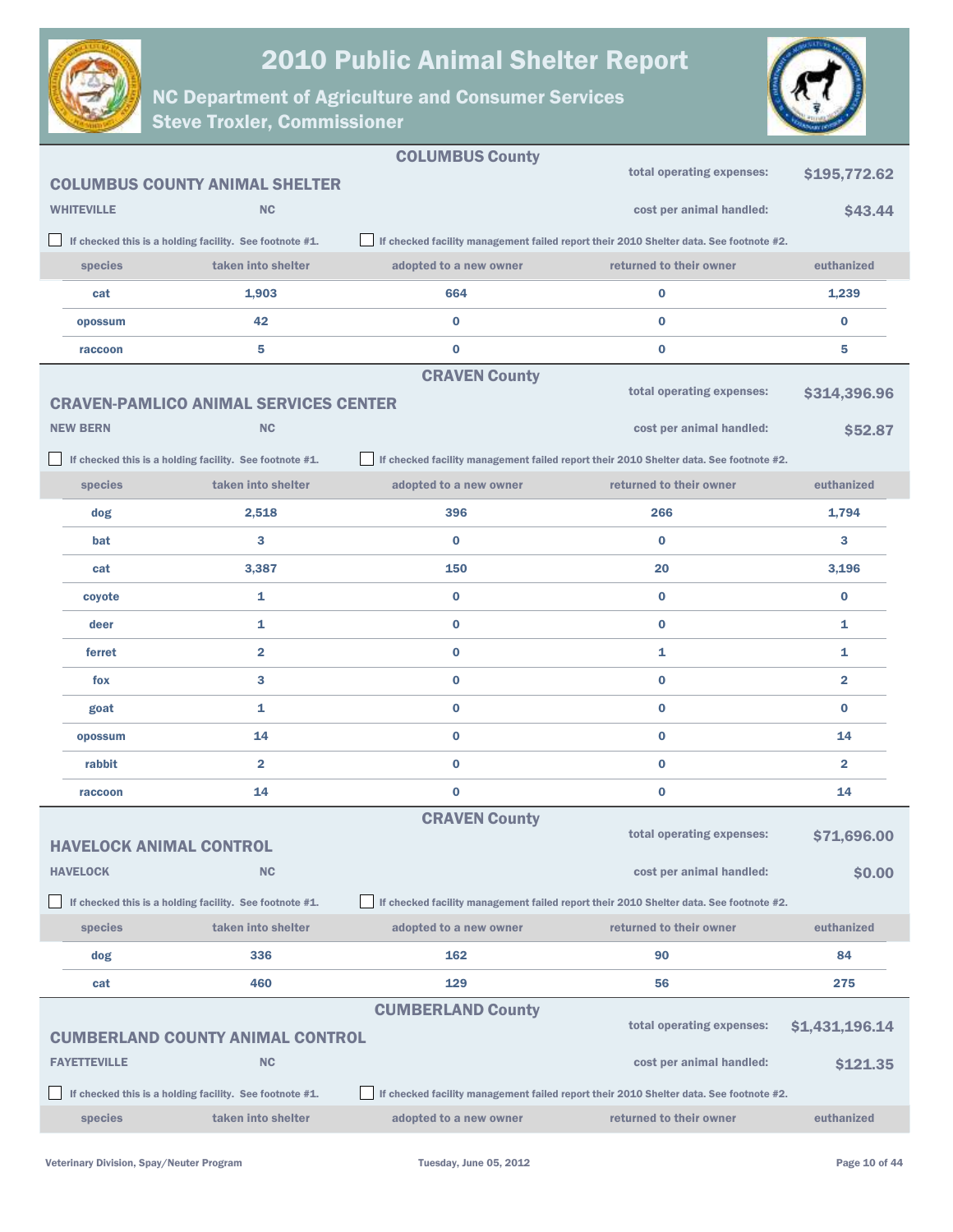



|                     |                                                         | <b>CUMBERLAND County</b> |                                                                                        |                |
|---------------------|---------------------------------------------------------|--------------------------|----------------------------------------------------------------------------------------|----------------|
|                     | <b>CUMBERLAND COUNTY ANIMAL CONTROL</b>                 |                          | total operating expenses:                                                              | \$1,431,196.14 |
| <b>FAYETTEVILLE</b> | <b>NC</b>                                               |                          | cost per animal handled:                                                               | \$121.35       |
|                     | If checked this is a holding facility. See footnote #1. |                          | If checked facility management failed report their 2010 Shelter data. See footnote #2. |                |
| species             | taken into shelter                                      | adopted to a new owner   | returned to their owner                                                                | euthanized     |
| dog                 | 7,112                                                   | 666                      | 642                                                                                    | 5,193          |
| cat                 | 4,568                                                   | 216                      | 29                                                                                     | 3,992          |
| opossum             | 58                                                      | $\bf{0}$                 | $\bf{0}$                                                                               | 3              |
| rabbit              | 15                                                      | 5                        | $\bf{0}$                                                                               | 3              |
| raccoon             | 41                                                      | $\bf{0}$                 | $\bf{0}$                                                                               | 37             |
|                     |                                                         | <b>CURRITUCK County</b>  |                                                                                        |                |
|                     | ANIMAL LOVERS ASSISTANCE LEAGUE, INC.                   |                          | total operating expenses:                                                              | \$167,856.00   |
| <b>CURRITUCK</b>    | <b>NC</b>                                               |                          | cost per animal handled:                                                               | \$116.24       |
|                     | If checked this is a holding facility. See footnote #1. |                          | If checked facility management failed report their 2010 Shelter data. See footnote #2. |                |
| species             | taken into shelter                                      | adopted to a new owner   | returned to their owner                                                                | euthanized     |
| dog                 | 497                                                     | 190                      | 274                                                                                    | 33             |
| cat                 | 953                                                     | 285                      | 31                                                                                     | 637            |
| rabbit              | 3                                                       | 3                        | $\bf{0}$                                                                               | $\bf{0}$       |
|                     |                                                         | <b>DARE County</b>       |                                                                                        |                |
|                     | <b>DARE CO ANIMAL SHELTER</b>                           |                          | total operating expenses:                                                              | \$266,317.00   |
| <b>MANTEO</b>       | NC                                                      |                          | cost per animal handled:                                                               | \$134.84       |
|                     | If checked this is a holding facility. See footnote #1. |                          | If checked facility management failed report their 2010 Shelter data. See footnote #2. |                |
| species             | taken into shelter                                      | adopted to a new owner   | returned to their owner                                                                | euthanized     |
| dog                 | 547                                                     | 257                      | 181                                                                                    | 66             |
| bird                | 3                                                       | 3                        | $\bf{0}$                                                                               | $\bf{0}$       |
| cat                 | 1,163                                                   | 213                      | 36                                                                                     | 858            |
| ferret              | 3                                                       | $\mathbf{3}$             | $\bf{0}$                                                                               | $\bf{0}$       |
| guinea pig          | 5                                                       | 5                        | $\bf{0}$                                                                               | $\bf{0}$       |
| opossum             | 102                                                     | $\bf{0}$                 | $\bf{0}$                                                                               | $\bf{0}$       |
| rabbit              | 5                                                       | 5                        | $\bf{0}$                                                                               | $\bf{0}$       |
| raccoon             | 143                                                     | $\bf{0}$                 | $\bf{0}$                                                                               | 143            |
| rooster             | $\mathbf{3}$                                            | 3                        | $\bf{0}$                                                                               | $\bf{0}$       |
| peacock             | 1                                                       | $\bf{0}$                 | $\mathbf{1}$                                                                           | $\bf{0}$       |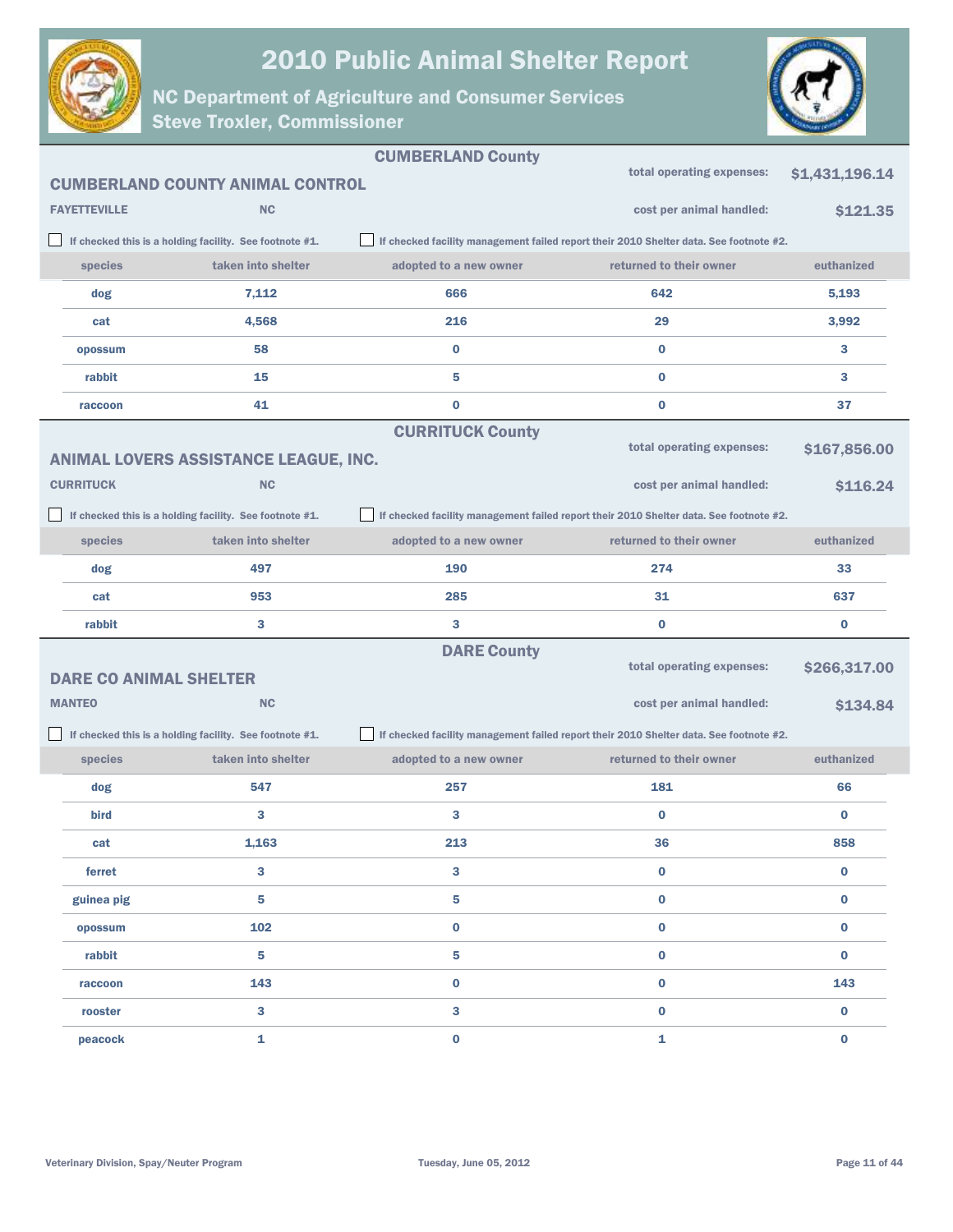



|                         |                                                                               | <b>DARE County</b>     |                                                                                        |              |
|-------------------------|-------------------------------------------------------------------------------|------------------------|----------------------------------------------------------------------------------------|--------------|
|                         | <b>KILL DEVIL HILLS ANIMAL CONTROL</b>                                        |                        | total operating expenses:                                                              | \$138,184.00 |
| <b>KILL DEVIL HILLS</b> | <b>NC</b>                                                                     |                        | cost per animal handled:                                                               | \$500.00     |
|                         | $\blacktriangleright$ If checked this is a holding facility. See footnote #1. |                        | If checked facility management failed report their 2010 Shelter data. See footnote #2. |              |
| species                 | taken into shelter                                                            | adopted to a new owner | returned to their owner                                                                | euthanized   |
| dog                     | 84                                                                            | 5                      | 65                                                                                     | 14           |
| cat                     | 164                                                                           | 1                      | 17                                                                                     | 146          |
| ferret                  | 1                                                                             | 1                      | $\bf{0}$                                                                               | $\bf{0}$     |
| raccoon                 | 30                                                                            | $\bf{0}$               | $\bf{0}$                                                                               | 30           |
|                         | <b>DAVIDSON COUNTY ANIMAL SHELTER</b>                                         | <b>DAVIDSON County</b> | total operating expenses:                                                              | \$505,092.95 |
| <b>LEXINGTON</b>        | <b>NC</b>                                                                     |                        | cost per animal handled:                                                               | \$56.99      |
|                         | If checked this is a holding facility. See footnote #1.                       |                        | If checked facility management failed report their 2010 Shelter data. See footnote #2. |              |
| species                 | taken into shelter                                                            | adopted to a new owner | returned to their owner                                                                | euthanized   |
| dog                     | 3,625                                                                         | 395                    | 384                                                                                    | 2,846        |
| cat                     | 4,133                                                                         | 100                    | 49                                                                                     | 3,984        |
| opossum                 | 53                                                                            | $\bf{0}$               | $\bf{0}$                                                                               | 53           |
| rabbit                  | 6                                                                             | 6                      | $\bf{0}$                                                                               | $\bf{0}$     |
| raccoon                 | 45                                                                            | $\bf{0}$               | $\bf{0}$                                                                               | 45           |
|                         | <b>DAVIE COUNTY ANIMAL SHELTER</b>                                            | <b>DAVIE County</b>    | total operating expenses:                                                              | \$0.00       |
| <b>MOCKSVILLE</b>       | <b>NC</b>                                                                     |                        | cost per animal handled:                                                               | \$0.00       |
|                         | If checked this is a holding facility. See footnote #1.                       |                        | If checked facility management failed report their 2010 Shelter data. See footnote #2. |              |
| species                 | taken into shelter                                                            | adopted to a new owner | returned to their owner                                                                | euthanized   |
| cat                     | 1,083                                                                         | 52                     | 8                                                                                      | 1,022        |
| dog                     | 981                                                                           | 199                    | 71                                                                                     | 711          |
|                         | <b>DUPLIN COUNTY ANIMAL SHELTER</b>                                           | <b>DUPLIN County</b>   | total operating expenses:                                                              | \$165,005.71 |
| <b>KENANSVILLE</b>      | <b>NC</b>                                                                     |                        | cost per animal handled:                                                               | \$90.06      |
|                         | If checked this is a holding facility. See footnote #1.                       |                        | If checked facility management failed report their 2010 Shelter data. See footnote #2. |              |
| species                 | taken into shelter                                                            | adopted to a new owner | returned to their owner                                                                | euthanized   |
| dog                     | 1,287                                                                         | 530                    | 90                                                                                     | 667          |
| cat                     | 545                                                                           | 202                    | 13                                                                                     | 330          |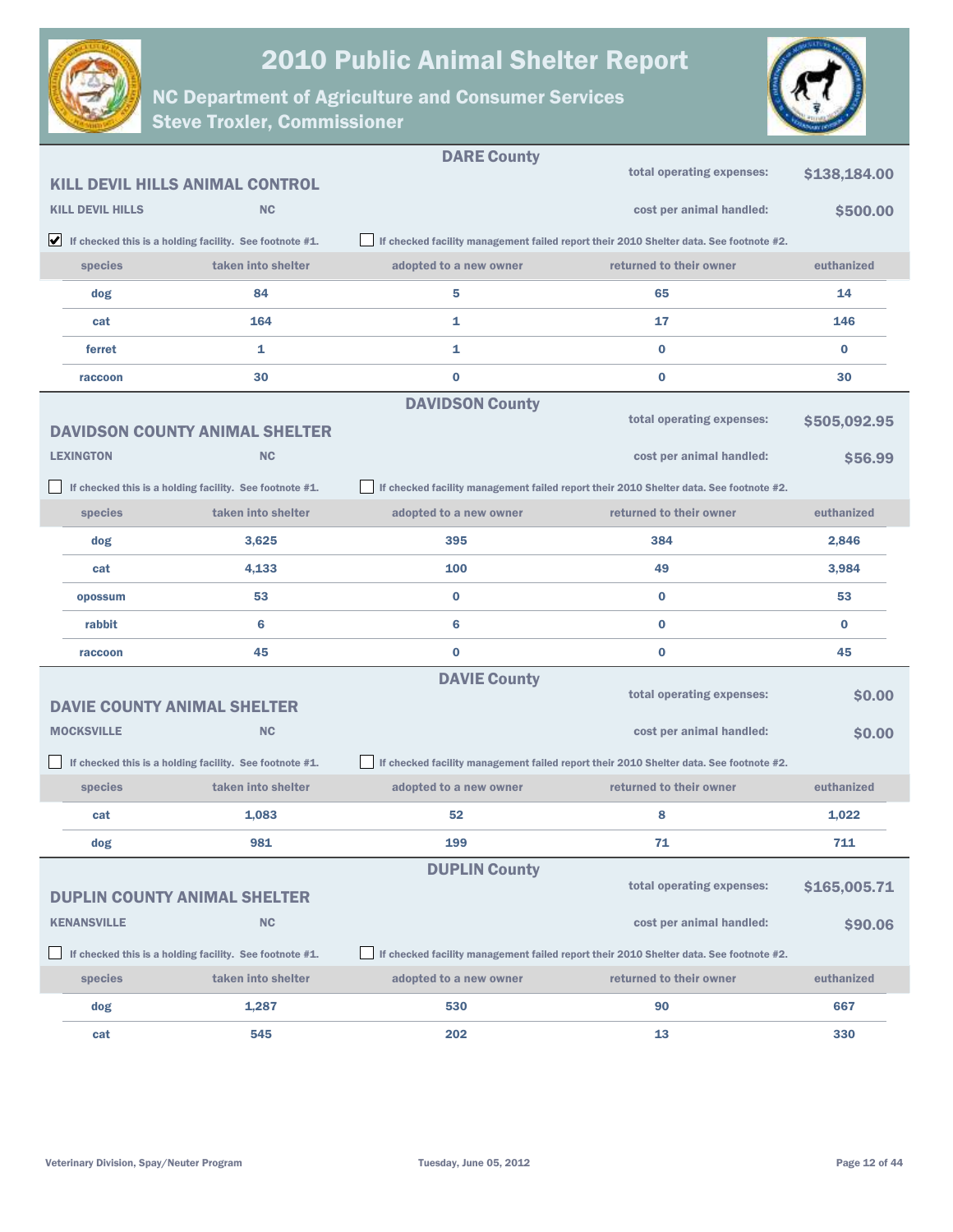



|                                 |                                                                               | <b>DUPLIN County</b>                                                                   |                                                                                        |                |
|---------------------------------|-------------------------------------------------------------------------------|----------------------------------------------------------------------------------------|----------------------------------------------------------------------------------------|----------------|
| <b>TOWN OF BEULAVILLE</b>       |                                                                               |                                                                                        | total operating expenses:                                                              | \$0.00         |
| <b>BEULAVILLE</b>               | <b>NC</b>                                                                     |                                                                                        | cost per animal handled:                                                               | \$0.00         |
|                                 | $\blacktriangleright$ If checked this is a holding facility. See footnote #1. |                                                                                        | If checked facility management failed report their 2010 Shelter data. See footnote #2. |                |
| species                         | taken into shelter                                                            | adopted to a new owner                                                                 | returned to their owner                                                                | euthanized     |
| cat                             | 0                                                                             | $\bf{0}$                                                                               | $\bf{0}$                                                                               | $\bf{0}$       |
| dog                             | 0                                                                             | $\bf{0}$                                                                               | $\bf{0}$                                                                               | $\bf{0}$       |
|                                 |                                                                               | <b>DUPLIN County</b>                                                                   |                                                                                        |                |
| <b>TOWN OF MAGNOLIA</b>         |                                                                               |                                                                                        | total operating expenses:                                                              | \$100.00       |
| <b>MAGNOLIA</b>                 | <b>NC</b>                                                                     |                                                                                        | cost per animal handled:                                                               | <b>S7.00</b>   |
|                                 | $\blacktriangleright$ If checked this is a holding facility. See footnote #1. |                                                                                        | If checked facility management failed report their 2010 Shelter data. See footnote #2. |                |
| species                         | taken into shelter                                                            | adopted to a new owner                                                                 | returned to their owner                                                                | euthanized     |
| dog                             | 2                                                                             | $\bf{0}$                                                                               | $\bf{0}$                                                                               | $\bf{0}$       |
|                                 |                                                                               | <b>DUPLIN County</b>                                                                   |                                                                                        |                |
| <b>TOWN OF ROSE HILL</b>        |                                                                               |                                                                                        | total operating expenses:                                                              | \$1,000.00     |
| <b>ROSE HILL</b>                | <b>NC</b>                                                                     |                                                                                        | cost per animal handled:                                                               | <b>\$22.73</b> |
|                                 | $\blacktriangleright$ If checked this is a holding facility. See footnote #1. |                                                                                        | If checked facility management failed report their 2010 Shelter data. See footnote #2. |                |
| species                         | taken into shelter                                                            | adopted to a new owner                                                                 | returned to their owner                                                                | euthanized     |
|                                 |                                                                               |                                                                                        |                                                                                        |                |
| dog                             | 36                                                                            | $\bf{0}$                                                                               | $\bf{0}$                                                                               | $\bf{0}$       |
| cat                             | 8                                                                             | $\bf{0}$                                                                               | $\bf{0}$                                                                               | $\bf{0}$       |
|                                 |                                                                               | <b>DUPLIN County</b>                                                                   |                                                                                        |                |
| <b>TOWN OF WALLACE</b>          |                                                                               |                                                                                        | total operating expenses:                                                              | \$0.00         |
| <b>WALLACE</b>                  | <b>NC</b>                                                                     |                                                                                        | cost per animal handled:                                                               | <b>SO.00</b>   |
|                                 | $\blacktriangleright$ If checked this is a holding facility. See footnote #1. | If checked facility management failed report their 2010 Shelter data. See footnote #2. |                                                                                        |                |
| species                         | taken into shelter                                                            | adopted to a new owner                                                                 | returned to their owner                                                                | euthanized     |
| dog                             | 0                                                                             | 0                                                                                      | $\bf{0}$                                                                               | 0              |
|                                 |                                                                               | <b>DURHAM County</b>                                                                   |                                                                                        |                |
| <b>DURHAM CO ANIMAL SHELTER</b> |                                                                               |                                                                                        | total operating expenses:                                                              | \$832,312.00   |
| <b>DURHAM</b>                   | NC                                                                            |                                                                                        | cost per animal handled:                                                               | \$128.80       |
|                                 | If checked this is a holding facility. See footnote #1.                       |                                                                                        | If checked facility management failed report their 2010 Shelter data. See footnote #2. |                |
| species                         | taken into shelter                                                            | adopted to a new owner                                                                 | returned to their owner                                                                | euthanized     |
| dog                             | 3,825                                                                         | 835                                                                                    | 461                                                                                    | 2,469          |
| bat                             | 43                                                                            | $\bf{0}$                                                                               | $\bf{0}$                                                                               | 42             |
| bird                            | 50                                                                            | 31                                                                                     | $\bf{0}$                                                                               | 15             |
| cat                             | 2,317                                                                         | 488                                                                                    | 47                                                                                     | 1,732          |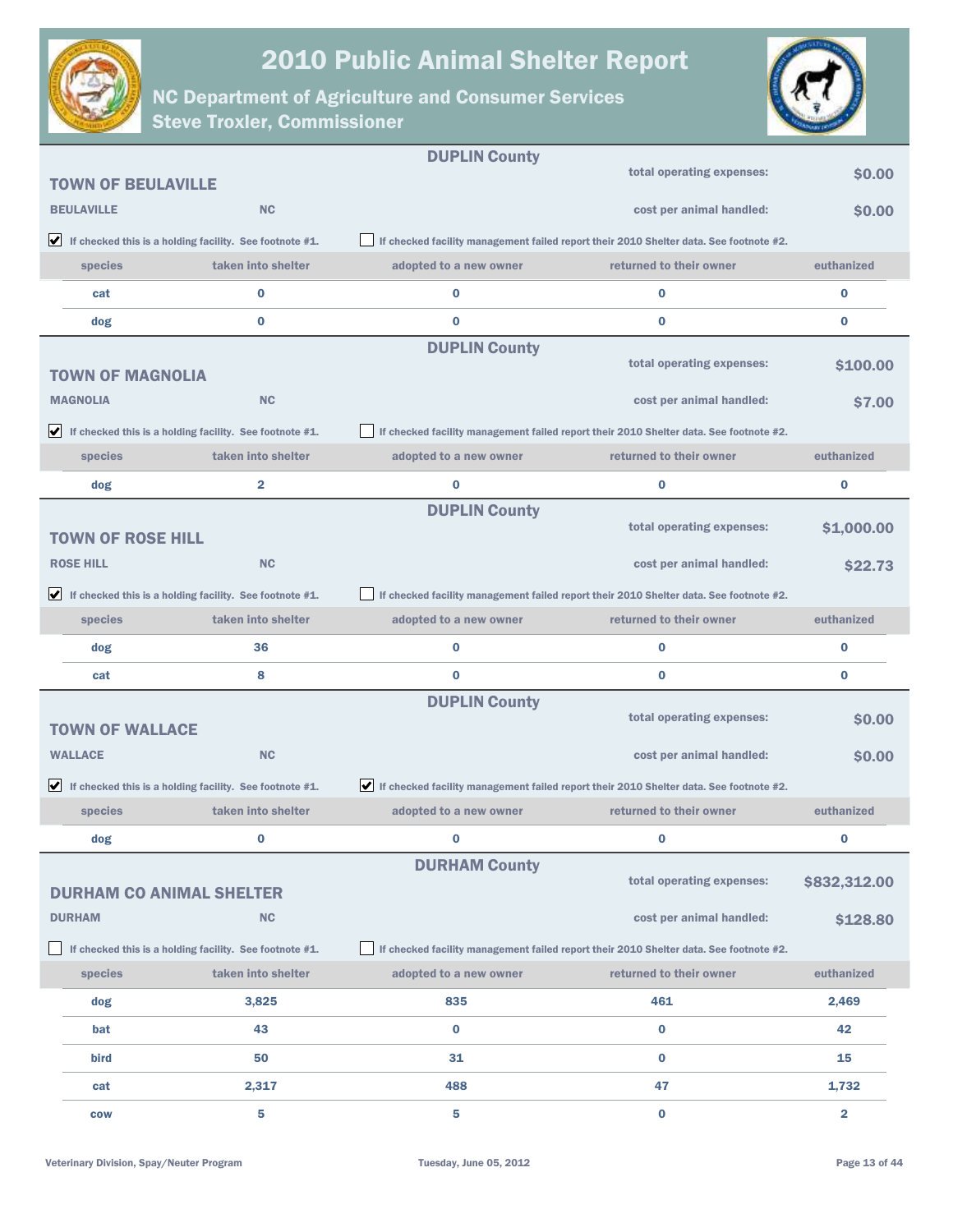



|                                 |                                                         | <b>DURHAM County</b>                                                                   |                                                                                        |                |
|---------------------------------|---------------------------------------------------------|----------------------------------------------------------------------------------------|----------------------------------------------------------------------------------------|----------------|
| <b>DURHAM CO ANIMAL SHELTER</b> |                                                         |                                                                                        | total operating expenses:                                                              | \$832,312.00   |
| <b>DURHAM</b>                   | <b>NC</b>                                               |                                                                                        | cost per animal handled:                                                               | \$128.80       |
|                                 | If checked this is a holding facility. See footnote #1. |                                                                                        | If checked facility management failed report their 2010 Shelter data. See footnote #2. |                |
| species                         | taken into shelter                                      | adopted to a new owner                                                                 | returned to their owner                                                                | euthanized     |
| deer                            | 6                                                       | 2                                                                                      | $\bf{0}$                                                                               | 4              |
| ferret                          | 4                                                       | 3                                                                                      | 1                                                                                      | $\bf{0}$       |
| fish                            | 3                                                       | 9                                                                                      | $\bf{0}$                                                                               | $\overline{2}$ |
| fox                             | 12                                                      | $\bf{0}$                                                                               | $\bf{0}$                                                                               | 11             |
| opossum                         | 38                                                      | 7                                                                                      | $\bf{0}$                                                                               | 22             |
| rabbit                          | 43                                                      | 29                                                                                     | $\bf{0}$                                                                               | 10             |
| raccoon                         | 46                                                      | $\bf{0}$                                                                               | $\bf{0}$                                                                               | 42             |
| reptile                         | 12                                                      | 11                                                                                     | $\bf{0}$                                                                               | $\bf{0}$       |
| rodent                          | 56                                                      | 40                                                                                     | $\overline{\mathbf{2}}$                                                                | 12             |
| skunk                           | 2                                                       | $\bf{0}$                                                                               | $\bf{0}$                                                                               | 1              |
|                                 |                                                         | <b>EDGECOMBE County</b>                                                                |                                                                                        |                |
|                                 | <b>EDGECOMBE COUNTY HEALTH DEPT</b>                     |                                                                                        | total operating expenses:                                                              | \$245,924.00   |
| <b>TARBORO</b>                  | <b>NC</b>                                               |                                                                                        | cost per animal handled:                                                               | \$95.91        |
|                                 |                                                         |                                                                                        |                                                                                        |                |
|                                 | If checked this is a holding facility. See footnote #1. |                                                                                        | If checked facility management failed report their 2010 Shelter data. See footnote #2. |                |
| species                         | taken into shelter                                      | adopted to a new owner                                                                 | returned to their owner                                                                | euthanized     |
| dog                             | 1,422                                                   | 172                                                                                    | 49                                                                                     | 1,157          |
| cat                             | 1,142                                                   | 8                                                                                      | 5                                                                                      | 1,129          |
|                                 |                                                         | <b>EDGECOMBE County</b>                                                                |                                                                                        |                |
| <b>TARBORO ANIMAL SHELTER</b>   |                                                         |                                                                                        | total operating expenses:                                                              | \$60,791.71    |
| <b>TARBORO</b>                  | <b>NC</b>                                               |                                                                                        | cost per animal handled:                                                               | \$154.29       |
|                                 | If checked this is a holding facility. See footnote #1. | If checked facility management failed report their 2010 Shelter data. See footnote #2. |                                                                                        |                |
| <b>species</b>                  | taken into shelter                                      | adopted to a new owner                                                                 | returned to their owner                                                                | euthanized     |
| dog                             | 184                                                     | 20                                                                                     | 17                                                                                     | 147            |
| cat                             | 210                                                     | 3                                                                                      | $\mathbf{1}$                                                                           | 206            |
|                                 |                                                         | <b>FORSYTH County</b>                                                                  |                                                                                        |                |
|                                 | <b>FORSYTH COUNTY DEPT OF ANIMAL CONTROL</b>            |                                                                                        | total operating expenses:                                                              | \$1,981,487.00 |
| <b>WINSTON SALEM</b>            | NC                                                      |                                                                                        | cost per animal handled:                                                               | \$244.09       |
|                                 | If checked this is a holding facility. See footnote #1. |                                                                                        | If checked facility management failed report their 2010 Shelter data. See footnote #2. |                |
| species                         | taken into shelter                                      | adopted to a new owner                                                                 | returned to their owner                                                                | euthanized     |
| dog                             | 4,560                                                   | 890                                                                                    | 492                                                                                    | 3,103          |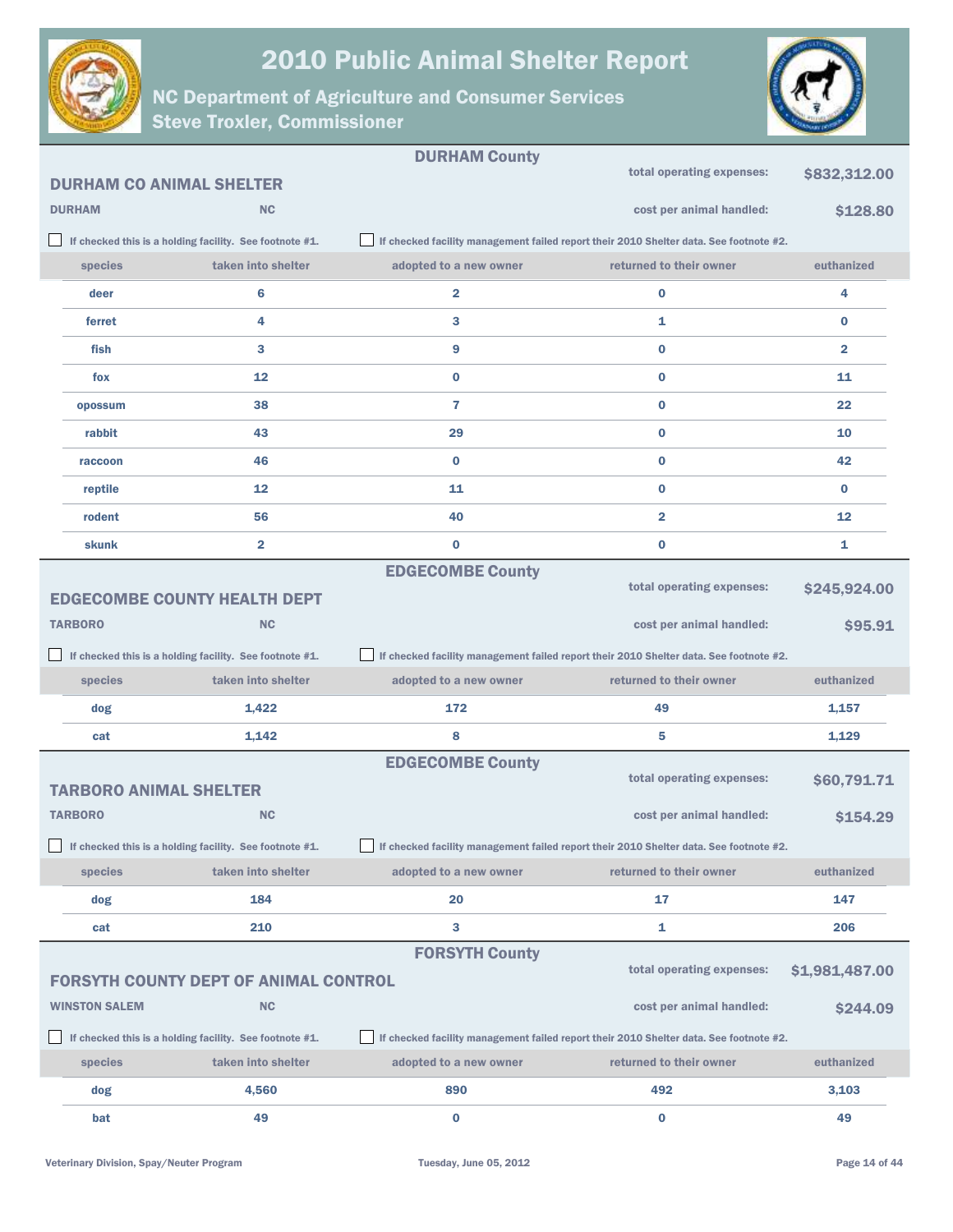



|                      |                                                         | <b>FORSYTH County</b>  |                                                                                        |                |
|----------------------|---------------------------------------------------------|------------------------|----------------------------------------------------------------------------------------|----------------|
|                      | <b>FORSYTH COUNTY DEPT OF ANIMAL CONTROL</b>            |                        | total operating expenses:                                                              | \$1,981,487.00 |
| <b>WINSTON SALEM</b> | <b>NC</b>                                               |                        | cost per animal handled:                                                               | \$244.09       |
|                      | If checked this is a holding facility. See footnote #1. |                        | If checked facility management failed report their 2010 Shelter data. See footnote #2. |                |
| species              | taken into shelter                                      | adopted to a new owner | returned to their owner                                                                | euthanized     |
| bird                 | 10                                                      | 4                      | 6                                                                                      | 1              |
| cat                  | 3,346                                                   | 272                    | 48                                                                                     | 2,997          |
| <b>COW</b>           | 20                                                      | 16                     | 5                                                                                      | 1              |
| deer                 | 6                                                       | $\bf{0}$               | $\bf{0}$                                                                               | 4              |
| fox                  | 9                                                       | $\bf{0}$               | $\bf{0}$                                                                               | 9              |
| goat                 | 9                                                       | 7                      | 1                                                                                      | 1              |
| opossum              | 18                                                      | $\bf{0}$               | $\bf{0}$                                                                               | 0              |
| pig                  | 1                                                       | $\bf{0}$               | $\bf{0}$                                                                               | 1              |
| rabbit               | 9                                                       | 9                      | $\bf{0}$                                                                               | $\bf{0}$       |
| raccoon              | 35                                                      | $\bf{0}$               | $\bf{0}$                                                                               | 22             |
|                      |                                                         | <b>FRANKLIN County</b> |                                                                                        |                |
|                      | <b>FRANKLIN COUNTY ANIMAL SHELTER</b>                   |                        | total operating expenses:                                                              | \$374,284.00   |
| <b>LOUISBURG</b>     | <b>NC</b>                                               |                        | cost per animal handled:                                                               | \$110.00       |
|                      |                                                         |                        |                                                                                        |                |
|                      | If checked this is a holding facility. See footnote #1. |                        | If checked facility management failed report their 2010 Shelter data. See footnote #2. |                |
| species              | taken into shelter                                      | adopted to a new owner | returned to their owner                                                                | euthanized     |
| dog                  | 1,806                                                   | 622                    | 168                                                                                    | 1,002          |
| cat                  | 1,585                                                   | 235                    | 14                                                                                     | 1,322          |
| opossum              | $\overline{2}$                                          | $\bf{0}$               | $\bf{0}$                                                                               | 0              |
| raccoon              | 4                                                       | $\bf{0}$               | $\bf{0}$                                                                               | 0              |
|                      |                                                         | <b>GASTON County</b>   |                                                                                        |                |
|                      | <b>GASTON COUNTY ANIMAL CONTROL</b>                     |                        | total operating expenses:                                                              | \$897,994.00   |
| <b>DALLAS</b>        | NC                                                      |                        | cost per animal handled:                                                               | \$115.23       |
|                      | If checked this is a holding facility. See footnote #1. |                        | If checked facility management failed report their 2010 Shelter data. See footnote #2. |                |
| species              | taken into shelter                                      | adopted to a new owner | returned to their owner                                                                | euthanized     |
| dog                  | 3,974                                                   | 2,266                  | 406                                                                                    | 1,240          |
| bat                  | 11                                                      | $\bf{0}$               | $\bf{0}$                                                                               | 6              |
| bird                 | 1                                                       | 0                      | $\bf{0}$                                                                               | 0              |
| cat                  | 3,726                                                   | 865                    | 45                                                                                     | 2,655          |
| chicken              | $\overline{\mathbf{2}}$                                 | $\pmb{0}$              | 1                                                                                      | $\bf{0}$       |
| coyote               | 1                                                       | $\pmb{0}$              | $\bf{0}$                                                                               | 1              |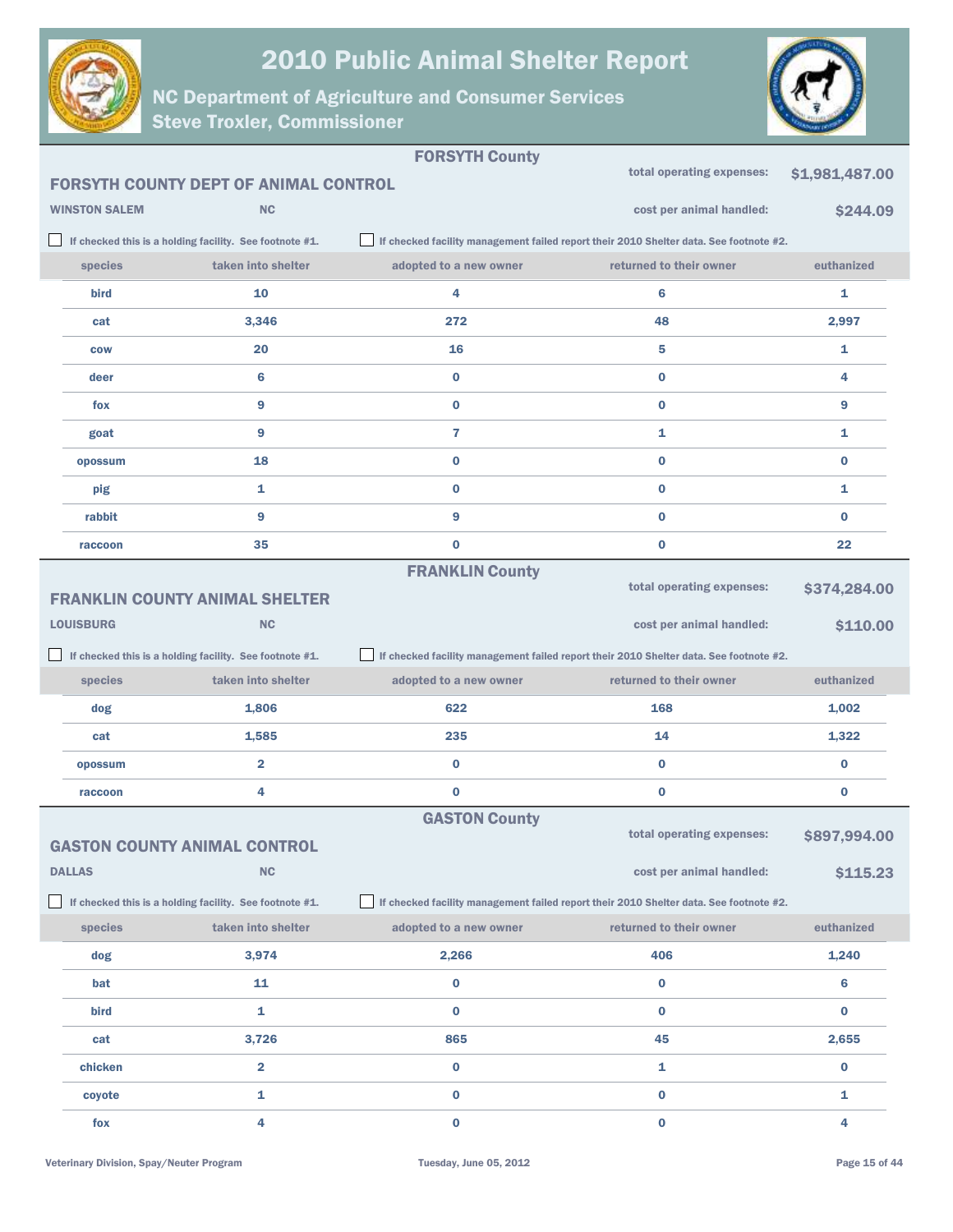



|                  |                                                         | <b>GASTON County</b>    |                                                                                        |                         |
|------------------|---------------------------------------------------------|-------------------------|----------------------------------------------------------------------------------------|-------------------------|
|                  | <b>GASTON COUNTY ANIMAL CONTROL</b>                     |                         | total operating expenses:                                                              | \$897,994.00            |
| <b>DALLAS</b>    | <b>NC</b>                                               |                         | cost per animal handled:                                                               | \$115.23                |
|                  | If checked this is a holding facility. See footnote #1. |                         | If checked facility management failed report their 2010 Shelter data. See footnote #2. |                         |
| species          | taken into shelter                                      | adopted to a new owner  | returned to their owner                                                                | euthanized              |
| goose            | 1                                                       | $\bf{0}$                | $\bf{0}$                                                                               | $\bf{0}$                |
| groundhog        | 1                                                       | $\bf{0}$                | $\bf{0}$                                                                               | $\bf{0}$                |
| guinea pig       | 1                                                       | $\bf{0}$                | $\bf{0}$                                                                               | 1                       |
| hawk             | $\overline{\mathbf{2}}$                                 | $\bf{0}$                | $\bf{0}$                                                                               | $\bf{0}$                |
| opossum          | 33                                                      | $\bf{0}$                | $\bf{0}$                                                                               | 28                      |
| pigeon           | 1                                                       | $\bf{0}$                | $\bf{0}$                                                                               | $\bf{0}$                |
| rabbit           | 3                                                       | $\bf{0}$                | $\bf{0}$                                                                               | 3                       |
| raccoon          | 27                                                      | $\bf{0}$                | $\bf{0}$                                                                               | 21                      |
| <b>skunk</b>     | 1                                                       | $\bf{0}$                | $\bf{0}$                                                                               | 1                       |
| snake            | 1                                                       | $\bf{0}$                | $\bf{0}$                                                                               | $\bf{0}$                |
| squirrel         | 3                                                       | $\bf{0}$                | $\bf{0}$                                                                               | $\overline{\mathbf{2}}$ |
|                  |                                                         | <b>GRANVILLE County</b> | total operating expenses:                                                              |                         |
|                  | <b>GRANVILLE COUNTY ANIMAL SHELTER</b>                  |                         |                                                                                        | \$274,131.00            |
|                  |                                                         |                         |                                                                                        |                         |
| <b>OXFORD</b>    | <b>NC</b>                                               |                         | cost per animal handled:                                                               | \$95.18                 |
|                  | If checked this is a holding facility. See footnote #1. |                         | If checked facility management failed report their 2010 Shelter data. See footnote #2. |                         |
| species          | taken into shelter                                      | adopted to a new owner  | returned to their owner                                                                | euthanized              |
| dog              | 1,656                                                   | 176                     | 105                                                                                    | 1,294                   |
| cat              | 1,186                                                   | 92                      | 8                                                                                      | 1,029                   |
| ferret           | 1                                                       | $\bf{0}$                | $\bf{0}$                                                                               | $\bf{0}$                |
| fox              | 1                                                       | $\bf{0}$                | $\bf{0}$                                                                               | 1                       |
| opossum          | 30                                                      | 0                       | 0                                                                                      | 8                       |
| rabbit           | 1                                                       | $\bf{0}$                | $\bf{0}$                                                                               | 1                       |
| raccoon          | 10                                                      | $\bf{0}$                | $\bf{0}$                                                                               | 10                      |
| reptile          | 3                                                       | $\pmb{0}$               | $\pmb{0}$                                                                              | $\bf{0}$                |
|                  |                                                         | <b>GREENE County</b>    |                                                                                        |                         |
|                  | <b>GREENE COUNTY ANIMAL SHELTER</b>                     |                         | total operating expenses:                                                              | \$115,705.40            |
| <b>SNOW HILL</b> | <b>NC</b>                                               |                         | cost per animal handled:                                                               | \$88.87                 |
|                  | If checked this is a holding facility. See footnote #1. |                         | If checked facility management failed report their 2010 Shelter data. See footnote #2. |                         |
| species          | taken into shelter                                      | adopted to a new owner  | returned to their owner                                                                | euthanized              |
| dog              | 1,038                                                   | 117                     | 37                                                                                     | 835                     |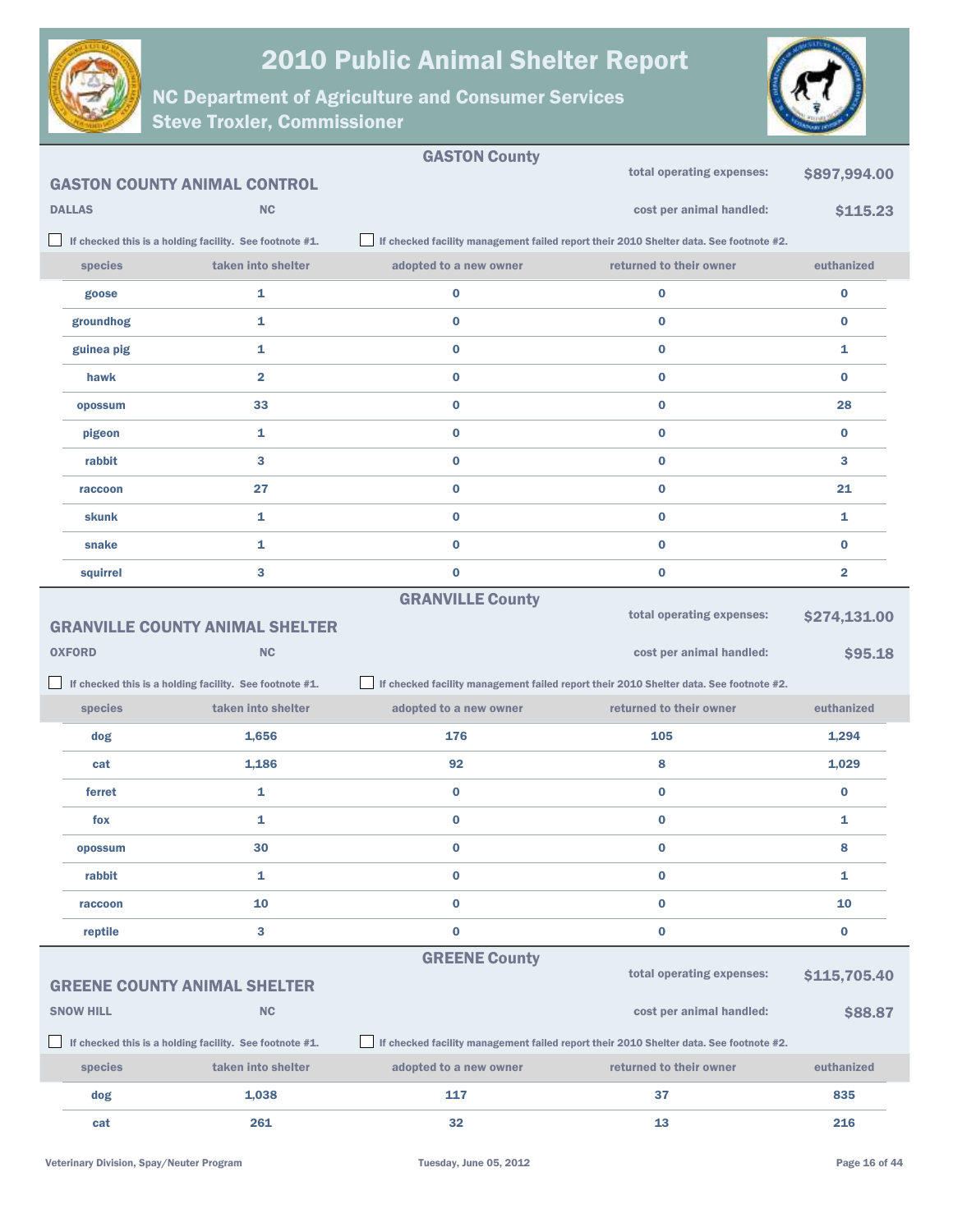



|                                |                                                         | <b>GREENE County</b>                                                                   |                           |                         |
|--------------------------------|---------------------------------------------------------|----------------------------------------------------------------------------------------|---------------------------|-------------------------|
|                                | <b>GREENE COUNTY ANIMAL SHELTER</b>                     |                                                                                        | total operating expenses: | \$115,705.40            |
| <b>SNOW HILL</b>               | <b>NC</b>                                               |                                                                                        | cost per animal handled:  | \$88.87                 |
|                                | If checked this is a holding facility. See footnote #1. | If checked facility management failed report their 2010 Shelter data. See footnote #2. |                           |                         |
| species                        | taken into shelter                                      | adopted to a new owner                                                                 | returned to their owner   | euthanized              |
| rabbit                         | 3                                                       | 3                                                                                      | $\pmb{0}$                 | 0                       |
|                                |                                                         | <b>GUILFORD County</b>                                                                 |                           |                         |
| <b>UNITED ANIMAL COALITION</b> |                                                         |                                                                                        | total operating expenses: | \$1,000,500.00          |
| <b>JAMESTOWN</b>               | <b>NC</b>                                               |                                                                                        | cost per animal handled:  | \$465.00                |
|                                | If checked this is a holding facility. See footnote #1. | If checked facility management failed report their 2010 Shelter data. See footnote #2. |                           |                         |
| species                        | taken into shelter                                      | adopted to a new owner                                                                 | returned to their owner   | euthanized              |
| dog                            | 9,330                                                   | 3,777                                                                                  | 1,111                     | 3,477                   |
| bat                            | 146                                                     | 0                                                                                      | $\bf{0}$                  | 129                     |
| beaver                         | 1                                                       | 0                                                                                      | $\bf{0}$                  | $\bf{0}$                |
| bird                           | 195                                                     | 128                                                                                    | $\bf{0}$                  | 4                       |
| cat                            | 6,196                                                   | 2,809                                                                                  | 57                        | 3,053                   |
| chicken                        | 35                                                      | 23                                                                                     | $\bf{0}$                  | 12                      |
| cockatiel                      | 20                                                      | 20                                                                                     | $\pmb{0}$                 | $\bf{0}$                |
| cockatoo                       | 4                                                       | 4                                                                                      | $\bf{0}$                  | 0                       |
| crow                           | $\overline{\mathbf{2}}$                                 | 0                                                                                      | $\pmb{0}$                 | $\overline{\mathbf{2}}$ |
| deer                           | 10                                                      | 8                                                                                      | $\bf{0}$                  | $\overline{\mathbf{2}}$ |
| dove                           | 1                                                       | 1                                                                                      | $\bf{0}$                  | 0                       |
| ferret                         | 13                                                      | 8                                                                                      | $\bf{0}$                  | 4                       |
| fox                            | 23                                                      | 0                                                                                      | $\pmb{0}$                 | 13                      |
| gerbil                         | 11                                                      | 9                                                                                      | $\bf{0}$                  | 1                       |
| goat                           | 12                                                      | 10                                                                                     | $\bf{0}$                  | 2                       |
| goose                          | 15                                                      | 5                                                                                      | $\mathbf 0$               | 10                      |
| groundhog                      | 10                                                      | 0                                                                                      | $\mathbf 0$               | $\overline{7}$          |
| guinea pig                     | 50                                                      | 35                                                                                     | 3                         | 5                       |
| hamster                        | 27                                                      | 18                                                                                     | $\mathbf 0$               | 4                       |
| hawk                           | 3                                                       | 3                                                                                      | $\bf{0}$                  | $\bf{0}$                |
| horse                          | 3                                                       | 2                                                                                      | $\mathbf{3}$              | $\bf{0}$                |
| iguana                         | 1                                                       | 1                                                                                      | $\pmb{0}$                 | $\bf{0}$                |
| <b>lizard</b>                  | $\overline{\mathbf{2}}$                                 | $\overline{\mathbf{2}}$                                                                | $\mathbf 0$               | $\pmb{0}$               |
| mouse                          | 14                                                      | 5                                                                                      | $\mathbf 0$               | 3                       |
| opossum                        | 55                                                      | 17                                                                                     | $\pmb{0}$                 | 38                      |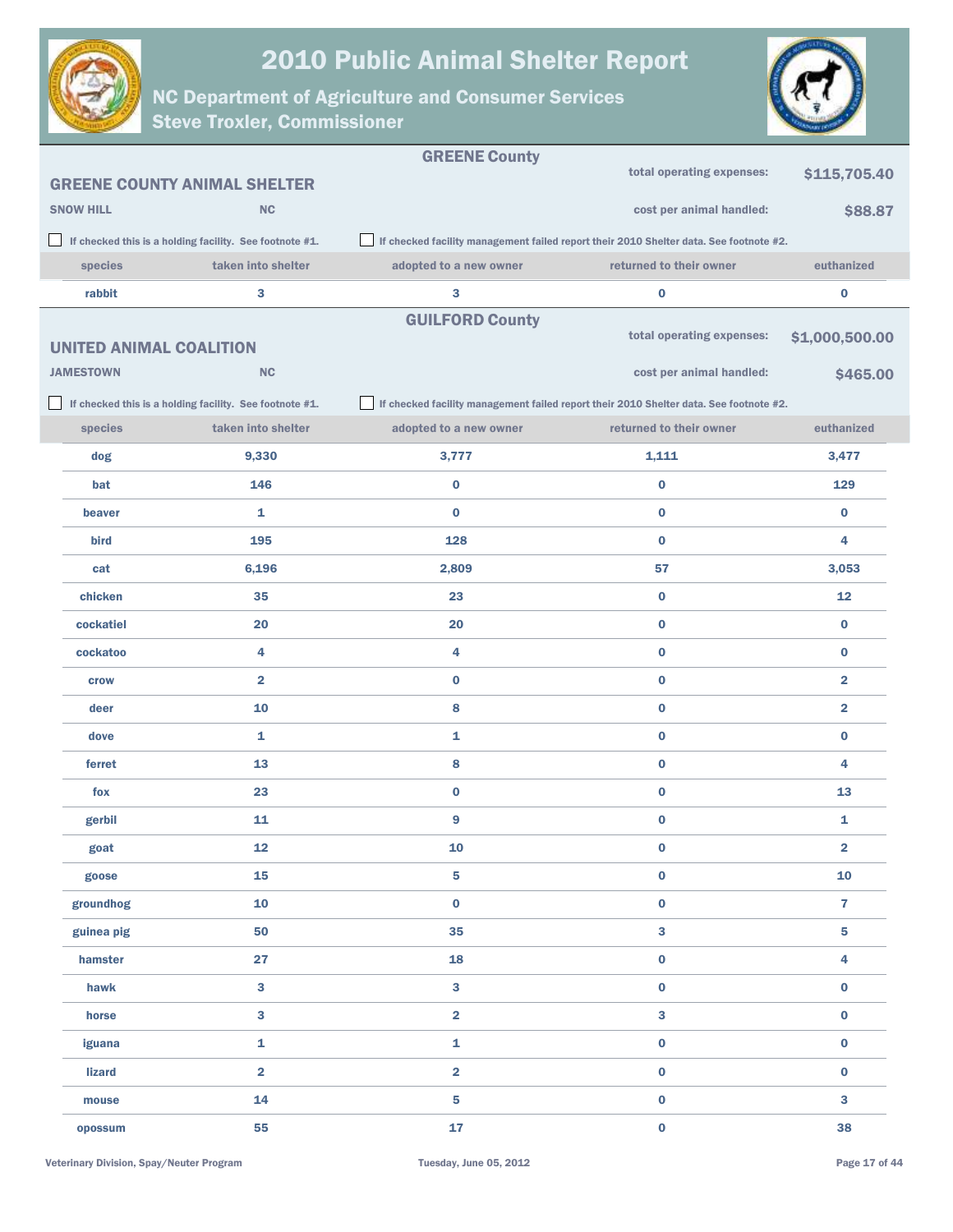



|                  |                                                         | <b>GUILFORD County</b> | total operating expenses:                                                              | \$1,000,500.00 |
|------------------|---------------------------------------------------------|------------------------|----------------------------------------------------------------------------------------|----------------|
|                  | <b>UNITED ANIMAL COALITION</b>                          |                        |                                                                                        |                |
| <b>JAMESTOWN</b> | <b>NC</b>                                               |                        | cost per animal handled:                                                               | \$465.00       |
|                  | If checked this is a holding facility. See footnote #1. |                        | If checked facility management failed report their 2010 Shelter data. See footnote #2. |                |
| species          | taken into shelter                                      | adopted to a new owner | returned to their owner                                                                | euthanized     |
| parakeet         | 12                                                      | 12                     | $\bf{0}$                                                                               | $\bf{0}$       |
| parrot           | 4                                                       | 4                      | $\bf{0}$                                                                               | $\bf{0}$       |
| pig              | 4                                                       | 1                      | $\overline{2}$                                                                         | 1              |
| rabbit           | 105                                                     | 61                     | 1                                                                                      | 15             |
| raccoon          | 228                                                     | $\bf{0}$               | $\bf{0}$                                                                               | 143            |
| rat              | 1                                                       | 1                      | $\bf{0}$                                                                               | $\bf{0}$       |
| sheep            | $\overline{2}$                                          | 0                      | $\overline{2}$                                                                         | $\bf{0}$       |
| skunk            | 16                                                      | 0                      | $\bf{0}$                                                                               | 9              |
| snake            | $\overline{7}$                                          | 3                      | 1                                                                                      | $\bf{0}$       |
| squirrel         | 32                                                      | 16                     | $\bf{0}$                                                                               | 16             |
| turtle           | 5                                                       | 5                      | $\bf{0}$                                                                               | $\bf{0}$       |
| owl              | 3                                                       | 3                      | $\bf{0}$                                                                               | $\bf{0}$       |
| chinchilla       | 8                                                       | 6                      | $\bf{0}$                                                                               | $\bf{0}$       |
| vulture          | 7                                                       | 4                      | $\bf{0}$                                                                               | 3              |
| <b>lorikeet</b>  | 1                                                       | 1                      | $\bf{0}$                                                                               | $\bf{0}$       |
| love bird        | 5                                                       | 5                      | $\bf{0}$                                                                               | 0              |
|                  |                                                         | <b>HALIFAX County</b>  |                                                                                        |                |
|                  | <b>HALIFAX COUNTY ANIMAL SHELTER</b>                    |                        | total operating expenses:                                                              | \$224,269.00   |
| <b>HALIFAX</b>   | <b>NC</b>                                               |                        | cost per animal handled:                                                               | \$57.68        |
|                  | If checked this is a holding facility. See footnote #1. |                        | If checked facility management failed report their 2010 Shelter data. See footnote #2. |                |
| species          | taken into shelter                                      | adopted to a new owner | returned to their owner                                                                | euthanized     |
| dog              | 2,143                                                   | 963                    | 154                                                                                    | 1,026          |
| cat              | 1,704                                                   | 231                    | $\overline{\mathbf{2}}$                                                                | 1,471          |
| opossum          | 19                                                      | $\bf{0}$               | $\bf{0}$                                                                               | $\bf{0}$       |
| raccoon          | 12                                                      | $\bf{0}$               | $\bf{0}$                                                                               | 12             |
| skunk            | 10                                                      | $\bf{0}$               | $\bf{0}$                                                                               | 10             |
|                  |                                                         | <b>HARNETT County</b>  |                                                                                        |                |
|                  | <b>CITY OF DUNN ANIMAL CONTROL FACILITY</b>             |                        | total operating expenses:                                                              | \$15,003.50    |
| <b>DUNN</b>      | <b>NC</b>                                               |                        | cost per animal handled:                                                               | \$8.26         |
|                  | If checked this is a holding facility. See footnote #1. |                        | If checked facility management failed report their 2010 Shelter data. See footnote #2. |                |
| species          | taken into shelter                                      | adopted to a new owner | returned to their owner                                                                | euthanized     |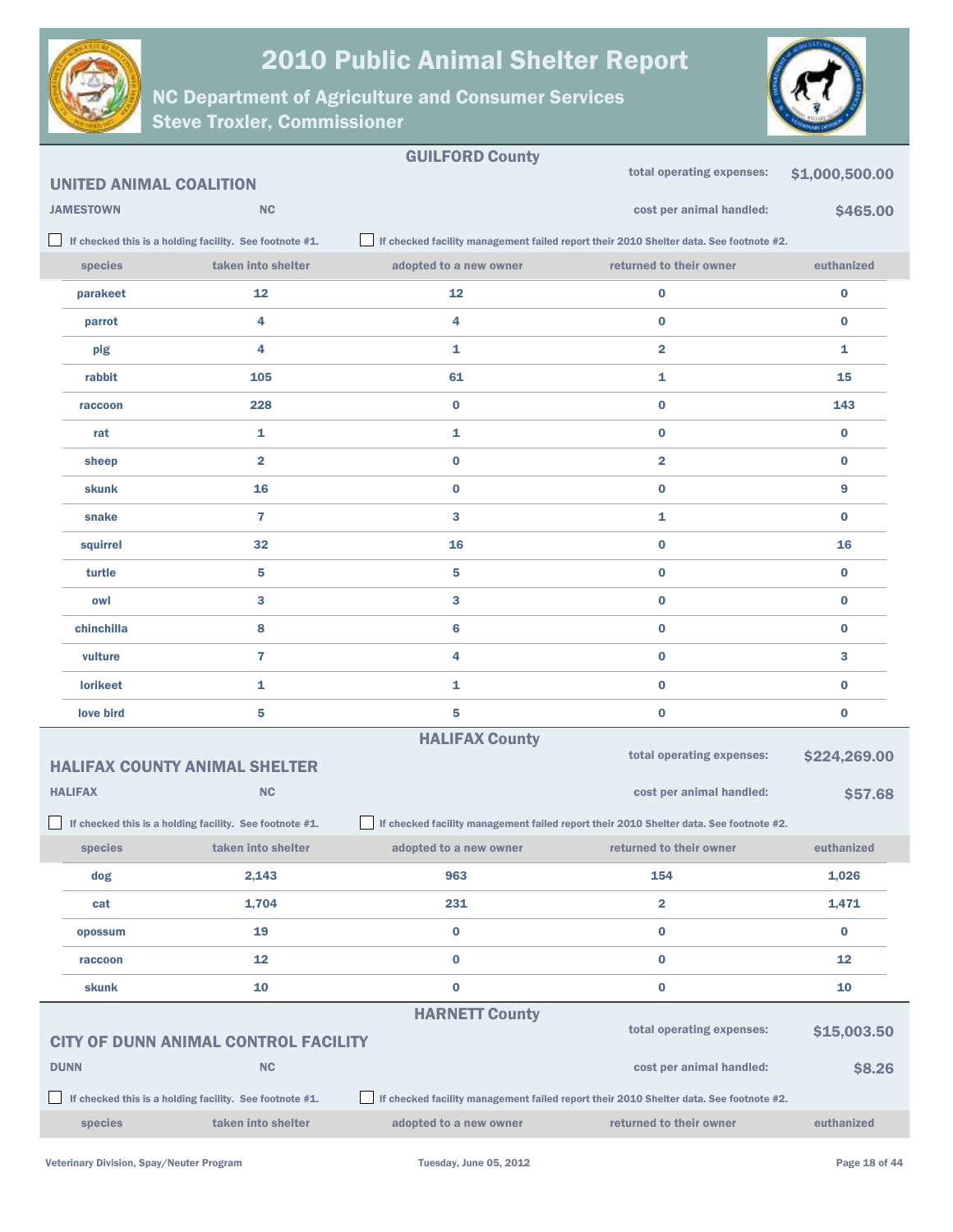



|                          |                                                         | <b>HARNETT County</b>  |                                                                                        |                         |
|--------------------------|---------------------------------------------------------|------------------------|----------------------------------------------------------------------------------------|-------------------------|
|                          | <b>CITY OF DUNN ANIMAL CONTROL FACILITY</b>             |                        | total operating expenses:                                                              | \$15,003.50             |
| <b>DUNN</b>              | <b>NC</b>                                               |                        | cost per animal handled:                                                               | \$8.26                  |
|                          | If checked this is a holding facility. See footnote #1. |                        | If checked facility management failed report their 2010 Shelter data. See footnote #2. |                         |
| species                  | taken into shelter                                      | adopted to a new owner | returned to their owner                                                                | euthanized              |
| dog                      | 1,069                                                   | 112                    | 32                                                                                     | 915                     |
| cat                      | 748                                                     | 108                    | $\bf{0}$                                                                               | 617                     |
| chicken                  | 1                                                       | 0                      | $\bf{0}$                                                                               | $\bf{0}$                |
| deer                     | $\overline{\mathbf{2}}$                                 | 0                      | $\bf{0}$                                                                               | $\bf{0}$                |
| ferret                   | 1                                                       | 0                      | 1                                                                                      | $\bf{0}$                |
| opossum                  | $\overline{\mathbf{2}}$                                 | 0                      | $\bf{0}$                                                                               | $\overline{\mathbf{2}}$ |
| snake                    | 1                                                       | 0                      | $\bf{0}$                                                                               | 1                       |
|                          |                                                         | <b>HARNETT County</b>  |                                                                                        |                         |
| <b>COUNTY OF HARNETT</b> |                                                         |                        | total operating expenses:                                                              | \$406,841.55            |
| <b>LILLINGTON</b>        | <b>NC</b>                                               |                        | cost per animal handled:                                                               | \$76.30                 |
|                          | If checked this is a holding facility. See footnote #1. |                        | If checked facility management failed report their 2010 Shelter data. See footnote #2. |                         |
| species                  | taken into shelter                                      | adopted to a new owner | returned to their owner                                                                | euthanized              |
| dog                      | 3,014                                                   | 983                    | 162                                                                                    | 1,415                   |
| bat                      | 3                                                       | $\bf{0}$               | $\bf{0}$                                                                               | 3                       |
| cat                      | 2,155                                                   | 313                    | 162                                                                                    | 1,652                   |
| chicken                  | 15                                                      | 11                     | $\bf{0}$                                                                               | 1                       |
| <b>COW</b>               | 57                                                      | 0                      | 57                                                                                     | $\bf{0}$                |
| fox                      | $\overline{2}$                                          | 0                      | $\bf{0}$                                                                               | $\overline{\mathbf{2}}$ |
| gerbil                   | 3                                                       | 3                      | $\bf{0}$                                                                               | $\bf{0}$                |
| goat                     | 6                                                       | 3                      | 3                                                                                      | $\bf{0}$                |
| goose                    | 1                                                       | 0                      | $\bf{0}$                                                                               | $\bf{0}$                |
| guinea pig               | 11                                                      | 3                      | $\pmb{0}$                                                                              | $\pmb{0}$               |
| hamster                  | $\mathbf{1}$                                            | $\mathbf 0$            | $\pmb{0}$                                                                              | $\pmb{0}$               |
| horse                    | 19                                                      | 5                      | 14                                                                                     | $\mathbf 0$             |
| mouse                    | 9                                                       | 0                      | $\pmb{0}$                                                                              | $\pmb{0}$               |
| opossum                  | 14                                                      | $\mathbf 0$            | $\pmb{0}$                                                                              | $\mathbf 1$             |
| pigeon                   | $\overline{2}$                                          | 0                      | $\pmb{0}$                                                                              | $\pmb{0}$               |
| rabbit                   | $\overline{7}$                                          | 5                      | $\pmb{0}$                                                                              | $\mathbf 0$             |
| raccoon                  | 6                                                       | 0                      | $\pmb{0}$                                                                              | $\overline{\mathbf{5}}$ |
| snake                    | $\overline{\mathbf{2}}$                                 | 0                      | $\pmb{0}$                                                                              | $\bf{0}$                |
| squirrel                 | 3                                                       | 0                      | $\mathbf 0$                                                                            | $\pmb{0}$               |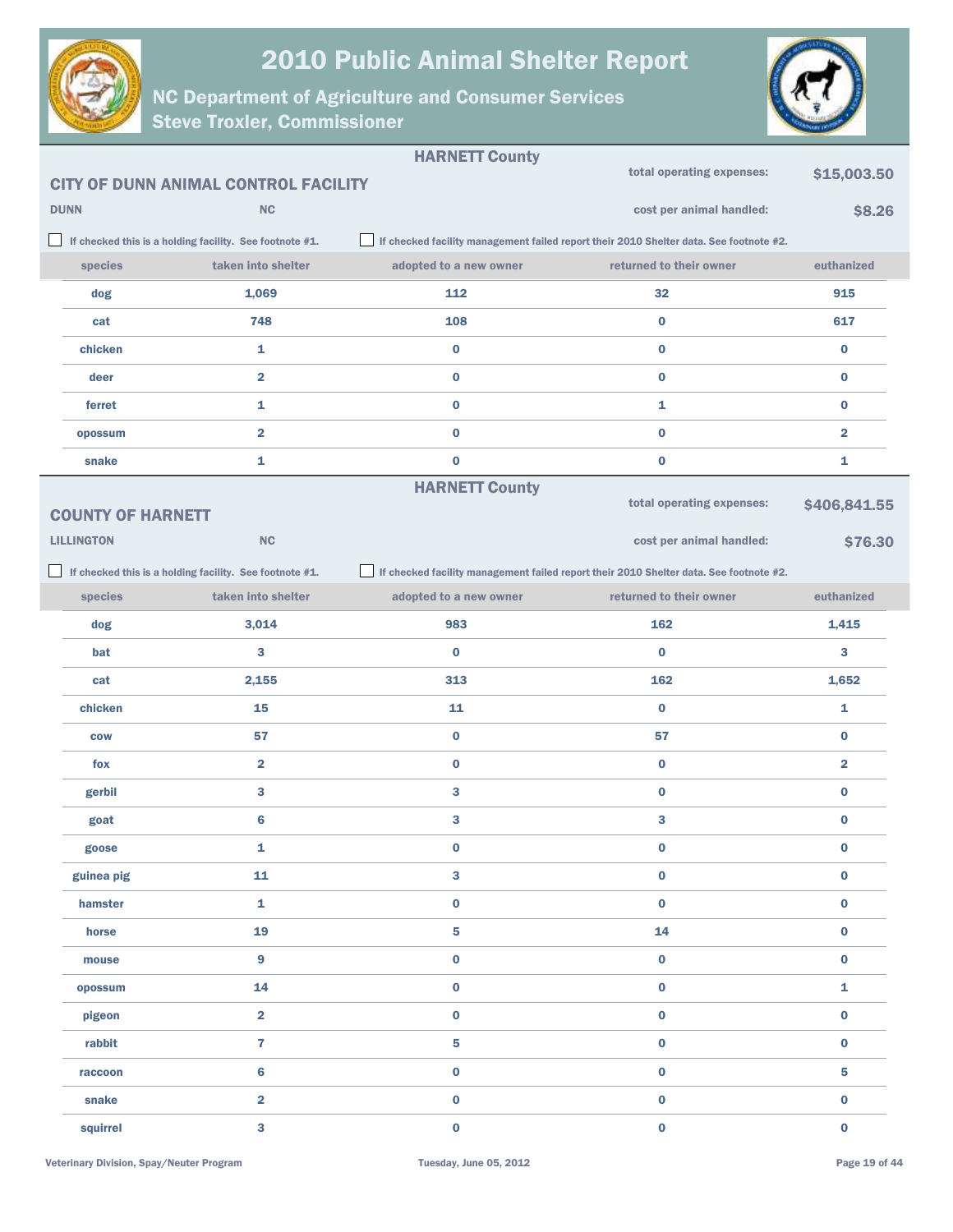



|                          |                                                         | <b>HARNETT County</b>   |                                                                                        |                         |
|--------------------------|---------------------------------------------------------|-------------------------|----------------------------------------------------------------------------------------|-------------------------|
| <b>COUNTY OF HARNETT</b> |                                                         |                         | total operating expenses:                                                              | \$406,841.55            |
| <b>LILLINGTON</b>        | <b>NC</b>                                               |                         | cost per animal handled:                                                               | \$76.30                 |
|                          | If checked this is a holding facility. See footnote #1. |                         | If checked facility management failed report their 2010 Shelter data. See footnote #2. |                         |
| species                  | taken into shelter                                      | adopted to a new owner  | returned to their owner                                                                | euthanized              |
| turtle                   | 1                                                       | $\bf{0}$                | $\bf{0}$                                                                               | $\bf{0}$                |
| peacock                  | 1                                                       | 1                       | $\bf{0}$                                                                               | $\bf{0}$                |
|                          |                                                         | <b>HAYWOOD County</b>   |                                                                                        |                         |
|                          | <b>HAYWOOD COUNTY ANIMAL CONTROL</b>                    |                         | total operating expenses:                                                              | \$370,218.00            |
| <b>HAZELWOOD</b>         | <b>NC</b>                                               |                         | cost per animal handled:                                                               | \$24.65                 |
|                          | If checked this is a holding facility. See footnote #1. |                         | If checked facility management failed report their 2010 Shelter data. See footnote #2. |                         |
| species                  | taken into shelter                                      | adopted to a new owner  | returned to their owner                                                                | euthanized              |
| dog                      | 1,830                                                   | 967                     | 362                                                                                    | 501                     |
| bat                      | 18                                                      | $\bf{0}$                | $\bf{0}$                                                                               | 18                      |
| cat                      | 1,710                                                   | 585                     | 34                                                                                     | 1,089                   |
| <b>COW</b>               | 1                                                       | $\bf{0}$                | $\bf{0}$                                                                               | 1                       |
| coyote                   | 1                                                       | $\bf{0}$                | $\bf{0}$                                                                               | 1                       |
| fox                      | 5                                                       | $\bf{0}$                | $\bf{0}$                                                                               | 5                       |
| goat                     | $\mathbf{1}$                                            | $\bf{0}$                | $\bf{0}$                                                                               | 1                       |
| groundhog                | 1                                                       | $\bf{0}$                | $\bf{0}$                                                                               | 1                       |
| guinea pig               | 1                                                       | $\bf{0}$                | $\bf{0}$                                                                               | 1                       |
| hawk                     | 1                                                       | $\bf{0}$                | $\bf{0}$                                                                               | 1                       |
| opossum                  | $12 \overline{ }$                                       | $\bf{0}$                | $\bf{0}$                                                                               | 12                      |
| raccoon                  | 9                                                       | $\bf{0}$                | $\bf{0}$                                                                               | 9                       |
| snake                    | 3                                                       | $\bf{0}$                | $\bf{0}$                                                                               | 3                       |
| owl                      | 1                                                       | $\bf{0}$                | $\bf{0}$                                                                               | 1                       |
|                          |                                                         | <b>HENDERSON County</b> |                                                                                        |                         |
|                          | <b>HENDERSON COUNTY ANIMAL SERVICES</b>                 |                         | total operating expenses:                                                              | \$525,000.00            |
| <b>HENDERSONVILLE</b>    | <b>NC</b>                                               |                         | cost per animal handled:                                                               | \$145.00                |
|                          | If checked this is a holding facility. See footnote #1. |                         | If checked facility management failed report their 2010 Shelter data. See footnote #2. |                         |
| species                  | taken into shelter                                      | adopted to a new owner  | returned to their owner                                                                | euthanized              |
| dog                      | 1,938                                                   | 769                     | 363                                                                                    | 806                     |
| cat                      | 1,690                                                   | 334                     | 30                                                                                     | 1,326                   |
| opossum                  | 1                                                       | 0                       | $\bf{0}$                                                                               | 1                       |
| raccoon                  | $\overline{\mathbf{2}}$                                 | $\pmb{0}$               | $\pmb{0}$                                                                              | $\overline{\mathbf{2}}$ |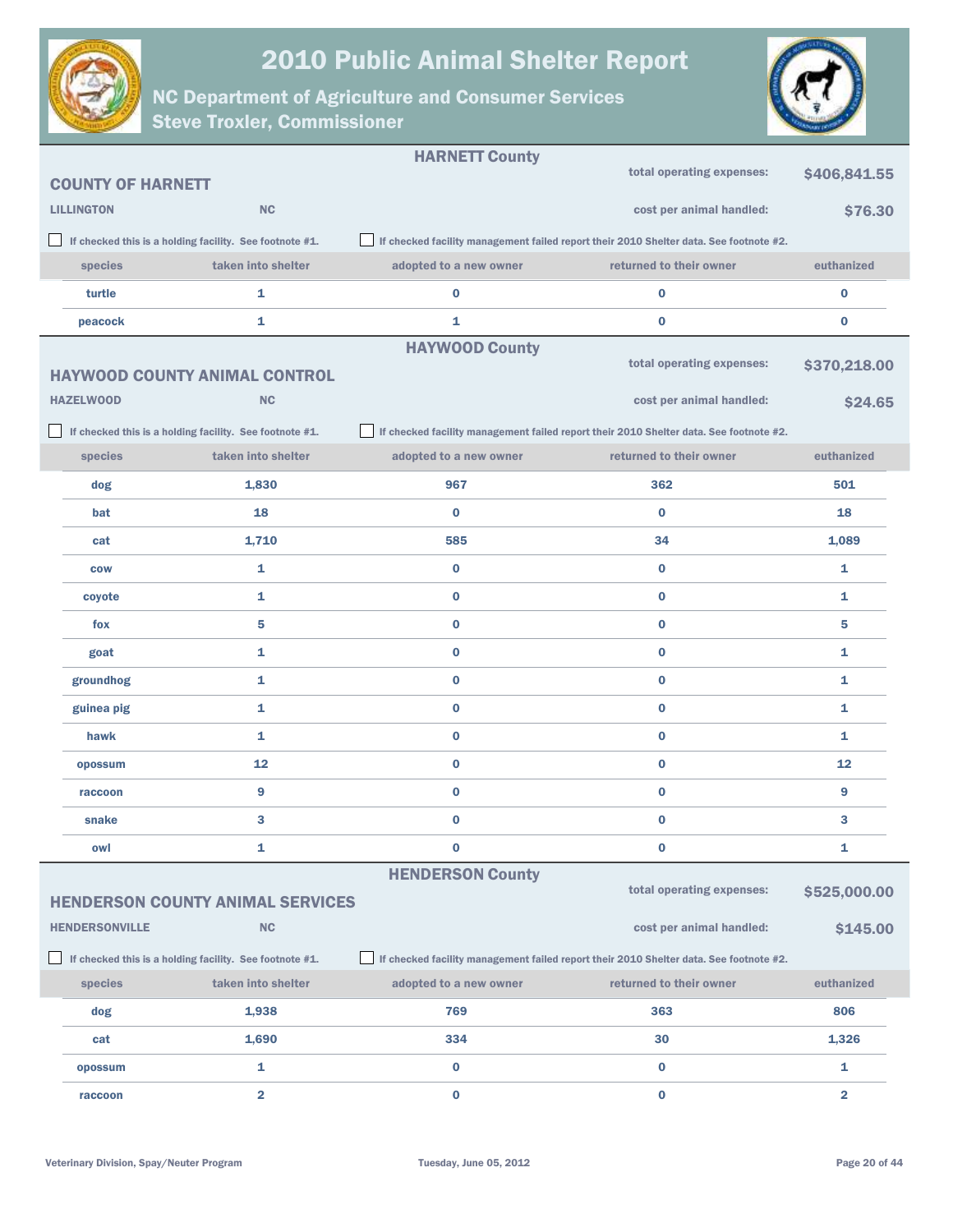

HERTFORD County



|                    |                                                         | <b>HERIFORD County</b>  |                                                                                        |              |
|--------------------|---------------------------------------------------------|-------------------------|----------------------------------------------------------------------------------------|--------------|
|                    | PAWS OF HERTFORD COUNTY, INC.                           |                         | total operating expenses:                                                              | \$118,916.72 |
| <b>WINTON</b>      | <b>NC</b>                                               |                         | cost per animal handled:                                                               | \$102.25     |
|                    | If checked this is a holding facility. See footnote #1. |                         | If checked facility management failed report their 2010 Shelter data. See footnote #2. |              |
| species            | taken into shelter                                      | adopted to a new owner  | returned to their owner                                                                | euthanized   |
| dog                | 607                                                     | 435                     | 25                                                                                     | 169          |
| cat                | 556                                                     | 92                      | 3                                                                                      | 462          |
|                    |                                                         | <b>HYDE County</b>      |                                                                                        |              |
|                    | <b>HYDE COUNTY ANIMAL SHELTER</b>                       |                         | total operating expenses:                                                              | \$0.00       |
| <b>FAIRFIELD</b>   | <b>NC</b>                                               |                         | cost per animal handled:                                                               | \$0.00       |
|                    | If checked this is a holding facility. See footnote #1. |                         | If checked facility management failed report their 2010 Shelter data. See footnote #2. |              |
| species            | taken into shelter                                      | adopted to a new owner  | returned to their owner                                                                | euthanized   |
| dog                | 0                                                       | 0                       | $\bf{0}$                                                                               | $\bf{0}$     |
|                    |                                                         | <b>IREDELL County</b>   |                                                                                        |              |
|                    | <b>IREDELL COUNTY ANIMAL CONTROL</b>                    |                         | total operating expenses:                                                              | \$797,160.98 |
| <b>STATESVILLE</b> | <b>NC</b>                                               |                         | cost per animal handled:                                                               | \$121.04     |
|                    | If checked this is a holding facility. See footnote #1. |                         | If checked facility management failed report their 2010 Shelter data. See footnote #2. |              |
| species            | taken into shelter                                      | adopted to a new owner  | returned to their owner                                                                | euthanized   |
| dog                | 3,097                                                   | 528                     | 370                                                                                    | 2,104        |
| bat                | 18                                                      | $\bf{0}$                | $\bf{0}$                                                                               | 14           |
| bird               | 3                                                       | $\bf{0}$                | $\bf{0}$                                                                               | $\bf{0}$     |
| cat                | 3,227                                                   | 218                     | 32                                                                                     | 2,820        |
| chicken            | 31                                                      | 7                       | $\bf{0}$                                                                               | 15           |
| <b>COW</b>         | 4                                                       | $\bf{0}$                | 3                                                                                      | $\bf{0}$     |
| coyote             | 1                                                       | 0                       | 0                                                                                      | $\bf{0}$     |
| deer               | 10                                                      | 0                       | 0                                                                                      | 4            |
| donkey             | 1                                                       | $\pmb{0}$               | $\mathbf{1}$                                                                           | $\bf{0}$     |
| duck               | $\overline{2}$                                          | 1                       | $\bf{0}$                                                                               | $\mathbf{1}$ |
| ferret             | 4                                                       | 4                       | $\pmb{0}$                                                                              | $\bf{0}$     |
| geese              | $\overline{2}$                                          | $\bf{0}$                | $\bf{0}$                                                                               | $\bf{0}$     |
| goat               | 19                                                      | 12                      | 1                                                                                      | $\mathbf{1}$ |
| groundhog          | 5                                                       | $\bf{0}$                | $\bf{0}$                                                                               | $\mathbf{3}$ |
| guinea pig         | 9                                                       | 8                       | $\pmb{0}$                                                                              | $\bf{0}$     |
| hamster            | $\overline{\mathbf{2}}$                                 | $\overline{\mathbf{2}}$ | $\pmb{0}$                                                                              | $\bf{0}$     |
| hawk               | 3                                                       | $\bf{0}$                | $\pmb{0}$                                                                              | $\bf{0}$     |
| horse              | 18                                                      | 10                      | $\overline{7}$                                                                         | $\bf{0}$     |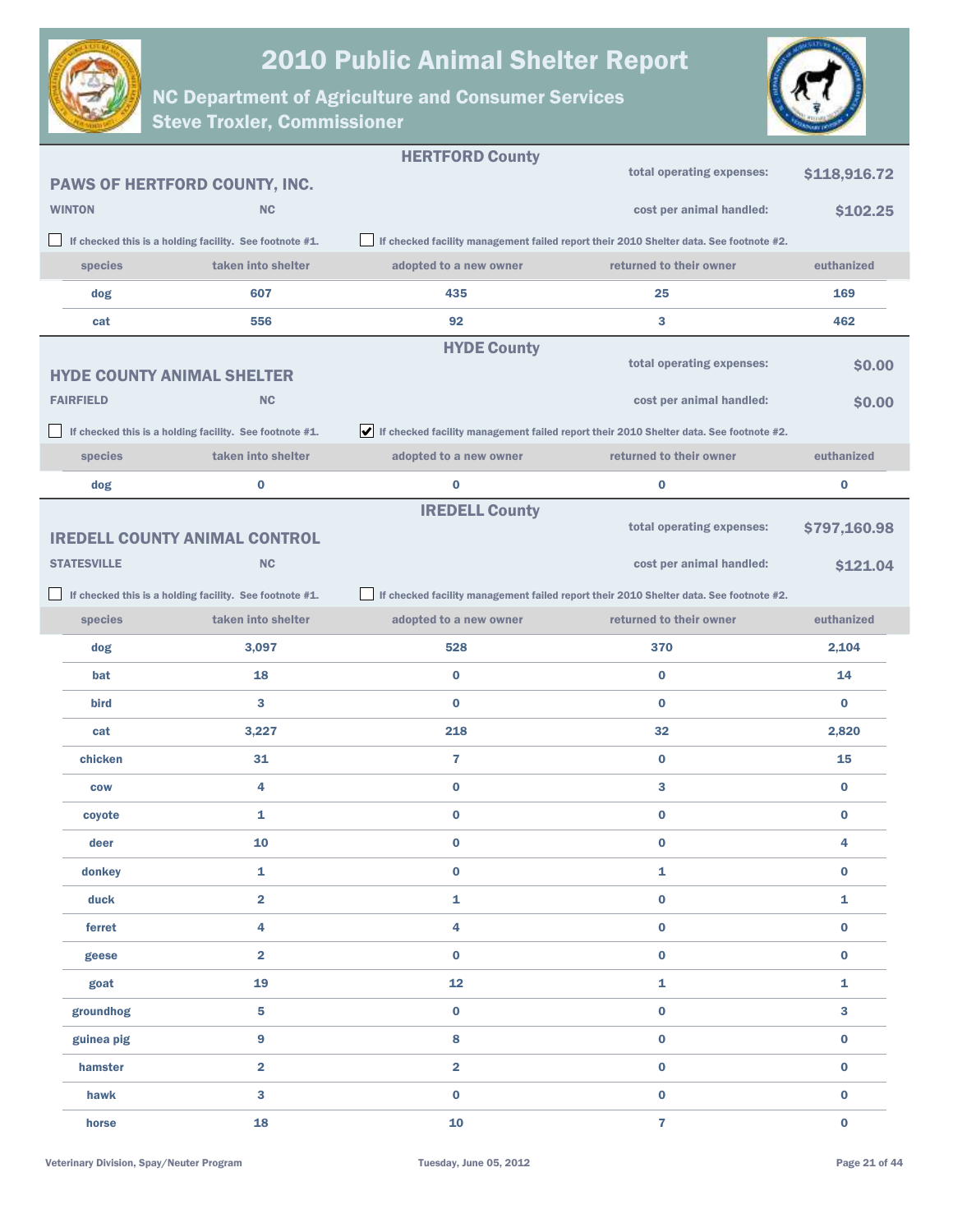



|                    | <b>IREDELL COUNTY ANIMAL CONTROL</b>                       | <b>IREDELL County</b>                                                                  | total operating expenses:                                                              | \$797,160.98            |
|--------------------|------------------------------------------------------------|----------------------------------------------------------------------------------------|----------------------------------------------------------------------------------------|-------------------------|
| <b>STATESVILLE</b> | NC                                                         |                                                                                        | cost per animal handled:                                                               | \$121.04                |
|                    | If checked this is a holding facility. See footnote #1.    |                                                                                        | If checked facility management failed report their 2010 Shelter data. See footnote #2. |                         |
| species            | taken into shelter                                         | adopted to a new owner                                                                 | returned to their owner                                                                | euthanized              |
| <b>lizard</b>      | 1                                                          | 1                                                                                      | $\bf{0}$                                                                               | $\bf{0}$                |
| opossum            | 19                                                         | $\bf{0}$                                                                               | 0                                                                                      | 12                      |
| pheasant           | 1                                                          | $\bf{0}$                                                                               | 0                                                                                      | $\bf{0}$                |
| pig                | 5                                                          | $\overline{\mathbf{2}}$                                                                | 1                                                                                      | $\overline{\mathbf{2}}$ |
| pigeon             | 1                                                          | $\bf{0}$                                                                               | 0                                                                                      | $\bf{0}$                |
| pot belly pig      | 1                                                          | $\bf{0}$                                                                               | 0                                                                                      | $\bf{0}$                |
| rabbit             | 17                                                         | 5                                                                                      | 0                                                                                      | 11                      |
| raccoon            | 48                                                         | $\bf{0}$                                                                               | 0                                                                                      | 37                      |
| rodent             | 1                                                          | $\bf{0}$                                                                               | 0                                                                                      | $\bf{0}$                |
| sheep              | $\overline{\mathbf{2}}$                                    | $\bf{0}$                                                                               | 1                                                                                      | 1                       |
| skunk              | 14                                                         | $\bf{0}$                                                                               | 0                                                                                      | 11                      |
| snake              | 1                                                          | $\bf{0}$                                                                               | 0                                                                                      | $\bf{0}$                |
| squirrel           | 4                                                          | $\bf{0}$                                                                               | 0                                                                                      | $\overline{\mathbf{2}}$ |
| owl                | $\overline{\mathbf{2}}$                                    | $\bf{0}$                                                                               | 0                                                                                      | $\bf{0}$                |
| bearded dragon     | 1                                                          | 1                                                                                      | 0                                                                                      | $\bf{0}$                |
| coot               | 1                                                          | 1                                                                                      | 0                                                                                      | $\bf{0}$                |
| <b>Ilama</b>       | 1                                                          | 1                                                                                      | 0                                                                                      | $\bf{0}$                |
|                    |                                                            | <b>JACKSON County</b>                                                                  |                                                                                        |                         |
|                    | <b>JACKSON COUNTY ANIMAL SHELTER</b>                       |                                                                                        | total operating expenses:                                                              | \$203,493.00            |
| <b>SYLVA</b>       | <b>NC</b>                                                  |                                                                                        | cost per animal handled:                                                               | \$175.42                |
|                    | If checked this is a holding facility. See footnote $#1$ . | If checked facility management failed report their 2010 Shelter data. See footnote #2. |                                                                                        |                         |
| species            | taken into shelter                                         | adopted to a new owner                                                                 | returned to their owner                                                                | euthanized              |
| dog                | 553                                                        | 268                                                                                    | 74                                                                                     | 204                     |
| cat                | 414                                                        | 160                                                                                    | 7                                                                                      | 268                     |
| opossum            | 17                                                         | $\pmb{0}$                                                                              | $\pmb{0}$                                                                              | $\pmb{0}$               |
| rabbit             | $\mathbf 1$                                                | $\mathbf 0$                                                                            | $\mathbf 0$                                                                            | $\mathbf{1}$            |
| raccoon            | 17                                                         | $\pmb{0}$                                                                              | $\pmb{0}$                                                                              | $\mathbf 0$             |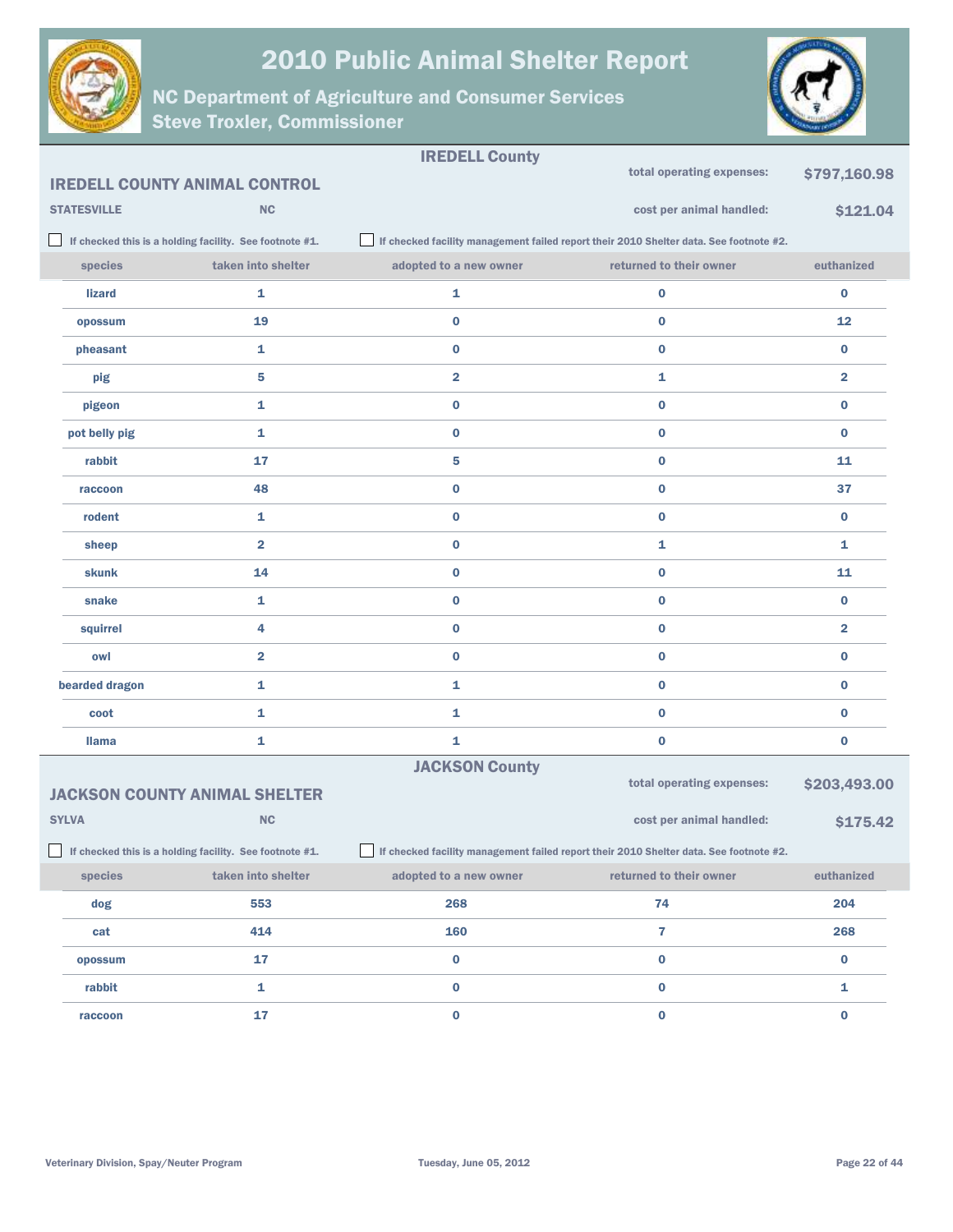



|                         |                                                                               | <b>JOHNSTON County</b>  |                                                                                        |                         |
|-------------------------|-------------------------------------------------------------------------------|-------------------------|----------------------------------------------------------------------------------------|-------------------------|
|                         | <b>FOUR OAKS POLICE DEPT.</b>                                                 |                         | total operating expenses:                                                              | \$0.00                  |
| <b>FOUR OAKS</b>        | <b>NC</b>                                                                     |                         | cost per animal handled:                                                               | \$0.00                  |
|                         | $\blacktriangleright$ If checked this is a holding facility. See footnote #1. |                         | If checked facility management failed report their 2010 Shelter data. See footnote #2. |                         |
| species                 | taken into shelter                                                            | adopted to a new owner  | returned to their owner                                                                | euthanized              |
| cat                     | $\bf{0}$                                                                      | $\bf{0}$                | $\bf{0}$                                                                               | $\bf{0}$                |
| dog                     | $\bf{0}$                                                                      | $\bf{0}$                | $\bf{0}$                                                                               | 0                       |
|                         |                                                                               | <b>JOHNSTON County</b>  |                                                                                        |                         |
|                         | <b>JOHNSTON COUNTY ANIMAL SERVICES</b>                                        |                         | total operating expenses:                                                              | \$464,608.00            |
| <b>SMITHFIELD</b>       | <b>NC</b>                                                                     |                         | cost per animal handled:                                                               | \$70.93                 |
|                         | If checked this is a holding facility. See footnote #1.                       |                         | If checked facility management failed report their 2010 Shelter data. See footnote #2. |                         |
| species                 | taken into shelter                                                            | adopted to a new owner  | returned to their owner                                                                | euthanized              |
| dog                     | 2,838                                                                         | 855                     | 337                                                                                    | 1,646                   |
| bat                     | $\overline{\mathbf{2}}$                                                       | $\bf{0}$                | $\bf{0}$                                                                               | $\overline{\mathbf{2}}$ |
| bird                    | 56                                                                            | 26                      | $\bf{0}$                                                                               | 30                      |
| cat                     | 3,606                                                                         | 342                     | 18                                                                                     | 3,303                   |
| ferret                  | 4                                                                             | 4                       | $\bf{0}$                                                                               | $\bf{0}$                |
| goat                    | $\overline{\mathbf{2}}$                                                       | $\overline{\mathbf{2}}$ | $\bf{0}$                                                                               | $\bf{0}$                |
| guinea pig              | 11                                                                            | 11                      | $\bf{0}$                                                                               | $\bf{0}$                |
| hamster                 | 1                                                                             | 1                       | $\bf{0}$                                                                               | $\bf{0}$                |
| horse                   | 19                                                                            | 11                      | 8                                                                                      | $\bf{0}$                |
| pig                     | 1                                                                             | 1                       | $\bf{0}$                                                                               | $\bf{0}$                |
| rabbit                  | 5                                                                             | 4                       | $\bf{0}$                                                                               | 1                       |
| raccoon                 | 1                                                                             | $\bf{0}$                | $\bf{0}$                                                                               | 1                       |
| sheep                   | $\overline{2}$                                                                | $\bf{0}$                | $\overline{2}$                                                                         | $\bf{0}$                |
| squirrel                | 1                                                                             | $\bf{0}$                | $\bf{0}$                                                                               | 1                       |
| wolf                    | 1                                                                             | $\bf{0}$                | $\bf{0}$                                                                               | 1                       |
|                         |                                                                               | <b>JOHNSTON County</b>  |                                                                                        |                         |
| PINE LEVEL POLICE DEPT. |                                                                               |                         | total operating expenses:                                                              | \$50.00                 |
| <b>PINE LEVEL</b>       | <b>NC</b>                                                                     |                         | cost per animal handled:                                                               | \$0.00                  |
|                         | $\blacktriangleright$ If checked this is a holding facility. See footnote #1. |                         | If checked facility management failed report their 2010 Shelter data. See footnote #2. |                         |
| species                 | taken into shelter                                                            | adopted to a new owner  | returned to their owner                                                                | euthanized              |
| dog                     | 10                                                                            | $\bf{0}$                | 2                                                                                      | $\bf{0}$                |
| cat                     | 15                                                                            | $\bf{0}$                | 0                                                                                      | 0                       |
| deer                    | 1                                                                             | $\mathbf{1}$            | $\pmb{0}$                                                                              | 0                       |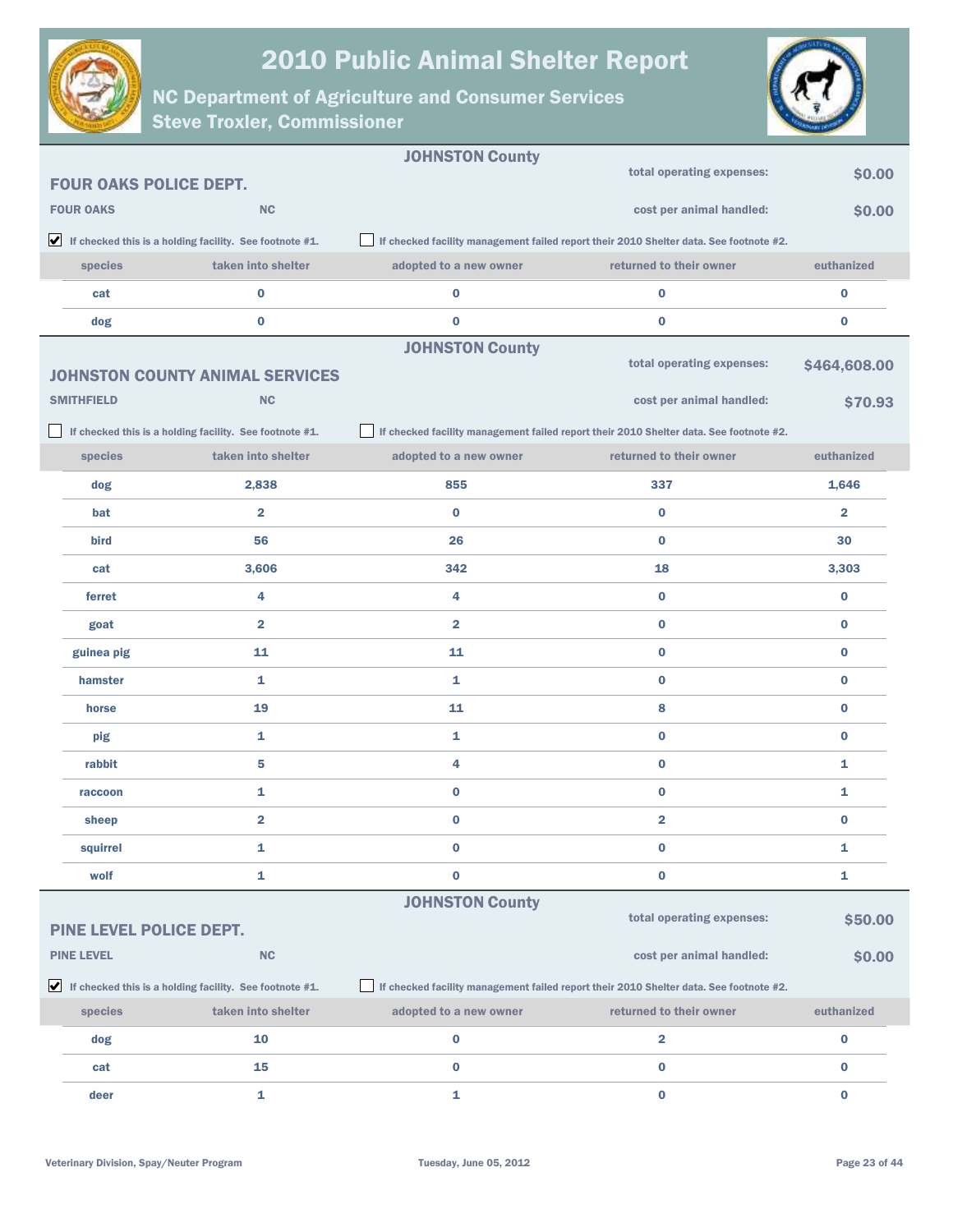



|                                   |                                                         | <b>JOHNSTON County</b> |                                                                                        |                         |
|-----------------------------------|---------------------------------------------------------|------------------------|----------------------------------------------------------------------------------------|-------------------------|
| <b>TOWN OF BENSON</b>             |                                                         |                        | total operating expenses:                                                              | \$0.00                  |
| <b>BENSON</b>                     | <b>NC</b>                                               |                        | cost per animal handled:                                                               | \$0.00                  |
|                                   | If checked this is a holding facility. See footnote #1. |                        | If checked facility management failed report their 2010 Shelter data. See footnote #2. |                         |
| species                           | taken into shelter                                      | adopted to a new owner | returned to their owner                                                                | euthanized              |
| dog                               | $\bf{0}$                                                | $\bf{0}$               | $\bf{0}$                                                                               | $\bf{0}$                |
|                                   |                                                         | <b>LEE County</b>      |                                                                                        |                         |
| <b>LEE COUNTY ANIMAL SERVICES</b> |                                                         |                        | total operating expenses:                                                              | \$271,181.00            |
| <b>SANFORD</b>                    | <b>NC</b>                                               |                        | cost per animal handled:                                                               | \$114.62                |
|                                   | If checked this is a holding facility. See footnote #1. |                        | If checked facility management failed report their 2010 Shelter data. See footnote #2. |                         |
| species                           | taken into shelter                                      | adopted to a new owner | returned to their owner                                                                | euthanized              |
| dog                               | 1,323                                                   | 583                    | 118                                                                                    | 626                     |
| bat                               | $\overline{7}$                                          | $\bf{0}$               | $\bf{0}$                                                                               | $\overline{7}$          |
| cat                               | 1,019                                                   | 183                    | 12                                                                                     | 824                     |
| cat                               | $\bf{0}$                                                | $\bf{0}$               | $\bf{0}$                                                                               | $\bf{0}$                |
| chicken                           | 10                                                      | $\bf{0}$               | $\bf{0}$                                                                               | 10                      |
| fox                               | $\overline{\mathbf{2}}$                                 | $\bf{0}$               | $\bf{0}$                                                                               | $\overline{\mathbf{2}}$ |
| opossum                           | 1                                                       | $\bf{0}$               | $\bf{0}$                                                                               | 1                       |
| rabbit                            | 1                                                       | $\bf{0}$               | $\bf{0}$                                                                               | 1                       |
| raccoon                           | 1                                                       | $\bf{0}$               | $\bf{0}$                                                                               | 1                       |
| bear                              | 1                                                       | $\bf{0}$               | $\bf{0}$                                                                               | 1                       |
|                                   |                                                         | <b>LENOIR County</b>   |                                                                                        |                         |
| <b>LENIOR CO. SPCA</b>            |                                                         |                        | total operating expenses:                                                              | \$255,459.00            |
| <b>KINSTON</b>                    | <b>NC</b>                                               |                        | cost per animal handled:                                                               | \$74.65                 |
|                                   | If checked this is a holding facility. See footnote #1. |                        | If checked facility management failed report their 2010 Shelter data. See footnote #2. |                         |
| species                           | taken into shelter                                      | adopted to a new owner | returned to their owner                                                                | euthanized              |
| dog                               | 1,881                                                   | 826                    | 120                                                                                    | 620                     |
| cat                               | 1,541                                                   | 243                    | 12                                                                                     | 554                     |
| deer                              | 1                                                       | $\bf{0}$               | $\bf{0}$                                                                               | $\bf{0}$                |
| opossum                           | 1                                                       | $\bf{0}$               | $\bf{0}$                                                                               | $\bf{0}$                |
| raccoon                           | 1                                                       | $\bf{0}$               | $\bf{0}$                                                                               | $\bf{0}$                |
|                                   |                                                         | <b>LINCOLN County</b>  |                                                                                        |                         |
|                                   | <b>LINCOLN COUNTY ANIMAL SERVICES</b>                   |                        | total operating expenses:                                                              | \$678,365.00            |
| <b>LINCOLNTON</b>                 | NC                                                      |                        | cost per animal handled:                                                               | \$156.38                |
|                                   | If checked this is a holding facility. See footnote #1. |                        | If checked facility management failed report their 2010 Shelter data. See footnote #2. |                         |
| species                           | taken into shelter                                      | adopted to a new owner | returned to their owner                                                                | euthanized              |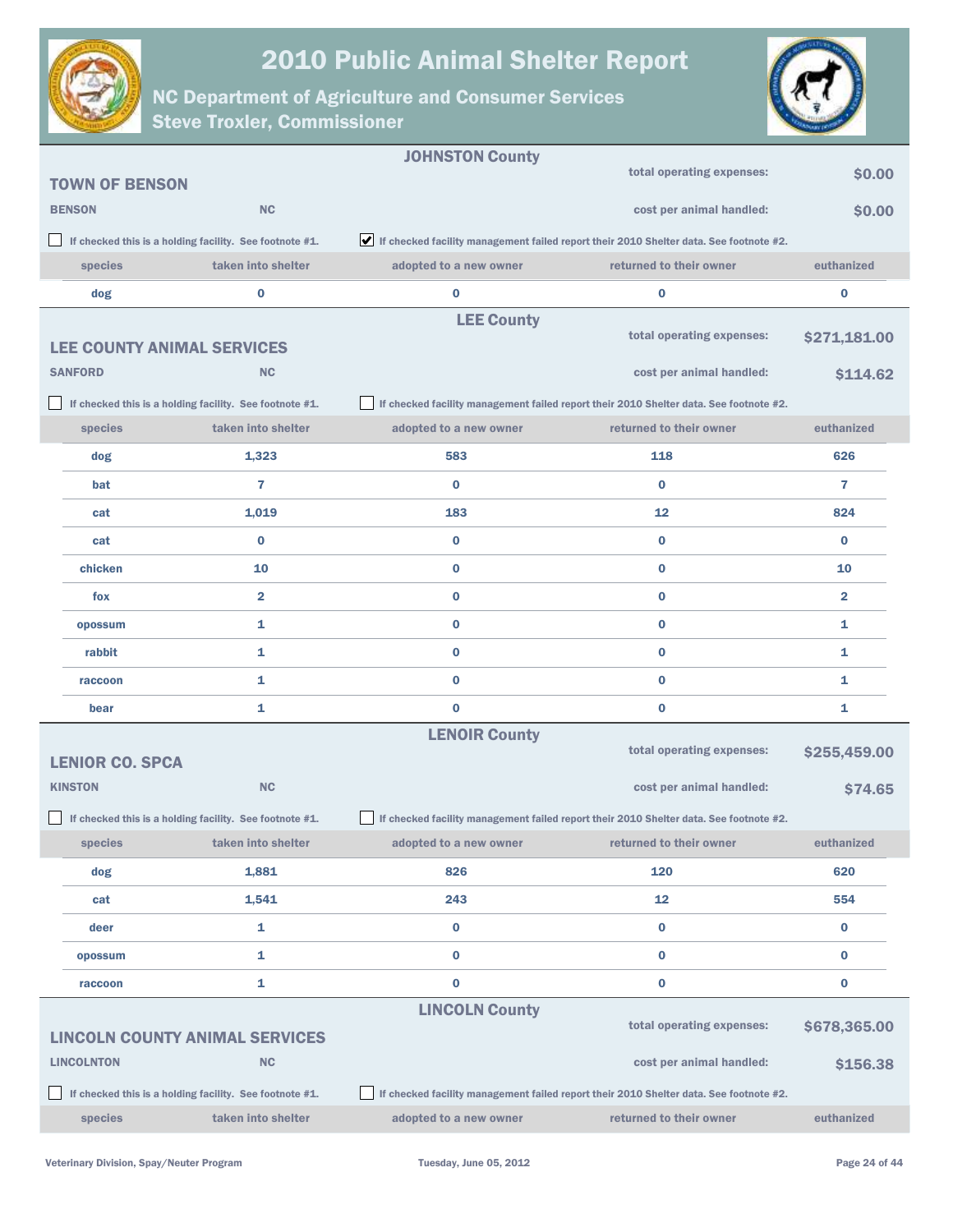



|                   |                                                         | <b>LINCOLN County</b>  |                                                                                        |               |
|-------------------|---------------------------------------------------------|------------------------|----------------------------------------------------------------------------------------|---------------|
|                   | <b>LINCOLN COUNTY ANIMAL SERVICES</b>                   |                        | total operating expenses:                                                              | \$678,365.00  |
| <b>LINCOLNTON</b> | <b>NC</b>                                               |                        | cost per animal handled:                                                               | \$156.38      |
|                   | If checked this is a holding facility. See footnote #1. |                        | If checked facility management failed report their 2010 Shelter data. See footnote #2. |               |
| species           | taken into shelter                                      | adopted to a new owner | returned to their owner                                                                | euthanized    |
| dog               | 2,478                                                   | 1,625                  | 101                                                                                    | 740           |
| cat               | 1,857                                                   | 418                    | 47                                                                                     | 1,412         |
|                   | <b>MACON COUNTY ANIMAL SHELTER</b>                      | <b>MACON County</b>    | total operating expenses:                                                              | \$146,032.00  |
| <b>FRANKLIN</b>   | <b>NC</b>                                               |                        | cost per animal handled:                                                               | <b>S96.00</b> |
|                   | If checked this is a holding facility. See footnote #1. |                        | If checked facility management failed report their 2010 Shelter data. See footnote #2. |               |
| species           | taken into shelter                                      | adopted to a new owner | returned to their owner                                                                | euthanized    |
| dog               | 851                                                     | 275                    | 169                                                                                    | 161           |
| cat               | 678                                                     | 172                    | 21                                                                                     | 412           |
| rabbit            | 1                                                       | 1                      | $\bf{0}$                                                                               | $\bf{0}$      |
|                   | <b>MACON COUNTY HUMANE SOCIETY</b>                      | <b>MACON County</b>    | total operating expenses:                                                              | \$310,000.00  |
| <b>FRANKLIN</b>   | <b>NC</b>                                               |                        | cost per animal handled:                                                               | \$150.00      |
|                   | If checked this is a holding facility. See footnote #1. |                        | If checked facility management failed report their 2010 Shelter data. See footnote #2. |               |
|                   |                                                         |                        |                                                                                        |               |
| species           | taken into shelter                                      | adopted to a new owner | returned to their owner                                                                | euthanized    |
| dog               | 130                                                     | 169                    | 19                                                                                     | 2             |
| cat               | 99                                                      | 130                    | 1                                                                                      | 3             |
|                   | <b>MADISON COUNTY ANIMAL SERVICES</b>                   | <b>MADISON County</b>  | total operating expenses:                                                              | \$0.00        |
| <b>MARSHALL</b>   | <b>NC</b>                                               |                        | cost per animal handled:                                                               | <b>SO.00</b>  |
|                   | If checked this is a holding facility. See footnote #1. |                        | If checked facility management failed report their 2010 Shelter data. See footnote #2. |               |
| species           | taken into shelter                                      | adopted to a new owner | returned to their owner                                                                | euthanized    |
| cat               | 543                                                     | 270                    | 2                                                                                      | 239           |
| dog               | 819                                                     | 339                    | 47                                                                                     | 388           |
|                   |                                                         | <b>MCDOWELL County</b> |                                                                                        |               |
|                   | <b>MCDOWELL COUNTY ANIMAL SHELTER</b>                   |                        | total operating expenses:                                                              | \$60,434.99   |
| <b>MARION</b>     | <b>NC</b>                                               |                        | cost per animal handled:                                                               | \$25.76       |
|                   | If checked this is a holding facility. See footnote #1. |                        | If checked facility management failed report their 2010 Shelter data. See footnote #2. |               |
| species           | taken into shelter                                      | adopted to a new owner | returned to their owner                                                                | euthanized    |
| dog               | 1,391                                                   | 217                    | 53                                                                                     | 979           |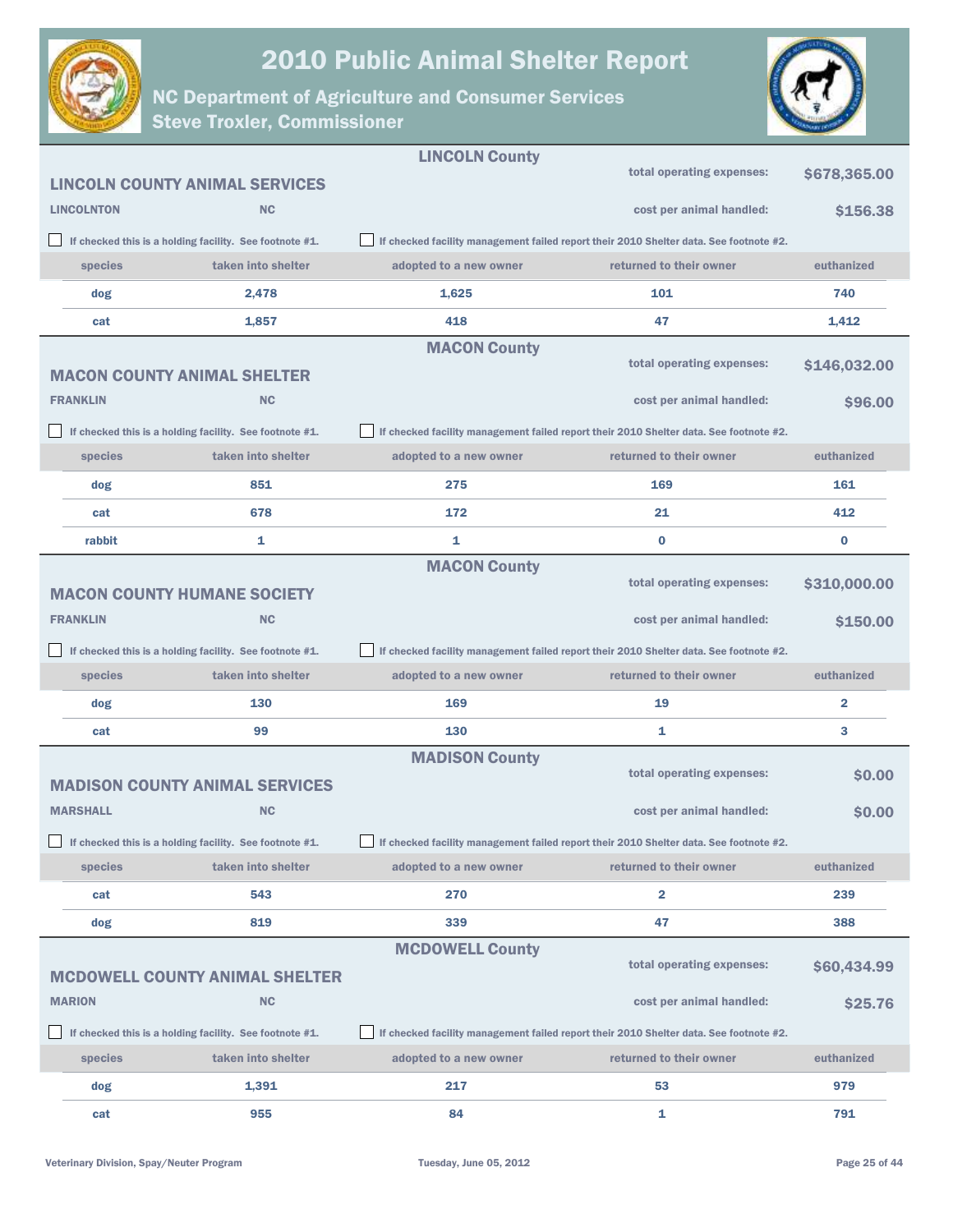



|                  |                                                         | <b>MECKLENBURG County</b> | total operating expenses:                                                              | \$4,578,849.00          |
|------------------|---------------------------------------------------------|---------------------------|----------------------------------------------------------------------------------------|-------------------------|
|                  | <b>CHARLOTTE/MECKLENBURG ANIMAL CONTROL</b>             |                           |                                                                                        |                         |
| <b>CHARLOTTE</b> | NC                                                      |                           | cost per animal handled:                                                               | \$238.17                |
|                  | If checked this is a holding facility. See footnote #1. |                           | If checked facility management failed report their 2010 Shelter data. See footnote #2. |                         |
| species          | taken into shelter                                      | adopted to a new owner    | returned to their owner                                                                | euthanized              |
| dog              | 9,474                                                   | 2,958                     | 1,589                                                                                  | 4,768                   |
| bat              | 183                                                     | $\bf{0}$                  | $\bf{0}$                                                                               | 130                     |
| beaver           | 3                                                       | $\bf{0}$                  | $\bf{0}$                                                                               | 1                       |
| bird             | 439                                                     | 216                       | 5                                                                                      | 153                     |
| cat              | 7,584                                                   | 1,194                     | 208                                                                                    | 6,025                   |
| <b>COW</b>       | $\overline{\mathbf{2}}$                                 | $\mathbf{1}$              | 1                                                                                      | $\bf{0}$                |
| coyote           | 6                                                       | $\bf{0}$                  | $\bf{0}$                                                                               | 5                       |
| deer             | 115                                                     | 13                        | $\bf{0}$                                                                               | 78                      |
| ferret           | 30                                                      | 26                        | $\overline{\mathbf{2}}$                                                                | 1                       |
| fish             | $\overline{\mathbf{2}}$                                 | $\overline{\mathbf{2}}$   | $\bf{0}$                                                                               | $\bf{0}$                |
| fox              | 19                                                      | $\bf{0}$                  | $\bf{0}$                                                                               | 17                      |
| goat             | 26                                                      | 24                        | 1                                                                                      | 1                       |
| horse            | 8                                                       | 4                         | 1                                                                                      | $\bf{0}$                |
| opossum          | 245                                                     | 38                        | $\bf{0}$                                                                               | 117                     |
| otter            | 1                                                       | $\bf{0}$                  | $\bf{0}$                                                                               | 1                       |
| pig              | $\overline{7}$                                          | 5                         | 1                                                                                      | 1                       |
| rabbit           | 188                                                     | 61                        | 1                                                                                      | 109                     |
| raccoon          | 572                                                     | $\bf{0}$                  | $\bf{0}$                                                                               | 512                     |
| reptile          | 41                                                      | 10                        | 3                                                                                      | 7                       |
| rodent           | 269                                                     | 259                       | 1                                                                                      | 94                      |
| skunk            | 3                                                       | $\bf{0}$                  | $\bf{0}$                                                                               | 1                       |
| <b>Ilama</b>     | 1                                                       | 1                         | $\bf{0}$                                                                               | $\bf{0}$                |
| tarantula        | $\overline{\mathbf{r}}$                                 | 6                         | $\mathbf 0$                                                                            | 1                       |
|                  |                                                         | <b>MECKLENBURG County</b> |                                                                                        |                         |
|                  | <b>CORNELIUS ANIMAL SHELTER</b>                         |                           | total operating expenses:                                                              | \$152,751.00            |
| <b>CORNELIUS</b> | NC                                                      |                           | cost per animal handled:                                                               | \$329.92                |
|                  | If checked this is a holding facility. See footnote #1. |                           | If checked facility management failed report their 2010 Shelter data. See footnote #2. |                         |
| species          | taken into shelter                                      | adopted to a new owner    | returned to their owner                                                                | euthanized              |
| dog              | 220                                                     | 94                        | 72                                                                                     | $\mathbf{3}$            |
| cat              | 242                                                     | 111                       | $\mathbf{3}$                                                                           | $\overline{\mathbf{2}}$ |
| rabbit           | $\mathbf{1}$                                            | $\bf{0}$                  | $\bf{0}$                                                                               | $\bf{0}$                |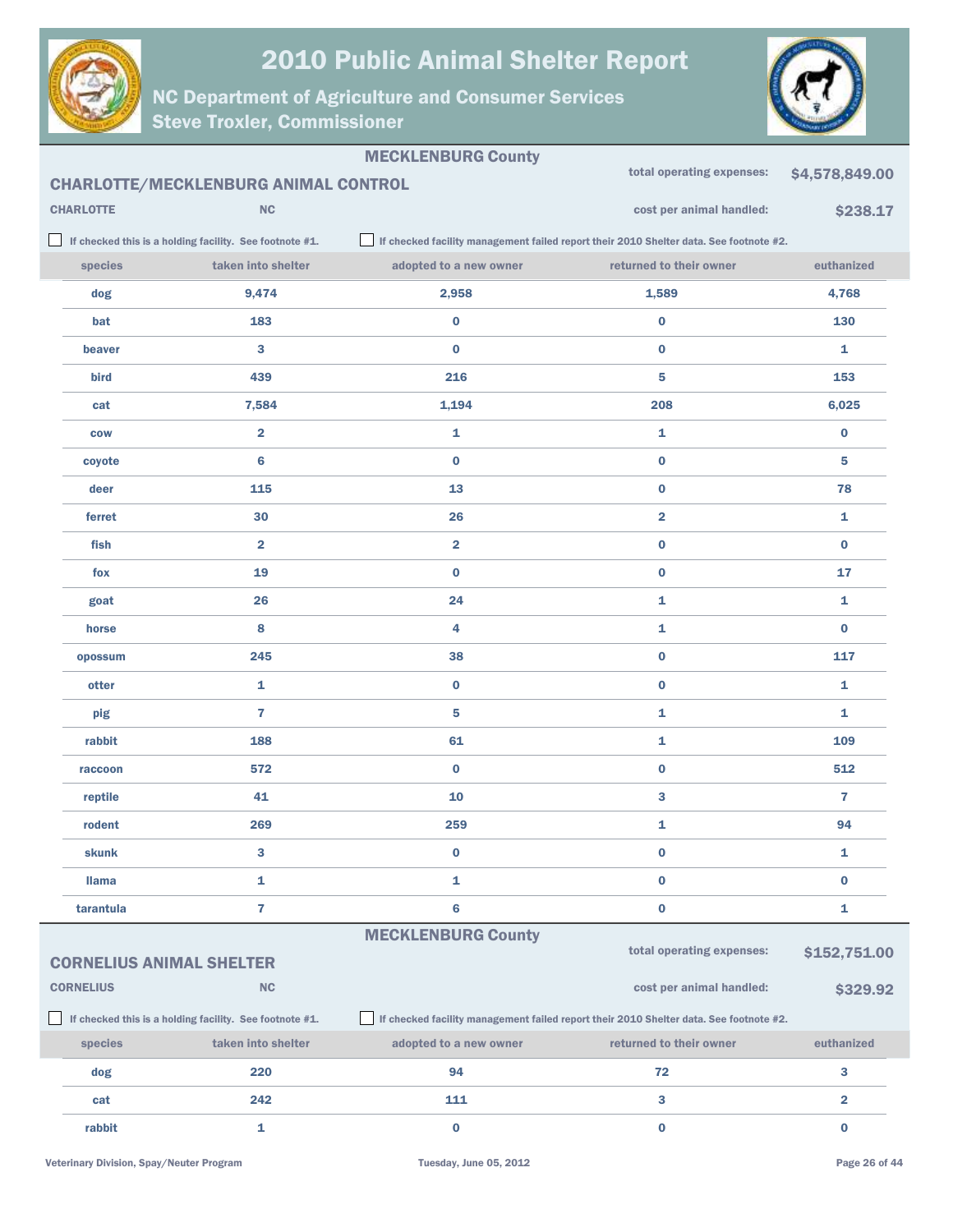



|                                  |                                                                               | <b>MECKLENBURG County</b> |                                                                                        |              |
|----------------------------------|-------------------------------------------------------------------------------|---------------------------|----------------------------------------------------------------------------------------|--------------|
|                                  | <b>TOWN OF DAVIDSON ANIMAL SHELTER</b>                                        |                           | total operating expenses:                                                              | \$0.00       |
| <b>DAVIDSON</b>                  | <b>NC</b>                                                                     |                           | cost per animal handled:                                                               | \$0.00       |
|                                  | $\blacktriangleright$ If checked this is a holding facility. See footnote #1. |                           | If checked facility management failed report their 2010 Shelter data. See footnote #2. |              |
| species                          | taken into shelter                                                            | adopted to a new owner    | returned to their owner                                                                | euthanized   |
| cat                              | $\overline{2}$                                                                | $\bf{0}$                  | $\bf{0}$                                                                               | $\bf{0}$     |
| dog                              | 18                                                                            | 1                         | 11                                                                                     | $\bf{0}$     |
| <b>MITCHELL CO ANIMAL RESCUE</b> |                                                                               | <b>MITCHELL County</b>    | total operating expenses:                                                              | \$93,624.00  |
| <b>SPRUCE PINE</b>               | <b>NC</b>                                                                     |                           | cost per animal handled:                                                               | \$87.66      |
|                                  | If checked this is a holding facility. See footnote #1.                       |                           | If checked facility management failed report their 2010 Shelter data. See footnote #2. |              |
| species                          | taken into shelter                                                            | adopted to a new owner    | returned to their owner                                                                | euthanized   |
| dog                              | 569                                                                           | 374                       | 31                                                                                     | 154          |
| cat                              | 480                                                                           | 111                       | $\bf{0}$                                                                               | 356          |
|                                  |                                                                               |                           | $\bf{0}$                                                                               |              |
| gerbil                           | 18                                                                            | 18                        |                                                                                        | $\bf{0}$     |
| horse                            | 1                                                                             | $\bf{0}$                  | $\bf{0}$                                                                               | $\bf{0}$     |
|                                  | <b>MONTGOMERY CO. ANIMAL CONTROL FACILITY</b>                                 | <b>MONTGOMERY County</b>  | total operating expenses:                                                              | \$0.00       |
| <b>TROY</b>                      | <b>NC</b>                                                                     |                           | cost per animal handled:                                                               | \$0.00       |
|                                  | If checked this is a holding facility. See footnote #1.                       |                           | If checked facility management failed report their 2010 Shelter data. See footnote #2. |              |
| species                          | taken into shelter                                                            | adopted to a new owner    | returned to their owner                                                                | euthanized   |
| dog                              | 0                                                                             | $\bf{0}$                  | $\bf{0}$                                                                               | $\bf{0}$     |
|                                  | <b>ANIMAL CENTER OF MOORE COUNTY</b>                                          | <b>MOORE County</b>       | total operating expenses:                                                              | \$698,807.00 |
| <b>CARTHAGE</b>                  | <b>NC</b>                                                                     |                           | cost per animal handled:                                                               | \$160.09     |
|                                  | If checked this is a holding facility. See footnote #1.                       |                           | If checked facility management failed report their 2010 Shelter data. See footnote #2. |              |
| species                          | taken into shelter                                                            | adopted to a new owner    | returned to their owner                                                                | euthanized   |
| dog                              | 2,351                                                                         | 936                       | 202                                                                                    | 1,213        |
| cat                              | 1,958                                                                         | 253                       | 19                                                                                     | 1,686        |
|                                  |                                                                               | <b>NASH County</b>        |                                                                                        |              |
|                                  | <b>CITY OF ROCKY MOUNT ANIMAL SHELTER</b>                                     |                           | total operating expenses:                                                              | \$144,368.00 |
| <b>ROCKY MOUNT</b>               | <b>NC</b>                                                                     |                           | cost per animal handled:                                                               | \$69.78      |
|                                  | If checked this is a holding facility. See footnote #1.                       |                           | If checked facility management failed report their 2010 Shelter data. See footnote #2. |              |
| species                          | taken into shelter                                                            | adopted to a new owner    | returned to their owner                                                                | euthanized   |
| dog                              | 1,262                                                                         | 393                       | 240                                                                                    | 672          |
| bat                              | 4                                                                             | $\bf{0}$                  | $\bf{0}$                                                                               | 4            |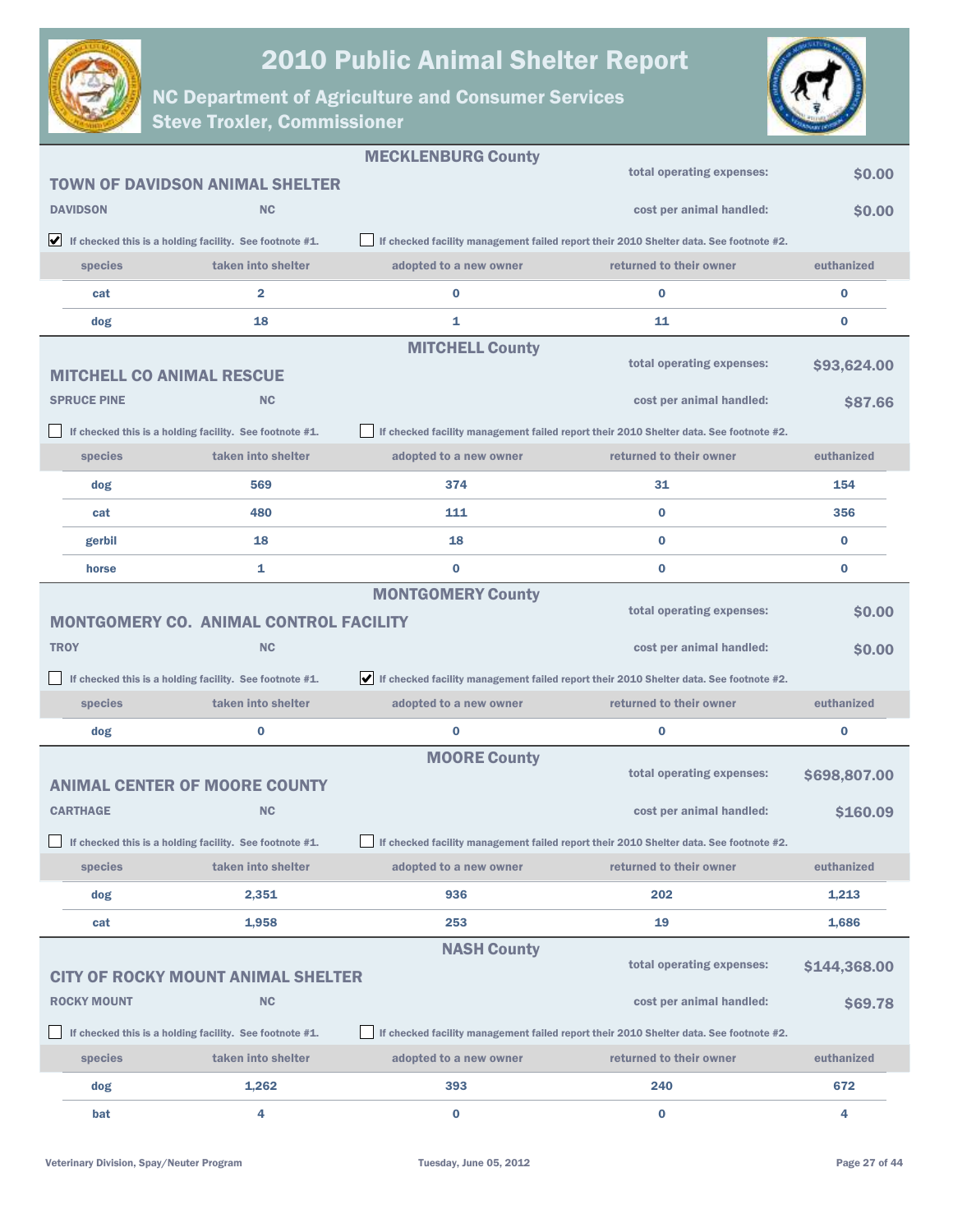



|                                                                                                                                                   |                    |                                                         | <b>NASH County</b>                                                                     |                                                                                        |                         |
|---------------------------------------------------------------------------------------------------------------------------------------------------|--------------------|---------------------------------------------------------|----------------------------------------------------------------------------------------|----------------------------------------------------------------------------------------|-------------------------|
|                                                                                                                                                   |                    | <b>CITY OF ROCKY MOUNT ANIMAL SHELTER</b>               |                                                                                        | total operating expenses:                                                              | \$144,368.00            |
|                                                                                                                                                   | <b>ROCKY MOUNT</b> | <b>NC</b>                                               |                                                                                        | cost per animal handled:                                                               | \$69.78                 |
|                                                                                                                                                   |                    | If checked this is a holding facility. See footnote #1. | If checked facility management failed report their 2010 Shelter data. See footnote #2. |                                                                                        |                         |
|                                                                                                                                                   | species            | taken into shelter                                      | adopted to a new owner                                                                 | returned to their owner                                                                | euthanized              |
|                                                                                                                                                   | bird               | 10                                                      | $\bf{0}$                                                                               | $\bf{0}$                                                                               | 0                       |
|                                                                                                                                                   | cat                | 738                                                     | 71                                                                                     | 40                                                                                     | 619                     |
|                                                                                                                                                   | deer               | 4                                                       | $\bf{0}$                                                                               | $\bf{0}$                                                                               | 4                       |
|                                                                                                                                                   | fox                | 1                                                       | $\bf{0}$                                                                               | $\bf{0}$                                                                               | 1                       |
|                                                                                                                                                   | opossum            | 24                                                      | $\bf{0}$                                                                               | $\bf{0}$                                                                               | $\bf{0}$                |
|                                                                                                                                                   | rabbit             | 3                                                       | $\bf{0}$                                                                               | $\bf{0}$                                                                               | 3                       |
|                                                                                                                                                   | raccoon            | $\overline{7}$                                          | $\bf{0}$                                                                               | $\bf{0}$                                                                               | 7                       |
|                                                                                                                                                   | snake              | 3                                                       | $\bf{0}$                                                                               | $\bf{0}$                                                                               | 0                       |
|                                                                                                                                                   | squirrel           | 12                                                      | $\bf{0}$                                                                               | $\bf{0}$                                                                               | 0                       |
|                                                                                                                                                   | turtle             | 1                                                       | $\bf{0}$                                                                               | $\bf{0}$                                                                               | 0                       |
|                                                                                                                                                   |                    |                                                         | <b>NASH County</b>                                                                     |                                                                                        |                         |
|                                                                                                                                                   |                    | <b>NASH COUNTY ANIMAL CONTROL</b>                       |                                                                                        | total operating expenses:                                                              | \$313,128.52            |
|                                                                                                                                                   | <b>NASHVILLE</b>   | <b>NC</b>                                               |                                                                                        | cost per animal handled:                                                               | \$100.01                |
| If checked this is a holding facility. See footnote #1.<br>If checked facility management failed report their 2010 Shelter data. See footnote #2. |                    |                                                         |                                                                                        |                                                                                        |                         |
|                                                                                                                                                   |                    |                                                         |                                                                                        |                                                                                        |                         |
|                                                                                                                                                   | species            | taken into shelter                                      | adopted to a new owner                                                                 | returned to their owner                                                                | euthanized              |
|                                                                                                                                                   | dog                | 1,453                                                   | 298                                                                                    | 89                                                                                     | 1,054                   |
|                                                                                                                                                   | cat                | 1,623                                                   | 66                                                                                     | 10                                                                                     | 1,515                   |
|                                                                                                                                                   | chicken            | 19                                                      | 19                                                                                     | $\bf{0}$                                                                               | $\bf{0}$                |
|                                                                                                                                                   | deer               | 1                                                       | $\bf{0}$                                                                               | $\bf{0}$                                                                               | $\bf{0}$                |
|                                                                                                                                                   | fox                | $\overline{2}$                                          | $\bf{0}$                                                                               | $\bf{0}$                                                                               | $\overline{2}$          |
|                                                                                                                                                   | opossum            | 19                                                      | 1                                                                                      | 0                                                                                      | 0                       |
|                                                                                                                                                   | pig                | 1                                                       | $\pmb{0}$                                                                              | 1                                                                                      | 0                       |
|                                                                                                                                                   | rabbit             | 1                                                       | $\bf{0}$                                                                               | 1                                                                                      | 0                       |
|                                                                                                                                                   | raccoon            | 3                                                       | $\pmb{0}$                                                                              | $\pmb{0}$                                                                              | $\overline{\mathbf{2}}$ |
|                                                                                                                                                   |                    |                                                         | <b>NEW HANOVER County</b>                                                              |                                                                                        |                         |
|                                                                                                                                                   |                    | <b>NEW HANOVER CO. ANIMAL CONTROL SERVICES</b>          |                                                                                        | total operating expenses:                                                              | \$1,178,704.00          |
|                                                                                                                                                   | <b>WILMINGTON</b>  | <b>NC</b>                                               |                                                                                        | cost per animal handled:                                                               | \$209.00                |
|                                                                                                                                                   |                    | If checked this is a holding facility. See footnote #1. |                                                                                        | If checked facility management failed report their 2010 Shelter data. See footnote #2. |                         |
|                                                                                                                                                   | species            | taken into shelter                                      | adopted to a new owner                                                                 | returned to their owner                                                                | euthanized              |
|                                                                                                                                                   | dog                | 1,707                                                   | 437                                                                                    | 526                                                                                    | 712                     |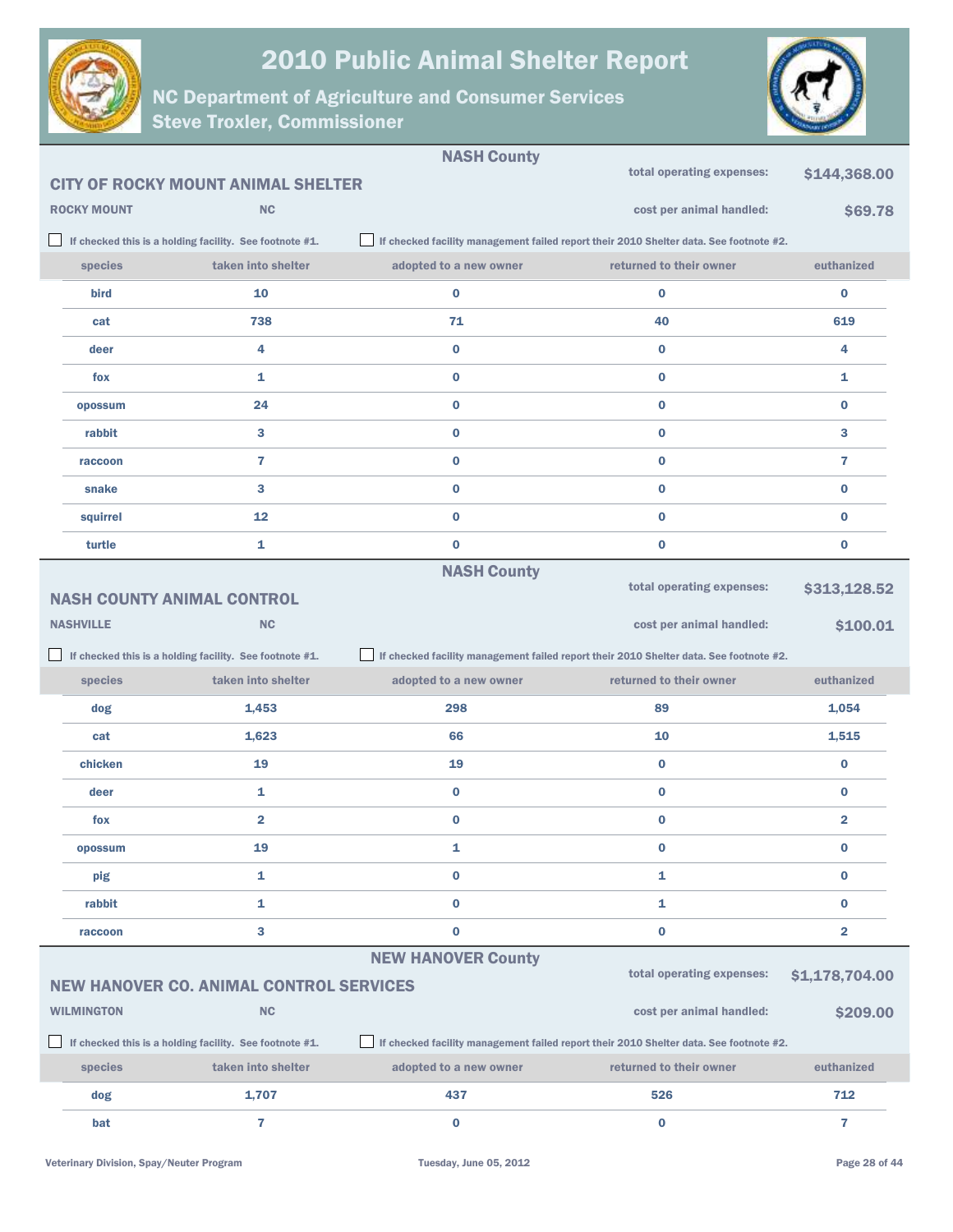



|                                   |                                                                               | <b>NEW HANOVER County</b>                                                              |                                                                                        |                |
|-----------------------------------|-------------------------------------------------------------------------------|----------------------------------------------------------------------------------------|----------------------------------------------------------------------------------------|----------------|
|                                   | <b>NEW HANOVER CO. ANIMAL CONTROL SERVICES</b>                                |                                                                                        | total operating expenses:                                                              | \$1,178,704.00 |
| <b>WILMINGTON</b>                 | <b>NC</b>                                                                     |                                                                                        | cost per animal handled:                                                               | \$209.00       |
|                                   | If checked this is a holding facility. See footnote #1.                       |                                                                                        | If checked facility management failed report their 2010 Shelter data. See footnote #2. |                |
| species                           | taken into shelter                                                            | adopted to a new owner                                                                 | returned to their owner                                                                | euthanized     |
| cat                               | 1,767                                                                         | 357                                                                                    | 133                                                                                    | 1,221          |
| <b>COW</b>                        | 14                                                                            | 8                                                                                      | 3                                                                                      | 4              |
| fox                               | 15                                                                            | $\bf{0}$                                                                               | $\bf{0}$                                                                               | 15             |
| opossum                           | 3                                                                             | 0                                                                                      | $\bf{0}$                                                                               | 3              |
| rabbit                            | 26                                                                            | 24                                                                                     | $\bf{0}$                                                                               | $\overline{2}$ |
| raccoon                           | 42                                                                            | 0                                                                                      | $\bf{0}$                                                                               | 39             |
|                                   |                                                                               | <b>NEW HANOVER County</b>                                                              |                                                                                        |                |
| <b>TOWN OF WRIGHTSVILLE BEACH</b> |                                                                               |                                                                                        | total operating expenses:                                                              | \$500.00       |
| <b>WRIGHTSVILLEBEAC</b>           | <b>NC</b>                                                                     |                                                                                        | cost per animal handled:                                                               | \$4.72         |
|                                   | $\blacktriangleright$ If checked this is a holding facility. See footnote #1. |                                                                                        | If checked facility management failed report their 2010 Shelter data. See footnote #2. |                |
| species                           | taken into shelter                                                            | adopted to a new owner                                                                 | returned to their owner                                                                | euthanized     |
| dog                               | 37                                                                            | 3                                                                                      | 34                                                                                     | $\bf{0}$       |
| cat                               | 3                                                                             | 3                                                                                      | $\bf{0}$                                                                               | $\bf{0}$       |
| opossum                           | 14                                                                            | $\bf{0}$                                                                               | $\bf{0}$                                                                               | $\bf{0}$       |
| raccoon                           | 31                                                                            | $\bf{0}$                                                                               | $\bf{0}$                                                                               | $\bf{0}$       |
|                                   |                                                                               | <b>NORTHAMPTON County</b>                                                              |                                                                                        |                |
| <b>CONWAY POLICE DEPT.</b>        |                                                                               |                                                                                        | total operating expenses:                                                              | \$0.00         |
| <b>CONWAY</b>                     | <b>NC</b>                                                                     |                                                                                        | cost per animal handled:                                                               | \$0.00         |
|                                   | $\blacktriangleright$ If checked this is a holding facility. See footnote #1. |                                                                                        | If checked facility management failed report their 2010 Shelter data. See footnote #2. |                |
| species                           | taken into shelter                                                            | adopted to a new owner                                                                 | returned to their owner                                                                | euthanized     |
| cat                               | $\bf{0}$                                                                      | $\Omega$                                                                               | $\bf{0}$                                                                               | $\bf{0}$       |
| dog                               | $\bf{0}$                                                                      | 0                                                                                      | $\bf{0}$                                                                               | $\bf{0}$       |
|                                   |                                                                               | <b>NORTHAMPTON County</b>                                                              |                                                                                        |                |
|                                   | <b>NORTHAMPTON COUNTY ANIMAL SHELTER</b>                                      |                                                                                        | total operating expenses:                                                              | \$0.00         |
| <b>JACKSON</b>                    | NC                                                                            |                                                                                        | cost per animal handled:                                                               | \$0.00         |
|                                   | If checked this is a holding facility. See footnote #1.                       | If checked facility management failed report their 2010 Shelter data. See footnote #2. |                                                                                        |                |
| species                           | taken into shelter                                                            | adopted to a new owner                                                                 | returned to their owner                                                                | euthanized     |
| dog                               | $\bf{0}$                                                                      | 0                                                                                      | $\bf{0}$                                                                               | $\bf{0}$       |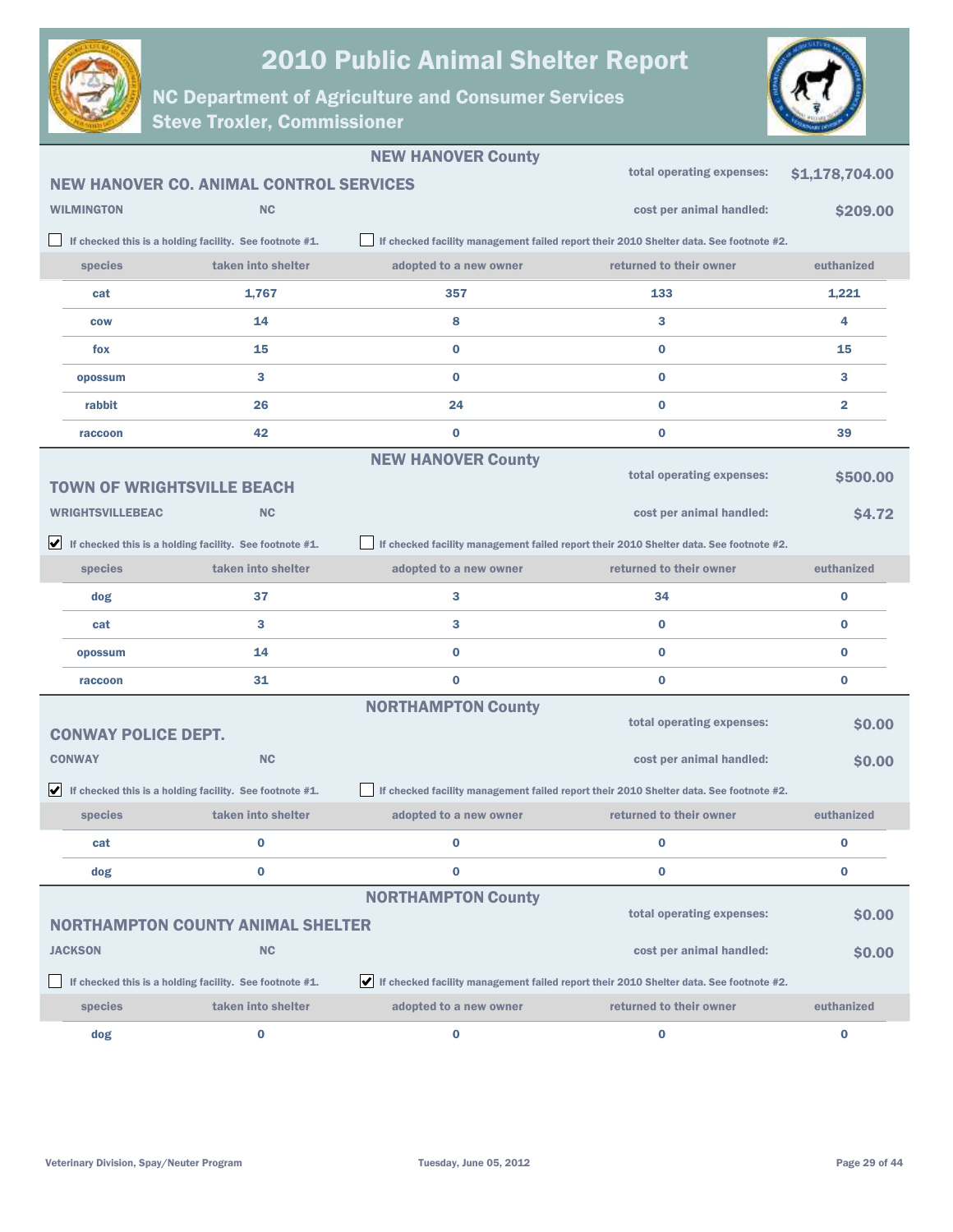



|                          |                                                                               | <b>NORTHAMPTON County</b> |                                                                                           |                         |
|--------------------------|-------------------------------------------------------------------------------|---------------------------|-------------------------------------------------------------------------------------------|-------------------------|
| <b>TOWN OF GARYSBURG</b> |                                                                               |                           | total operating expenses:                                                                 | \$105.00                |
| <b>GARYSBURG</b>         | <b>NC</b>                                                                     |                           | cost per animal handled:                                                                  | \$3.00                  |
|                          | $\blacktriangleright$ If checked this is a holding facility. See footnote #1. |                           | If checked facility management failed report their 2010 Shelter data. See footnote #2.    |                         |
| species                  | taken into shelter                                                            | adopted to a new owner    | returned to their owner                                                                   | euthanized              |
| dog                      | 16                                                                            | $\bf{0}$                  | $\bf{0}$                                                                                  | $\bf{0}$                |
| cat                      | 19                                                                            | $\bf{0}$                  | $\bf{0}$                                                                                  | $\bf{0}$                |
| <b>TOWN OF GASTON</b>    |                                                                               | <b>NORTHAMPTON County</b> | total operating expenses:                                                                 | <b>S23.00</b>           |
| <b>GASTON</b>            | <b>NC</b>                                                                     |                           | cost per animal handled:                                                                  | <b>S1.65</b>            |
|                          | $\blacktriangleright$ If checked this is a holding facility. See footnote #1. |                           | If checked facility management failed report their 2010 Shelter data. See footnote #2.    |                         |
| species                  | taken into shelter                                                            | adopted to a new owner    | returned to their owner                                                                   | euthanized              |
| dog                      | 11                                                                            | 3                         | 6                                                                                         | $\overline{\mathbf{2}}$ |
| cat                      | 3                                                                             | $\bf{0}$                  | $\bf{0}$                                                                                  | 3                       |
|                          |                                                                               | <b>NORTHAMPTON County</b> | total operating expenses:                                                                 |                         |
| <b>TOWN OF JACKSON</b>   |                                                                               |                           |                                                                                           | \$100.00                |
| <b>JACKSON</b>           | <b>NC</b>                                                                     |                           | cost per animal handled:                                                                  | \$10.00                 |
|                          | $\blacktriangleright$ If checked this is a holding facility. See footnote #1. |                           | If checked facility management failed report their 2010 Shelter data. See footnote #2.    |                         |
| species                  | taken into shelter                                                            | adopted to a new owner    | returned to their owner                                                                   | euthanized              |
| dog                      | 5                                                                             | $\bf{0}$                  | 1                                                                                         | $\bf{0}$                |
| cat                      | 3                                                                             | $\bf{0}$                  | $\bf{0}$                                                                                  | $\bf{0}$                |
|                          |                                                                               | <b>NORTHAMPTON County</b> | total operating expenses:                                                                 | \$0.00                  |
|                          | <b>WOODLAND POLICE DEPT. ANIMAL SHELTER</b>                                   |                           |                                                                                           |                         |
| <b>WOODLAND</b>          | <b>NC</b>                                                                     |                           | cost per animal handled:                                                                  | \$0.00                  |
|                          | If checked this is a holding facility. See footnote #1.                       |                           | If checked facility management failed report their 2010 Shelter data. See footnote $#2$ . |                         |
| species                  | taken into shelter                                                            | adopted to a new owner    | returned to their owner                                                                   | euthanized              |
| dog                      | 0                                                                             | $\bf{0}$                  | $\bf{0}$                                                                                  | $\bf{0}$                |
|                          | <b>ONSLOW COUNTY ANIMAL SHELTER</b>                                           | <b>ONSLOW County</b>      | total operating expenses:                                                                 | \$649,817.00            |
| <b>JACKSONVILLE</b>      | <b>NC</b>                                                                     |                           | cost per animal handled:                                                                  | \$110.68                |
|                          | If checked this is a holding facility. See footnote #1.                       |                           | If checked facility management failed report their 2010 Shelter data. See footnote #2.    |                         |
| species                  | taken into shelter                                                            | adopted to a new owner    | returned to their owner                                                                   | euthanized              |
| dog                      | 2,831                                                                         | 1,089                     | 573                                                                                       | 1,169                   |
| bat                      | 3                                                                             | $\bf{0}$                  | $\bf{0}$                                                                                  | 3                       |
| cat                      | 3,002                                                                         | 241                       | 42                                                                                        | 2,719                   |
| chicken                  | 5                                                                             | 1                         | 4                                                                                         | $\bf{0}$                |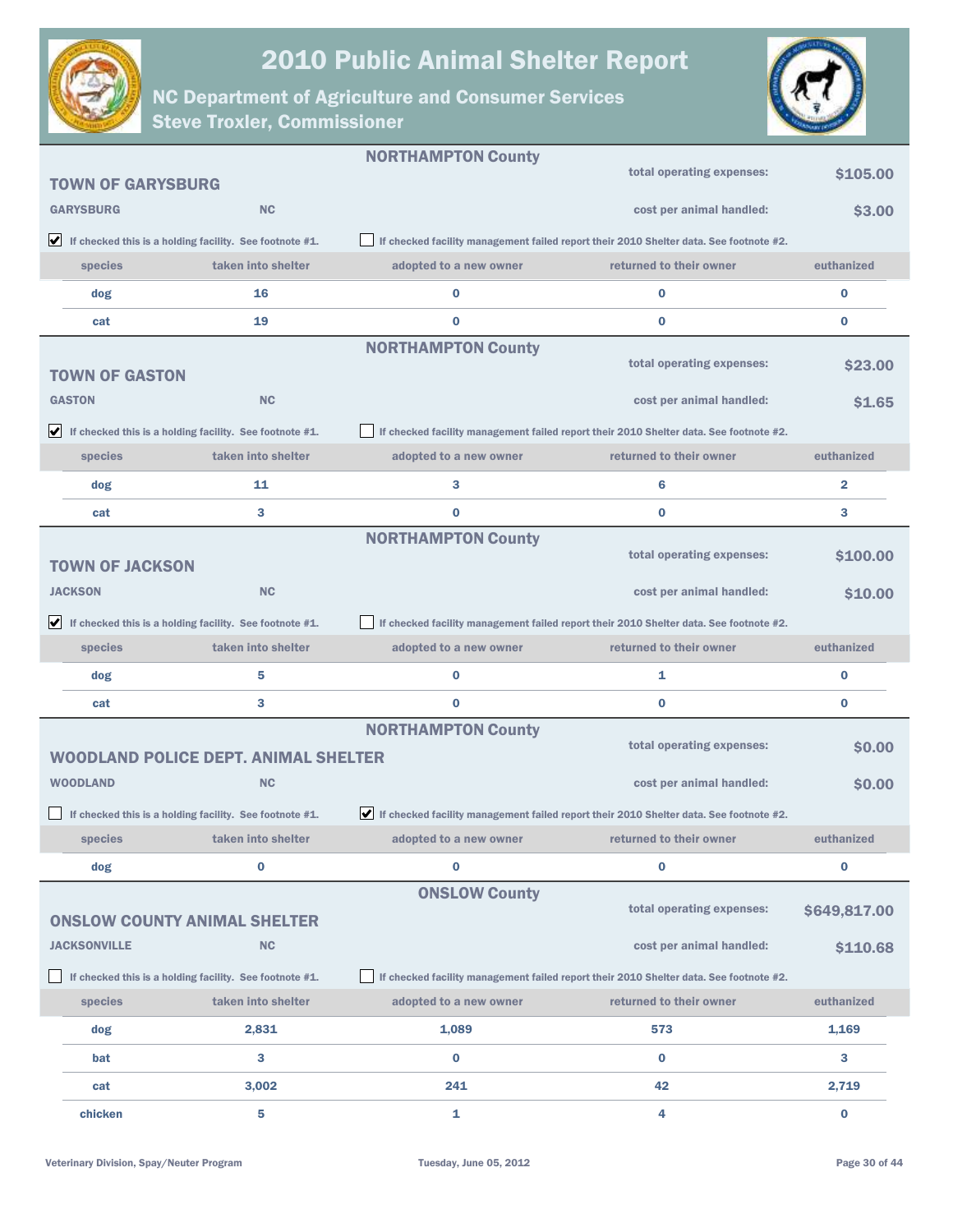



|                     |                                                         | <b>ONSLOW County</b>    |                                                                                        |                         |
|---------------------|---------------------------------------------------------|-------------------------|----------------------------------------------------------------------------------------|-------------------------|
|                     | <b>ONSLOW COUNTY ANIMAL SHELTER</b>                     |                         | total operating expenses:                                                              | \$649,817.00            |
| <b>JACKSONVILLE</b> | NC                                                      |                         | cost per animal handled:                                                               | \$110.68                |
|                     | If checked this is a holding facility. See footnote #1. |                         | If checked facility management failed report their 2010 Shelter data. See footnote #2. |                         |
| species             | taken into shelter                                      | adopted to a new owner  | returned to their owner                                                                | euthanized              |
| deer                | 1                                                       | $\bf{0}$                | $\bf{0}$                                                                               | 1                       |
| ferret              | 1                                                       | 1                       | $\bf{0}$                                                                               | $\bf{0}$                |
| goat                | 4                                                       | $\bf{0}$                | 2                                                                                      | $\overline{\mathbf{2}}$ |
| horse               | 1                                                       | $\bf{0}$                | 1                                                                                      | $\bf{0}$                |
| pig                 | $6\phantom{1}6$                                         | 5                       | 1                                                                                      | $\bf{0}$                |
| pot belly pig       | 1                                                       | 1                       | $\bf{0}$                                                                               | $\bf{0}$                |
| rabbit              | $\overline{7}$                                          | 5                       | 1                                                                                      | 1                       |
| raccoon             | 5                                                       | $\bf{0}$                | $\bf{0}$                                                                               | 5                       |
| rodent              | 1                                                       | $\bf{0}$                | $\pmb{0}$                                                                              | 1                       |
| snake               | $\overline{\mathbf{2}}$                                 | 1                       | $\bf{0}$                                                                               | 1                       |
| turkey              | 1                                                       | 1                       | $\bf{0}$                                                                               | $\bf{0}$                |
|                     |                                                         | <b>ORANGE County</b>    | total operating expenses:                                                              |                         |
|                     | <b>ORANGE COUNTY ANIMAL SHELTER</b>                     |                         |                                                                                        | \$815,947.00            |
|                     |                                                         |                         |                                                                                        |                         |
| <b>CHAPEL HILL</b>  | <b>NC</b>                                               |                         | cost per animal handled:                                                               | \$215.63                |
|                     | If checked this is a holding facility. See footnote #1. |                         | If checked facility management failed report their 2010 Shelter data. See footnote #2. |                         |
| species             | taken into shelter                                      | adopted to a new owner  | returned to their owner                                                                | euthanized              |
| dog                 | 1,786                                                   | 763                     | 408                                                                                    | 591                     |
| bat                 | 35                                                      | $\bf{0}$                | $\bf{0}$                                                                               | 16                      |
| bird                | 4                                                       | $\overline{\mathbf{2}}$ | $\bf{0}$                                                                               | $\bf{0}$                |
| cat                 | 1,749                                                   | 767                     | 81                                                                                     | 855                     |
| chicken             | ${\bf 12}$                                              | ${\bf 10}$              | 0                                                                                      | 2                       |
| deer                | 42                                                      | $\pmb{0}$               | $\pmb{0}$                                                                              | 33                      |
| duck                | $\mathbf{1}$                                            | $\pmb{0}$               | $\pmb{0}$                                                                              | $\mathbf 1$             |
| ferret              | $\overline{\mathbf{3}}$                                 | $\mathbf{3}$            | $\pmb{0}$                                                                              | $\mathbf 0$             |
| fox                 | 20                                                      | $\pmb{0}$               | $\pmb{0}$                                                                              | ${\bf 16}$              |
| goat                | $\mathbf 1$                                             | $\pmb{0}$               | $\mathbf{1}$                                                                           | $\mathbf 0$             |
| goose               | $\overline{\mathbf{2}}$                                 | $\overline{\mathbf{2}}$ | $\pmb{0}$                                                                              | $\pmb{0}$               |
| groundhog           | $\mathbf 1$                                             | $\pmb{0}$               | $\pmb{0}$                                                                              | $\mathbf 1$             |
| guinea pig          | 8                                                       | $\bf 6$                 | $\pmb{0}$                                                                              | $\overline{\mathbf{2}}$ |
| hamster             | 12                                                      | $\overline{7}$          | $\pmb{0}$                                                                              | 8                       |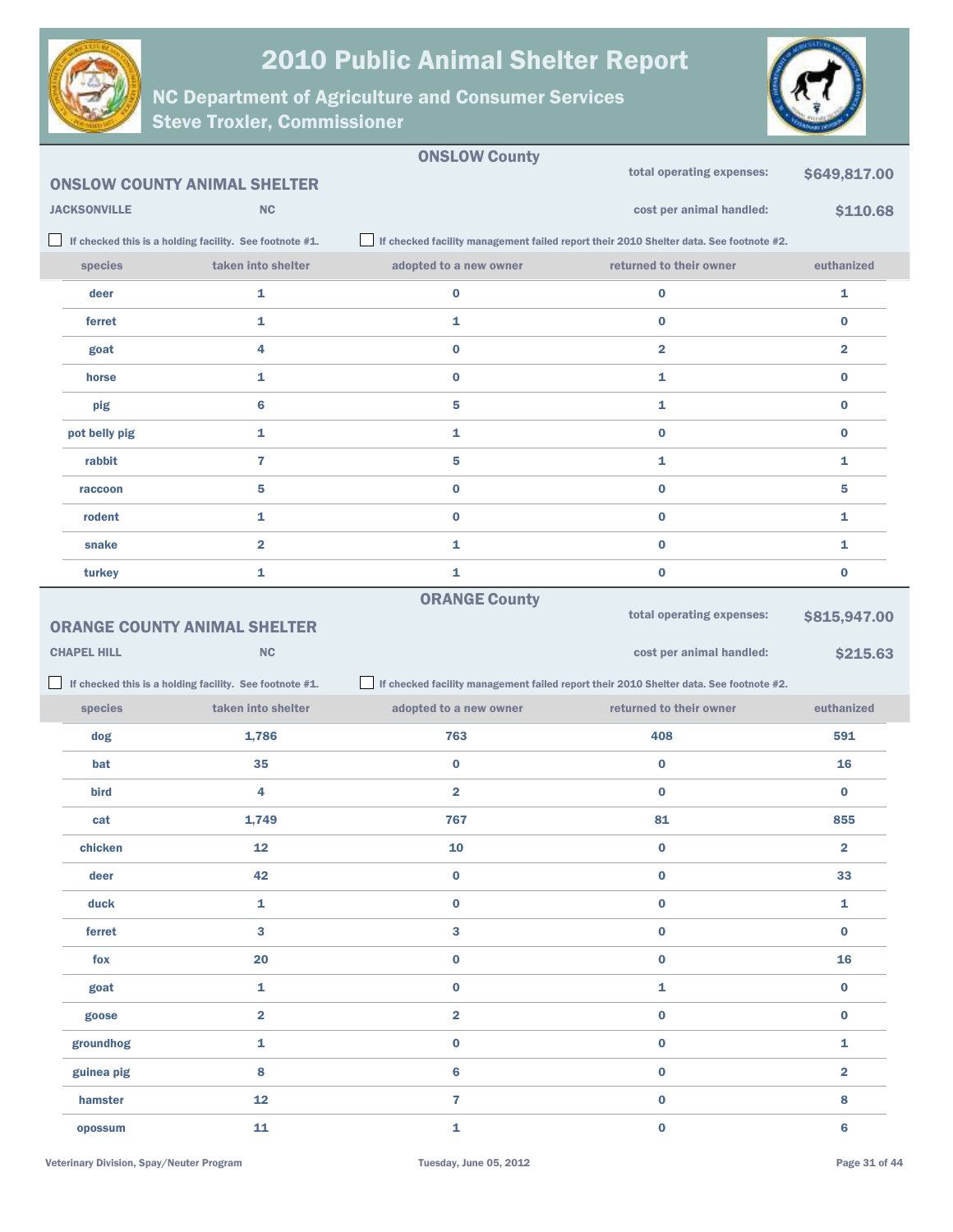



|                                  |                                                         | <b>ORANGE County</b>                                                                   |                                                                                        |                         |
|----------------------------------|---------------------------------------------------------|----------------------------------------------------------------------------------------|----------------------------------------------------------------------------------------|-------------------------|
|                                  | <b>ORANGE COUNTY ANIMAL SHELTER</b>                     |                                                                                        | total operating expenses:                                                              | \$815,947.00            |
| <b>CHAPEL HILL</b>               | <b>NC</b>                                               |                                                                                        | cost per animal handled:                                                               | \$215.63                |
|                                  | If checked this is a holding facility. See footnote #1. |                                                                                        | If checked facility management failed report their 2010 Shelter data. See footnote #2. |                         |
| species                          | taken into shelter                                      | adopted to a new owner                                                                 | returned to their owner                                                                | euthanized              |
| parakeet                         | 5                                                       | $\overline{\mathbf{2}}$                                                                | $\bf{0}$                                                                               | $\bf{0}$                |
| pig                              | 1                                                       | 1                                                                                      | $\bf{0}$                                                                               | $\bf{0}$                |
| pigeon                           | 1                                                       | 1                                                                                      | $\bf{0}$                                                                               | 0                       |
| rabbit                           | 16                                                      | 14                                                                                     | $\bf{0}$                                                                               | 1                       |
| raccoon                          | 44                                                      | $\bf{0}$                                                                               | $\bf{0}$                                                                               | 27                      |
| reptile                          | 6                                                       | 5                                                                                      | $\bf{0}$                                                                               | $\bf{0}$                |
| rodent                           | 10                                                      | 8                                                                                      | 1                                                                                      | 1                       |
| <b>skunk</b>                     | 4                                                       | $\bf{0}$                                                                               | $\bf{0}$                                                                               | 1                       |
| squirrel                         | 6                                                       | $\bf{0}$                                                                               | $\bf{0}$                                                                               | $\overline{\mathbf{2}}$ |
| guinea fowl                      | 4                                                       | 4                                                                                      | $\bf{0}$                                                                               | $\bf{0}$                |
|                                  |                                                         | <b>PASQUOTANK County</b>                                                               |                                                                                        |                         |
|                                  | SPCA OF NORTHEASTERN N.C., INC.                         |                                                                                        | total operating expenses:                                                              | \$236,823.00            |
| <b>ELIZABETH CITY</b>            | <b>NC</b>                                               |                                                                                        | cost per animal handled:                                                               | \$86.56                 |
|                                  |                                                         |                                                                                        |                                                                                        |                         |
|                                  | If checked this is a holding facility. See footnote #1. |                                                                                        | If checked facility management failed report their 2010 Shelter data. See footnote #2. |                         |
| <b>species</b>                   | taken into shelter                                      | adopted to a new owner                                                                 | returned to their owner                                                                | euthanized              |
| dog                              | 1,138                                                   | 465                                                                                    | 211                                                                                    | 390                     |
| cat                              | 1,598                                                   | 338                                                                                    | 35                                                                                     | 1,139                   |
|                                  |                                                         | <b>PENDER County</b>                                                                   |                                                                                        |                         |
| <b>PENDER COUNTY HEALTH DEPT</b> |                                                         |                                                                                        | total operating expenses:                                                              | \$74,150.50             |
| <b>BURGAW</b>                    | <b>NC</b>                                               |                                                                                        | cost per animal handled:                                                               | \$25.72                 |
|                                  | If checked this is a holding facility. See footnote #1. | If checked facility management failed report their 2010 Shelter data. See footnote #2. |                                                                                        |                         |
| species                          | taken into shelter                                      | adopted to a new owner                                                                 | returned to their owner                                                                | euthanized              |
| dog                              | 1,474                                                   | 930                                                                                    | 145                                                                                    | 278                     |
| bat                              | 3                                                       | $\bf{0}$                                                                               | $\bf{0}$                                                                               | $\bf{0}$                |
| bird                             | 5                                                       | 3                                                                                      | $\bf{0}$                                                                               | $\mathbf{1}$            |
| cat                              | 1,372                                                   | 595                                                                                    | 13                                                                                     | 674                     |
| coyote                           | 1                                                       | 0                                                                                      | $\bf{0}$                                                                               | 1                       |
| ferret                           | 1                                                       | $\mathbf{1}$                                                                           | $\bf{0}$                                                                               | $\bf{0}$                |
| goat                             | 3                                                       | $\bf{0}$                                                                               | 3                                                                                      | $\bf{0}$                |
| horse                            | 3                                                       | $\overline{\mathbf{2}}$                                                                | 1                                                                                      | $\bf{0}$                |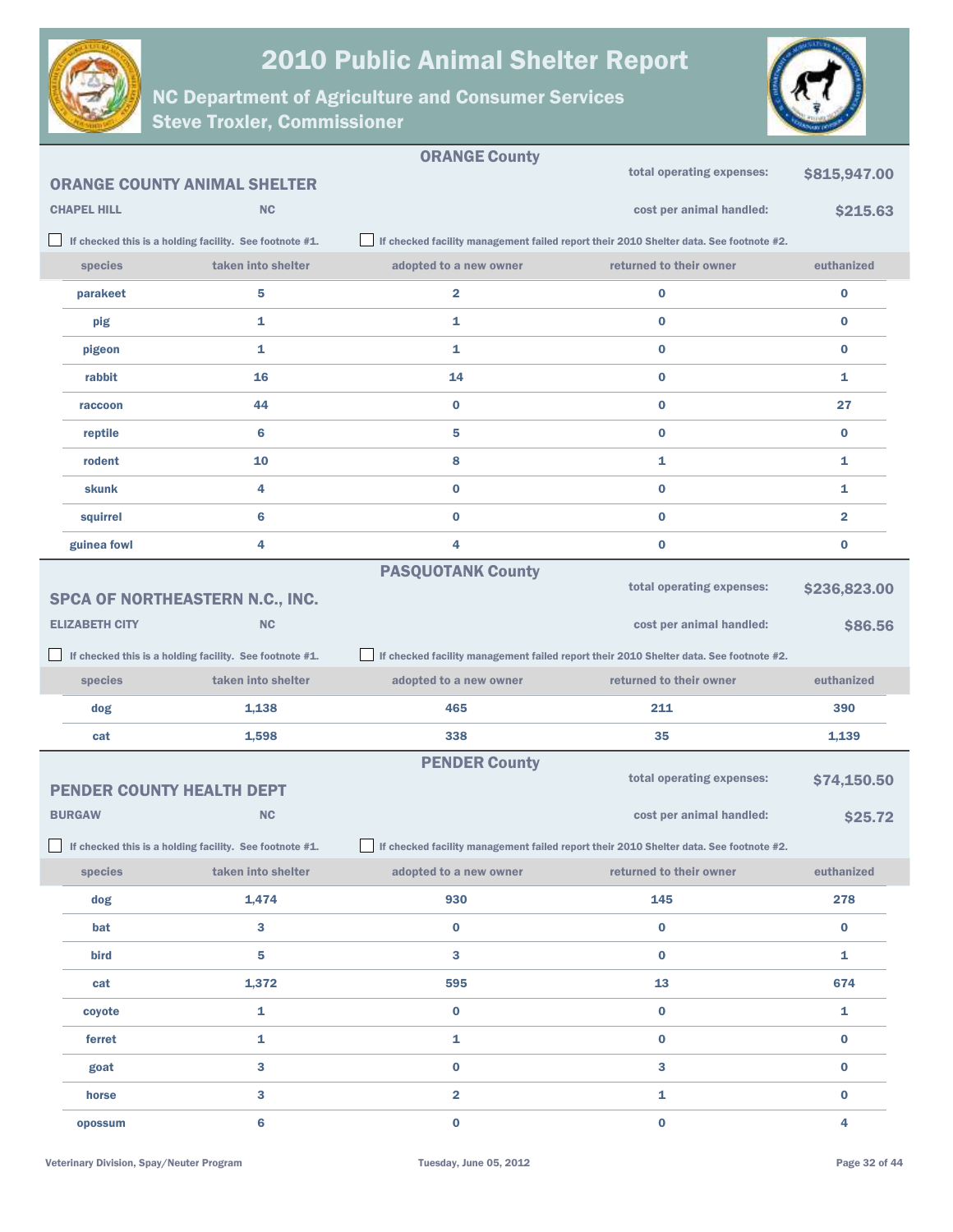



|                   |                                                                   | <b>PENDER County</b>    |                                                                                          |                         |
|-------------------|-------------------------------------------------------------------|-------------------------|------------------------------------------------------------------------------------------|-------------------------|
|                   | <b>PENDER COUNTY HEALTH DEPT</b>                                  |                         | total operating expenses:                                                                | \$74,150.50             |
| <b>BURGAW</b>     | <b>NC</b>                                                         |                         | cost per animal handled:                                                                 | \$25.72                 |
|                   | If checked this is a holding facility. See footnote #1.           |                         | If checked facility management failed report their 2010 Shelter data. See footnote #2.   |                         |
| species           | taken into shelter                                                | adopted to a new owner  | returned to their owner                                                                  | euthanized              |
| raccoon           | 14                                                                | $\bf{0}$                | $\bf{0}$                                                                                 | 14                      |
| sheep             | 1                                                                 | $\bf{0}$                | 1                                                                                        | $\bf{0}$                |
|                   |                                                                   | <b>PERSON County</b>    |                                                                                          |                         |
|                   | <b>PERSON COUNTY ANIMAL SHELTER</b>                               |                         | total operating expenses:                                                                | \$251,650.00            |
| <b>ROXBORO</b>    | <b>NC</b>                                                         |                         | cost per animal handled:                                                                 | \$120.23                |
|                   | If checked this is a holding facility. See footnote #1.           |                         | If checked facility management failed report their 2010 Shelter data. See footnote #2.   |                         |
| species           | taken into shelter                                                | adopted to a new owner  | returned to their owner                                                                  | euthanized              |
| dog               | 1,036                                                             | 362                     | 64                                                                                       | 623                     |
| bat               | 4                                                                 | $\bf{0}$                | $\bf{0}$                                                                                 | 4                       |
| <b>bird</b>       | 1                                                                 | $\bf{0}$                | $\bf{0}$                                                                                 | 1                       |
| cat               | 1,041                                                             | 48                      | 11                                                                                       | 896                     |
| coyote            | 1                                                                 | $\bf{0}$                | $\bf{0}$                                                                                 | 1                       |
| fox               | $\overline{\mathbf{2}}$                                           | $\bf{0}$                | $\bf{0}$                                                                                 | $\overline{\mathbf{2}}$ |
| goat              | 1                                                                 | 1                       | $\bf{0}$                                                                                 | $\bf{0}$                |
| opossum           | 4                                                                 | $\bf{0}$                | $\bf{0}$                                                                                 | 4                       |
| raccoon           | $\overline{2}$                                                    | $\bf{0}$                | $\bf{0}$                                                                                 | $\overline{2}$          |
| skunk             | 1                                                                 | $\bf{0}$                | $\bf{0}$                                                                                 | 1                       |
|                   |                                                                   | <b>PITT County</b>      |                                                                                          |                         |
|                   | <b>CITY OF GREENVILLE ANIMAL SHELTER</b>                          |                         | total operating expenses:                                                                | \$0.00                  |
| <b>GREENVILLE</b> | <b>NC</b>                                                         |                         | cost per animal handled:                                                                 | \$0.00                  |
|                   | If checked this is a holding facility. See footnote #1.           |                         | V If checked facility management failed report their 2010 Shelter data. See footnote #2. |                         |
| species           | taken into shelter                                                | adopted to a new owner  | returned to their owner                                                                  | euthanized              |
| dog               | 0                                                                 | $\bf{0}$                | 0                                                                                        | 0                       |
|                   |                                                                   | <b>PITT County</b>      |                                                                                          |                         |
|                   | <b>FARMVILLE POLICE DEPT. ANIMAL CONTROL</b>                      |                         | total operating expenses:                                                                | \$0.00                  |
| <b>FARMVILLE</b>  | <b>NC</b>                                                         |                         | cost per animal handled:                                                                 | \$0.00                  |
|                   | $\bigvee$ If checked this is a holding facility. See footnote #1. |                         | If checked facility management failed report their 2010 Shelter data. See footnote #2.   |                         |
| species           | taken into shelter                                                | adopted to a new owner  | returned to their owner                                                                  | euthanized              |
| cat               | 24                                                                | 1                       | 5                                                                                        | 15                      |
| dog               | 43                                                                | $\overline{\mathbf{2}}$ | 12                                                                                       | 10                      |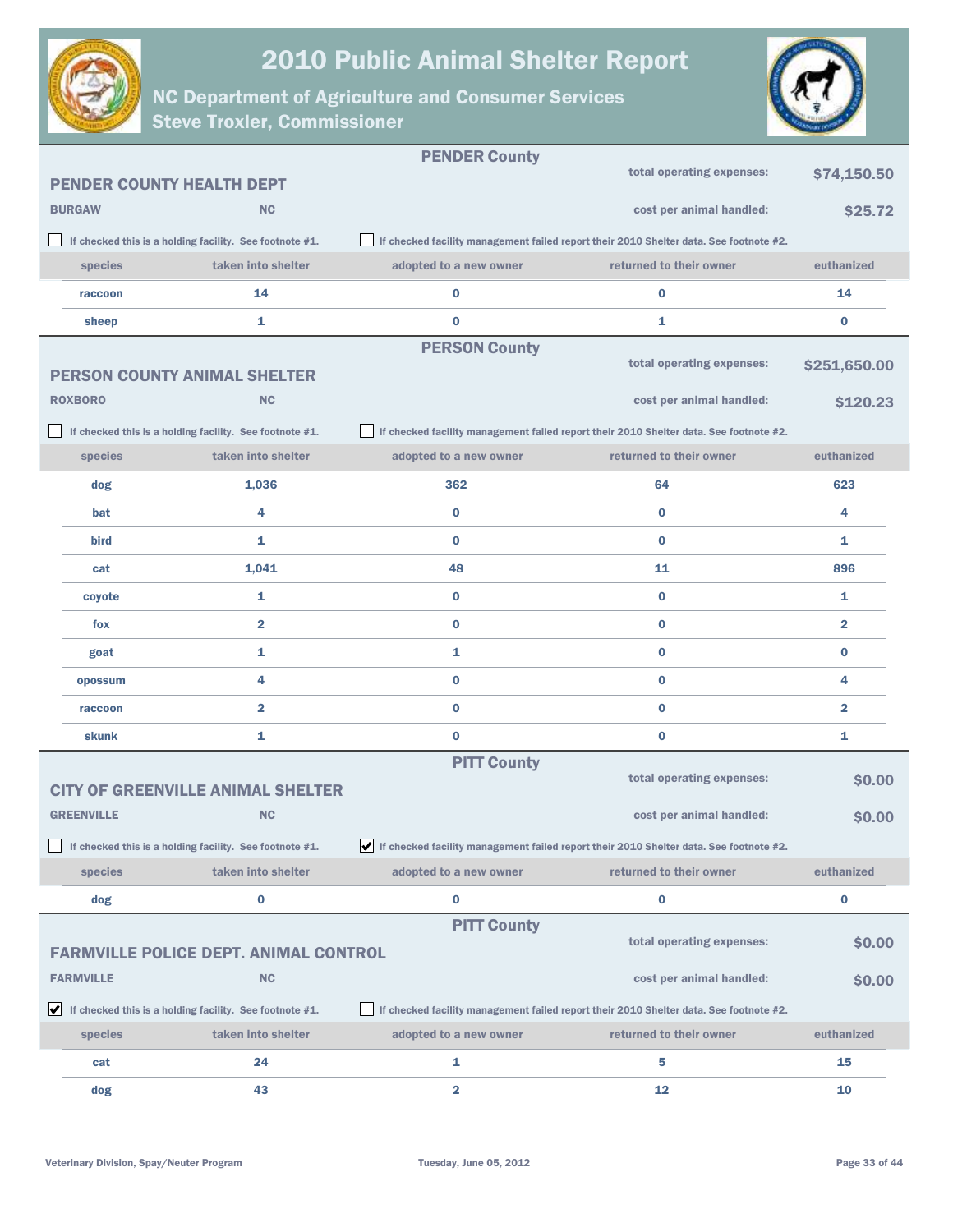



|                                   |                                                                               | <b>PITT County</b>                                                                     |                                                                                        |              |
|-----------------------------------|-------------------------------------------------------------------------------|----------------------------------------------------------------------------------------|----------------------------------------------------------------------------------------|--------------|
| <b>PITT COUNTY ANIMAL SHELTER</b> |                                                                               |                                                                                        | total operating expenses:                                                              | \$484,950.00 |
| <b>GREENVILLE</b>                 | <b>NC</b>                                                                     |                                                                                        | cost per animal handled:                                                               | \$142.97     |
|                                   | If checked this is a holding facility. See footnote #1.                       |                                                                                        | If checked facility management failed report their 2010 Shelter data. See footnote #2. |              |
| species                           | taken into shelter                                                            | adopted to a new owner                                                                 | returned to their owner                                                                | euthanized   |
| dog                               | 2,177                                                                         | 840                                                                                    | 169                                                                                    | 1,168        |
| cat                               | 1,210                                                                         | 361                                                                                    | 6                                                                                      | 843          |
| opossum                           | 1                                                                             | $\bf{0}$                                                                               | $\bf{0}$                                                                               | 1            |
| raccoon                           | 4                                                                             | $\bf{0}$                                                                               | 0                                                                                      | 4            |
|                                   |                                                                               | <b>PITT County</b>                                                                     |                                                                                        |              |
| <b>TOWN OF AYDEN</b>              |                                                                               |                                                                                        | total operating expenses:                                                              | <b>SO.00</b> |
| <b>AYDEN</b>                      | <b>NC</b>                                                                     |                                                                                        | cost per animal handled:                                                               | <b>SO.00</b> |
|                                   | $\blacktriangleright$ If checked this is a holding facility. See footnote #1. | If checked facility management failed report their 2010 Shelter data. See footnote #2. |                                                                                        |              |
| species                           | taken into shelter                                                            | adopted to a new owner                                                                 | returned to their owner                                                                | euthanized   |
| cat                               | 90                                                                            | $\overline{\mathbf{2}}$                                                                | $\bf{0}$                                                                               | 0            |
| dog                               | 89                                                                            | 8                                                                                      | 25                                                                                     | $\bf{0}$     |
|                                   |                                                                               | <b>PITT County</b>                                                                     |                                                                                        |              |
| <b>TOWN OF GRIFTON</b>            |                                                                               |                                                                                        | total operating expenses:                                                              | \$250.00     |
| <b>GRIFTON</b>                    | <b>NC</b>                                                                     |                                                                                        | cost per animal handled:                                                               | \$13.00      |
|                                   | $\blacktriangleright$ If checked this is a holding facility. See footnote #1. |                                                                                        | If checked facility management failed report their 2010 Shelter data. See footnote #2. |              |
| species                           | taken into shelter                                                            | adopted to a new owner                                                                 | returned to their owner                                                                | euthanized   |
| dog                               | 15                                                                            | 3                                                                                      | 2                                                                                      | 0            |
| cat                               | 4                                                                             | $\bf{0}$                                                                               | 0                                                                                      | 0            |
|                                   |                                                                               | <b>PITT County</b>                                                                     | total operating expenses:                                                              | \$7,540.18   |
| TOWN OF WINTERVILLE               |                                                                               |                                                                                        |                                                                                        |              |
| <b>WINTERVILLE</b>                | <b>NC</b>                                                                     |                                                                                        | cost per animal handled:                                                               | \$198.43     |
|                                   | $\blacktriangleright$ If checked this is a holding facility. See footnote #1. |                                                                                        | If checked facility management failed report their 2010 Shelter data. See footnote #2. |              |
| species                           | taken into shelter                                                            | adopted to a new owner                                                                 | returned to their owner                                                                | euthanized   |
| dog                               | 19                                                                            | 0                                                                                      | $\bf{0}$                                                                               | 0            |
| cat                               | 19                                                                            | $\bf{0}$                                                                               | 0                                                                                      | 0            |
|                                   |                                                                               | <b>POLK County</b>                                                                     | total operating expenses:                                                              | \$461,341.00 |
| <b>FOOTHILLS HUMANE SOCIETY</b>   |                                                                               |                                                                                        |                                                                                        |              |
| <b>COLUMBUS</b>                   | <b>NC</b>                                                                     |                                                                                        | cost per animal handled:                                                               | \$306.00     |
|                                   | If checked this is a holding facility. See footnote #1.                       |                                                                                        | If checked facility management failed report their 2010 Shelter data. See footnote #2. |              |
| species                           | taken into shelter                                                            | adopted to a new owner                                                                 | returned to their owner                                                                | euthanized   |
| dog                               | 658                                                                           | 553                                                                                    | 129                                                                                    | 20           |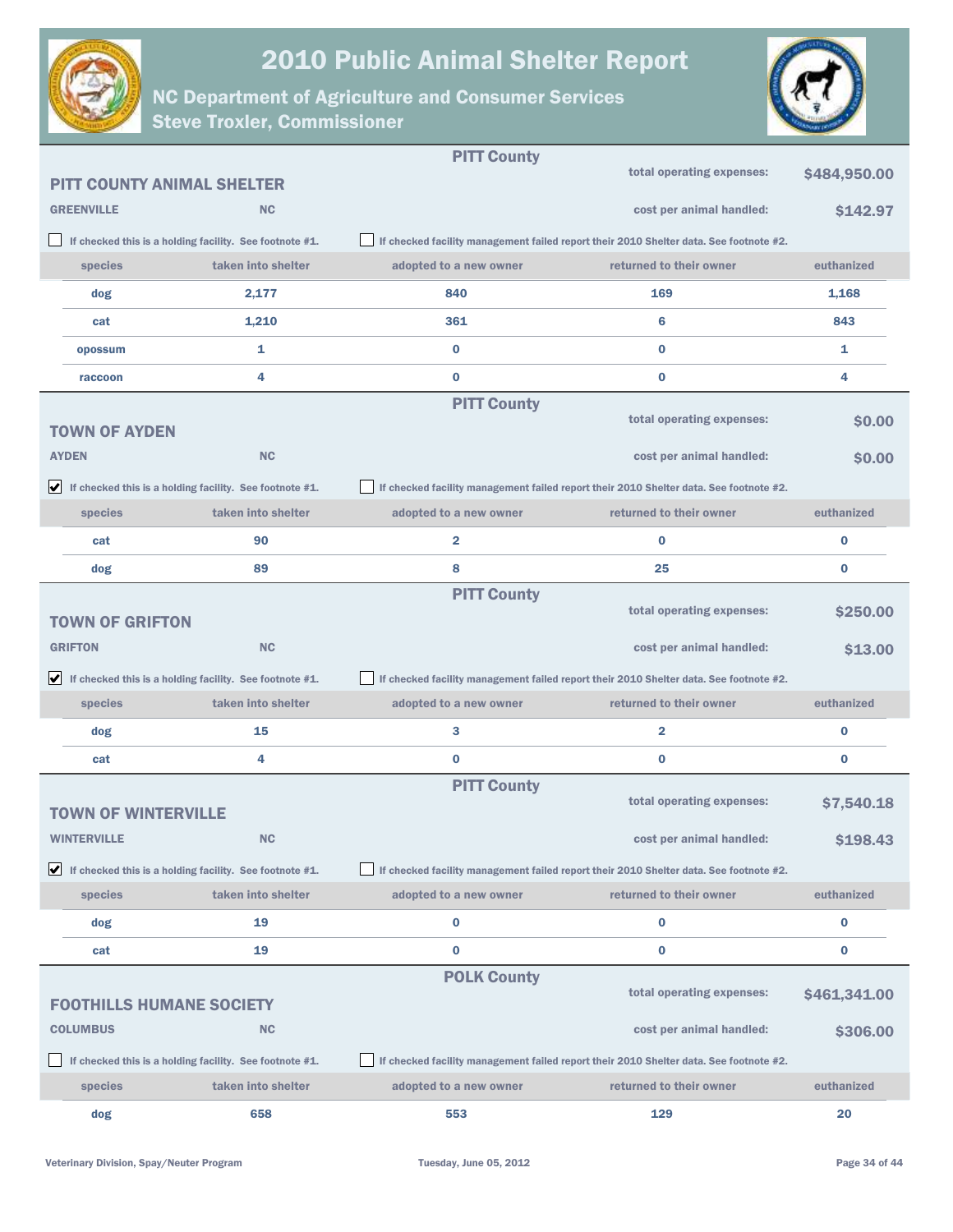

POLK County



|                   |                                                         | <b>POLK County</b>      |                                                                                        |                         |
|-------------------|---------------------------------------------------------|-------------------------|----------------------------------------------------------------------------------------|-------------------------|
|                   | <b>FOOTHILLS HUMANE SOCIETY</b>                         |                         | total operating expenses:                                                              | \$461,341.00            |
| <b>COLUMBUS</b>   | <b>NC</b>                                               |                         | cost per animal handled:                                                               | \$306.00                |
|                   | If checked this is a holding facility. See footnote #1. |                         | If checked facility management failed report their 2010 Shelter data. See footnote #2. |                         |
| species           | taken into shelter                                      | adopted to a new owner  | returned to their owner                                                                | euthanized              |
| bird              | 4                                                       | 4                       | 0                                                                                      | $\bf{0}$                |
| cat               | 843                                                     | 474                     | 329                                                                                    | $\overline{\mathbf{2}}$ |
| horse             | 1                                                       | $\bf{0}$                | $\bf{0}$                                                                               | $\bf{0}$                |
|                   |                                                         | <b>RANDOLPH County</b>  |                                                                                        |                         |
|                   | <b>RANDOLPH CO. HEALTH DEPARTMENT</b>                   |                         | total operating expenses:                                                              | \$311,735.00            |
| <b>ASHEBORO</b>   | <b>NC</b>                                               |                         | cost per animal handled:                                                               | \$43.10                 |
|                   | If checked this is a holding facility. See footnote #1. |                         | If checked facility management failed report their 2010 Shelter data. See footnote #2. |                         |
| species           | taken into shelter                                      | adopted to a new owner  | returned to their owner                                                                | euthanized              |
| dog               | 3,594                                                   | 626                     | 272                                                                                    | 2,643                   |
| bat               | 5                                                       | $\bf{0}$                | $\bf{0}$                                                                               | 5                       |
| cat               | 3,090                                                   | 114                     | 7                                                                                      | 2,904                   |
| chicken           | 496                                                     | 22                      | $\bf{0}$                                                                               | 474                     |
| fox               | 3                                                       | $\bf{0}$                | $\bf{0}$                                                                               | 3                       |
| goat              | 4                                                       | 3                       | 1                                                                                      | $\bf{0}$                |
| horse             | 20                                                      | 9                       | 5                                                                                      | $\overline{\mathbf{2}}$ |
| opossum           | 1                                                       | $\bf{0}$                | $\bf{0}$                                                                               | 1                       |
| pig               | 5                                                       | 5                       | 0                                                                                      | $\bf{0}$                |
| rabbit            | $\overline{\mathbf{2}}$                                 | $\overline{\mathbf{2}}$ | $\bf{0}$                                                                               | $\bf{0}$                |
| raccoon           | 13                                                      | $\bf{0}$                | 0                                                                                      | 13                      |
|                   |                                                         | <b>RICHMOND County</b>  | total operating expenses:                                                              |                         |
|                   | HUMANE SOCIETY OF RICHMOND COUNTY, INC                  |                         |                                                                                        | \$376,761.80            |
| <b>ROCKINGHAM</b> | NC                                                      |                         | cost per animal handled:                                                               | \$99.41                 |
|                   | If checked this is a holding facility. See footnote #1. |                         | If checked facility management failed report their 2010 Shelter data. See footnote #2. |                         |
| species           | taken into shelter                                      | adopted to a new owner  | returned to their owner                                                                | euthanized              |
| dog               | 2,589                                                   | 455                     | 105                                                                                    | 1,979                   |
|                   | $\bf{0}$                                                | $\bf{0}$                | $\bf{0}$                                                                               | $\bf{0}$                |
| bird              | 1                                                       | $\bf{0}$                | 0                                                                                      | 1                       |
| cat               | 1,154                                                   | 128                     | 8                                                                                      | 975                     |
| ferret            | 1                                                       | 1                       | 0                                                                                      | $\bf{0}$                |
| fox               | $6\phantom{1}$                                          | $\bf{0}$                | $\bf{0}$                                                                               | 5                       |
| goat              | 3                                                       | 1                       | 1                                                                                      | 1                       |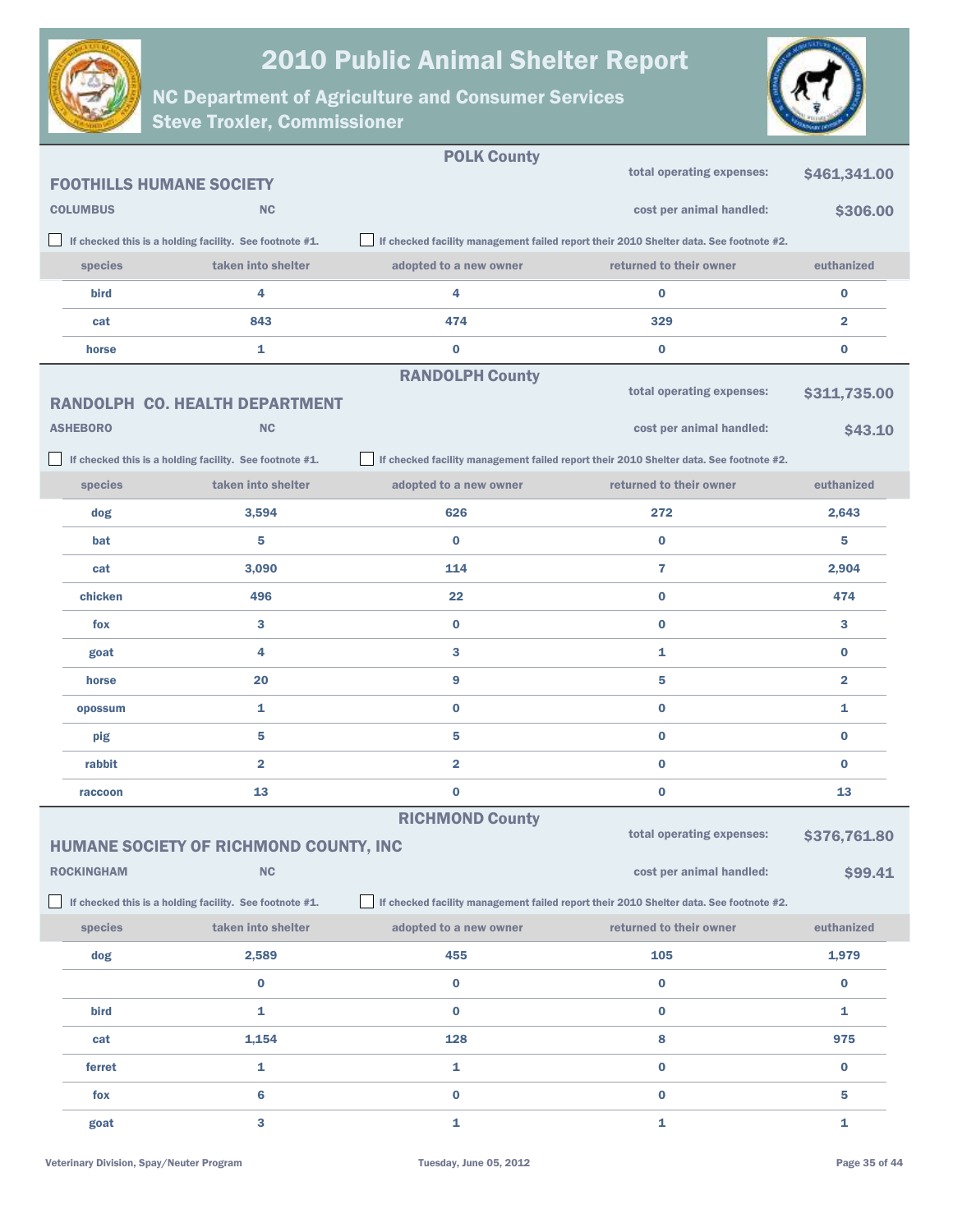



|                               |                                                                               | <b>RICHMOND County</b> |                                                                                        |                         |
|-------------------------------|-------------------------------------------------------------------------------|------------------------|----------------------------------------------------------------------------------------|-------------------------|
|                               | HUMANE SOCIETY OF RICHMOND COUNTY, INC                                        |                        | total operating expenses:                                                              | \$376,761.80            |
| <b>ROCKINGHAM</b>             | <b>NC</b>                                                                     |                        | cost per animal handled:                                                               | \$99.41                 |
|                               | If checked this is a holding facility. See footnote #1.                       |                        | If checked facility management failed report their 2010 Shelter data. See footnote #2. |                         |
| species                       | taken into shelter                                                            | adopted to a new owner | returned to their owner                                                                | euthanized              |
| guinea pig                    | 2                                                                             | 2                      | $\bf{0}$                                                                               | $\bf{0}$                |
| hamster                       | 6                                                                             | 6                      | $\bf{0}$                                                                               | $\bf{0}$                |
| horse                         | 2                                                                             | 2                      | $\bf{0}$                                                                               | $\bf{0}$                |
| opossum                       | 9                                                                             | 0                      | 9                                                                                      | $\bf{0}$                |
| pig                           | 2                                                                             | 1                      | $\bf{0}$                                                                               | 1                       |
| rabbit                        | 4                                                                             | 4                      | $\bf{0}$                                                                               | $\bf{0}$                |
| raccoon                       | 4                                                                             | 0                      | 2                                                                                      | $\overline{\mathbf{2}}$ |
| sparrow                       | $\overline{\mathbf{2}}$                                                       | 0                      | $\bf{0}$                                                                               | $\overline{\mathbf{2}}$ |
| squirrel                      | 4                                                                             | 0                      | $\overline{2}$                                                                         | $\overline{\mathbf{2}}$ |
| owl                           | 1                                                                             | 0                      | 1                                                                                      | 0                       |
|                               |                                                                               | <b>ROBESON County</b>  |                                                                                        |                         |
| <b>LUMBERTON POLICE DEPT.</b> |                                                                               |                        | total operating expenses:                                                              | \$0.00                  |
| <b>LUMBERTON</b>              | <b>NC</b>                                                                     |                        | cost per animal handled:                                                               | \$0.00                  |
|                               | $\blacktriangleright$ If checked this is a holding facility. See footnote #1. |                        | If checked facility management failed report their 2010 Shelter data. See footnote #2. |                         |
| species                       | taken into shelter                                                            | adopted to a new owner | returned to their owner                                                                | euthanized              |
| dog                           | $\bf{0}$                                                                      | 0                      | $\bf{0}$                                                                               | $\bf{0}$                |
|                               |                                                                               | <b>ROBESON County</b>  |                                                                                        |                         |
| <b>MAXTON ANIMAL HOLDING</b>  |                                                                               |                        | total operating expenses:                                                              | \$1,500.00              |
| <b>MAXTON</b>                 | <b>NC</b>                                                                     |                        | cost per animal handled:                                                               | \$21.00                 |
|                               | $\blacktriangleright$ If checked this is a holding facility. See footnote #1. |                        | If checked facility management failed report their 2010 Shelter data. See footnote #2. |                         |
| species                       | taken into shelter                                                            | adopted to a new owner | returned to their owner                                                                | euthanized              |
| dog                           | 52                                                                            | 6                      | 4                                                                                      | $\bf{0}$                |
| cat                           | 19                                                                            | 0                      | 1                                                                                      | 0                       |
|                               |                                                                               | <b>ROBESON County</b>  | total operating expenses:                                                              |                         |
|                               | <b>ROBESON COUNTY ANIMAL SHELTER</b>                                          |                        |                                                                                        | \$196,705.22            |
| <b>ST. PAULS</b>              | <b>NC</b>                                                                     |                        | cost per animal handled:                                                               | \$43.57                 |
|                               | If checked this is a holding facility. See footnote #1.                       |                        | If checked facility management failed report their 2010 Shelter data. See footnote #2. |                         |
| species                       | taken into shelter                                                            | adopted to a new owner | returned to their owner                                                                | euthanized              |
| dog                           | 3,131                                                                         | 2,055                  | 87                                                                                     | 1,152                   |
| cat                           | 1,384                                                                         | 433                    | $6\phantom{a}$                                                                         | 921                     |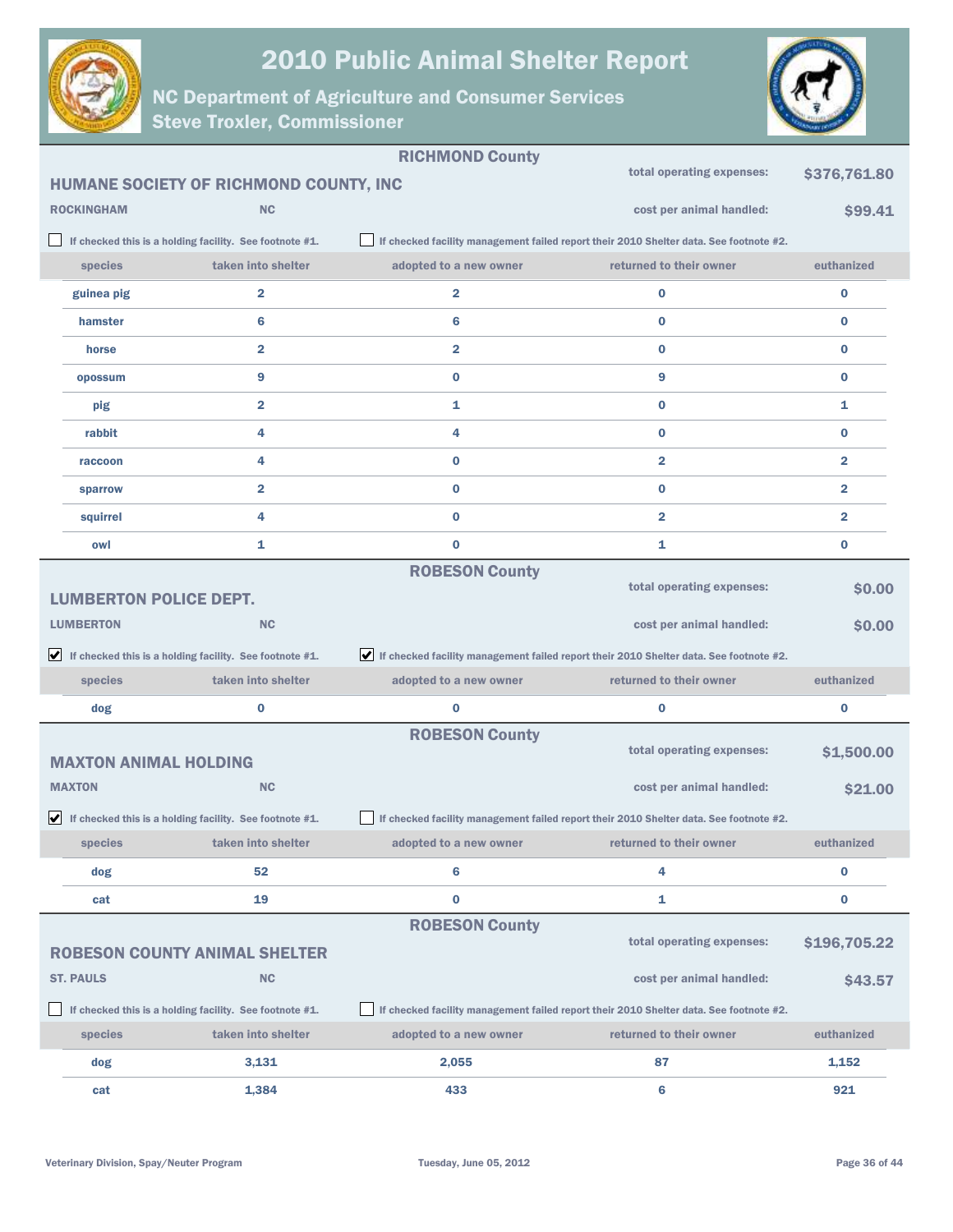



|                      |                                                                               | <b>ROBESON County</b>    |                                                                                        |              |
|----------------------|-------------------------------------------------------------------------------|--------------------------|----------------------------------------------------------------------------------------|--------------|
|                      | <b>TOWN OF RED SPRINGS ANIMAL CONTROL</b>                                     |                          | total operating expenses:                                                              | \$855.22     |
| <b>RED SPRINGS</b>   | <b>NC</b>                                                                     |                          | cost per animal handled:                                                               | \$95.02      |
|                      | $\blacktriangleright$ If checked this is a holding facility. See footnote #1. |                          | If checked facility management failed report their 2010 Shelter data. See footnote #2. |              |
| species              | taken into shelter                                                            | adopted to a new owner   | returned to their owner                                                                | euthanized   |
| dog                  | 9                                                                             | 1                        | 2                                                                                      | 0            |
|                      |                                                                               | <b>ROCKINGHAM County</b> |                                                                                        |              |
|                      | <b>ROCKINGHAM COUNTY ANIMAL SHELTER</b>                                       |                          | total operating expenses:                                                              | \$171,900.15 |
| <b>REIDSVILLE</b>    | <b>NC</b>                                                                     |                          | cost per animal handled:                                                               | \$57.90      |
|                      | If checked this is a holding facility. See footnote #1.                       |                          | If checked facility management failed report their 2010 Shelter data. See footnote #2. |              |
| species              | taken into shelter                                                            | adopted to a new owner   | returned to their owner                                                                | euthanized   |
| dog                  | 1,467                                                                         | 78                       | 211                                                                                    | 1,178        |
| bird                 | $\overline{2}$                                                                | $\bf{0}$                 | $\overline{2}$                                                                         | $\bf{0}$     |
| cat                  | 1,493                                                                         | 37                       | 5                                                                                      | 1,451        |
| goat                 | 1                                                                             | $\bf{0}$                 | 1                                                                                      | $\bf{0}$     |
| rabbit               | $\overline{2}$                                                                | $\overline{\mathbf{2}}$  | $\bf{0}$                                                                               | $\bf{0}$     |
| raccoon              | 4                                                                             | $\bf{0}$                 | $\bf{0}$                                                                               | $\bf{0}$     |
|                      |                                                                               | <b>ROWAN County</b>      |                                                                                        |              |
|                      | <b>ROWAN COUNTY ANIMAL SHELTER</b>                                            |                          | total operating expenses:                                                              | \$632,870.00 |
| <b>SALISBURY</b>     | <b>NC</b>                                                                     |                          | cost per animal handled:                                                               | \$91.00      |
|                      | If checked this is a holding facility. See footnote #1.                       |                          | If checked facility management failed report their 2010 Shelter data. See footnote #2. |              |
| species              | taken into shelter                                                            | adopted to a new owner   | returned to their owner                                                                | euthanized   |
| dog                  | 3,113                                                                         | 311                      | 331                                                                                    | 2,475        |
| cat                  | 3,600                                                                         | 106                      | 20                                                                                     | 3,088        |
| opossum              | 50                                                                            | $\bf{0}$                 | $\bf{0}$                                                                               | 5            |
| rabbit               | 4                                                                             | 0                        | $\bf{0}$                                                                               | 1            |
| raccoon              | 54                                                                            | $\bf{0}$                 | 0                                                                                      | 32           |
|                      |                                                                               | <b>RUTHERFORD County</b> | total operating expenses:                                                              |              |
|                      | <b>RUTHERFORD COUNTY ANIMAL SHELTER</b>                                       |                          |                                                                                        | \$188,363.00 |
| <b>RUTHERFORDTON</b> | <b>NC</b>                                                                     |                          | cost per animal handled:                                                               | \$48.67      |
|                      | If checked this is a holding facility. See footnote #1.                       |                          | If checked facility management failed report their 2010 Shelter data. See footnote #2. |              |
| species              | taken into shelter                                                            | adopted to a new owner   | returned to their owner                                                                | euthanized   |
| dog                  | 2,134                                                                         | 779                      | 185                                                                                    | 1,028        |
| bat                  | 1                                                                             | $\bf{0}$                 | $\bf{0}$                                                                               | 1            |
| cat                  | 1,711                                                                         | 142                      | 12                                                                                     | 1,469        |
| ferret               | 3                                                                             | $\overline{2}$           | $\bf{0}$                                                                               | 1            |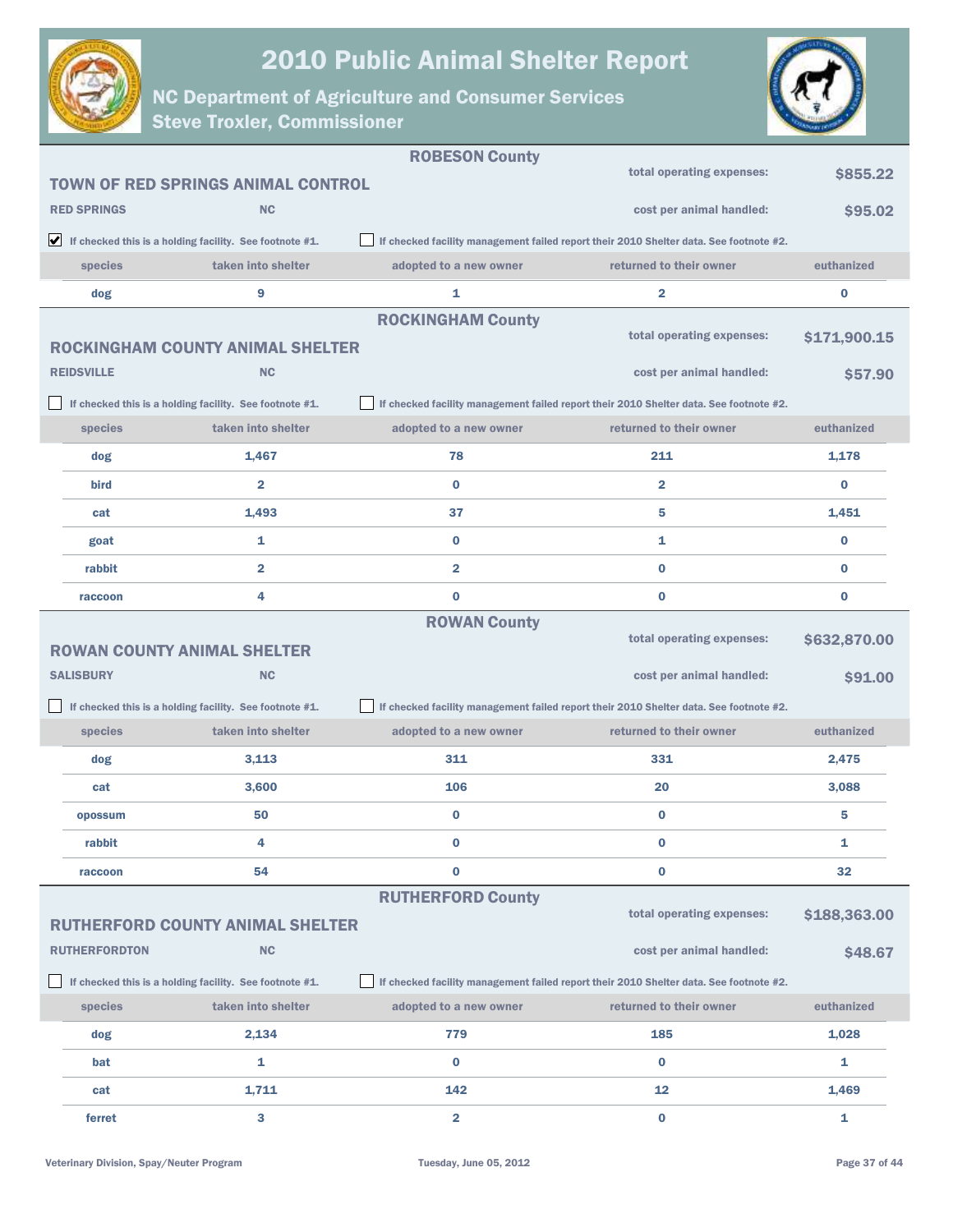



|                             |                                                         | <b>RUTHERFORD County</b>                                                                                     |                                                                                        |              |
|-----------------------------|---------------------------------------------------------|--------------------------------------------------------------------------------------------------------------|----------------------------------------------------------------------------------------|--------------|
|                             | <b>RUTHERFORD COUNTY ANIMAL SHELTER</b>                 |                                                                                                              | total operating expenses:                                                              | \$188,363.00 |
| <b>RUTHERFORDTON</b>        | <b>NC</b>                                               |                                                                                                              | cost per animal handled:                                                               | \$48.67      |
|                             | If checked this is a holding facility. See footnote #1. |                                                                                                              | If checked facility management failed report their 2010 Shelter data. See footnote #2. |              |
| species                     | taken into shelter                                      | adopted to a new owner                                                                                       | returned to their owner                                                                | euthanized   |
| fox                         | 1                                                       | $\bf{0}$                                                                                                     | $\bf{0}$                                                                               | 1            |
| opossum                     | 1                                                       | $\bf{0}$                                                                                                     | $\bf{0}$                                                                               | 1            |
| raccoon                     | 6                                                       | $\bf{0}$                                                                                                     | 0                                                                                      | 6            |
|                             |                                                         | <b>SAMPSON County</b>                                                                                        |                                                                                        |              |
|                             | <b>SAMPSON CO. ANIMAL CONTROL PET ADOPTION</b>          |                                                                                                              | total operating expenses:                                                              | <b>SO.00</b> |
| <b>CLINTON</b>              | <b>NC</b>                                               |                                                                                                              | cost per animal handled:                                                               | \$0.00       |
|                             | If checked this is a holding facility. See footnote #1. | $\blacktriangleright$ If checked facility management failed report their 2010 Shelter data. See footnote #2. |                                                                                        |              |
| species                     | taken into shelter                                      | adopted to a new owner                                                                                       | returned to their owner                                                                | euthanized   |
| dog                         | 0                                                       | $\bf{0}$                                                                                                     | $\bf{0}$                                                                               | 0            |
|                             |                                                         | <b>SCOTLAND County</b>                                                                                       |                                                                                        |              |
| <b>ASHER ANIMAL SHELTER</b> |                                                         |                                                                                                              | total operating expenses:                                                              | \$193,874.30 |
| <b>LAURINBURG</b>           | <b>NC</b>                                               |                                                                                                              | cost per animal handled:                                                               | \$102.47     |
|                             | If checked this is a holding facility. See footnote #1. |                                                                                                              | If checked facility management failed report their 2010 Shelter data. See footnote #2. |              |
|                             |                                                         |                                                                                                              |                                                                                        |              |
| species                     | taken into shelter                                      | adopted to a new owner                                                                                       | returned to their owner                                                                | euthanized   |
| dog                         | 1,315                                                   | 359                                                                                                          | 90                                                                                     | 866          |
| cat                         | 577                                                     | 92                                                                                                           | 6                                                                                      | 479          |
|                             |                                                         | <b>STANLY County</b>                                                                                         |                                                                                        |              |
|                             | <b>STANLEY COUNTY ANIMAL CONTROL</b>                    |                                                                                                              | total operating expenses:                                                              | \$356,428.00 |
| <b>ALBEMARLE</b>            | <b>NC</b>                                               |                                                                                                              | cost per animal handled:                                                               | \$124.32     |
|                             | If checked this is a holding facility. See footnote #1. |                                                                                                              | If checked facility management failed report their 2010 Shelter data. See footnote #2. |              |
| species                     | taken into shelter                                      | adopted to a new owner                                                                                       | returned to their owner                                                                | euthanized   |
| dog                         | 1,277                                                   | 167                                                                                                          | 132                                                                                    | 926          |
| cat                         | 1,580                                                   | 65                                                                                                           | 13                                                                                     | 1,455        |
|                             |                                                         | <b>STOKES County</b>                                                                                         |                                                                                        |              |
|                             | <b>STOKES COUNTY ANIMAL SHELTER</b>                     |                                                                                                              | total operating expenses:                                                              | \$177,201.00 |
| <b>GERMANTON</b>            | <b>NC</b>                                               |                                                                                                              | cost per animal handled:                                                               | \$66.24      |
|                             | If checked this is a holding facility. See footnote #1. |                                                                                                              | If checked facility management failed report their 2010 Shelter data. See footnote #2. |              |
| species                     | taken into shelter                                      | adopted to a new owner                                                                                       | returned to their owner                                                                | euthanized   |
| dog                         | 1,378                                                   | 281                                                                                                          | 94                                                                                     | 908          |
| cat                         | 1,284                                                   | 131                                                                                                          | 13                                                                                     | 1,056        |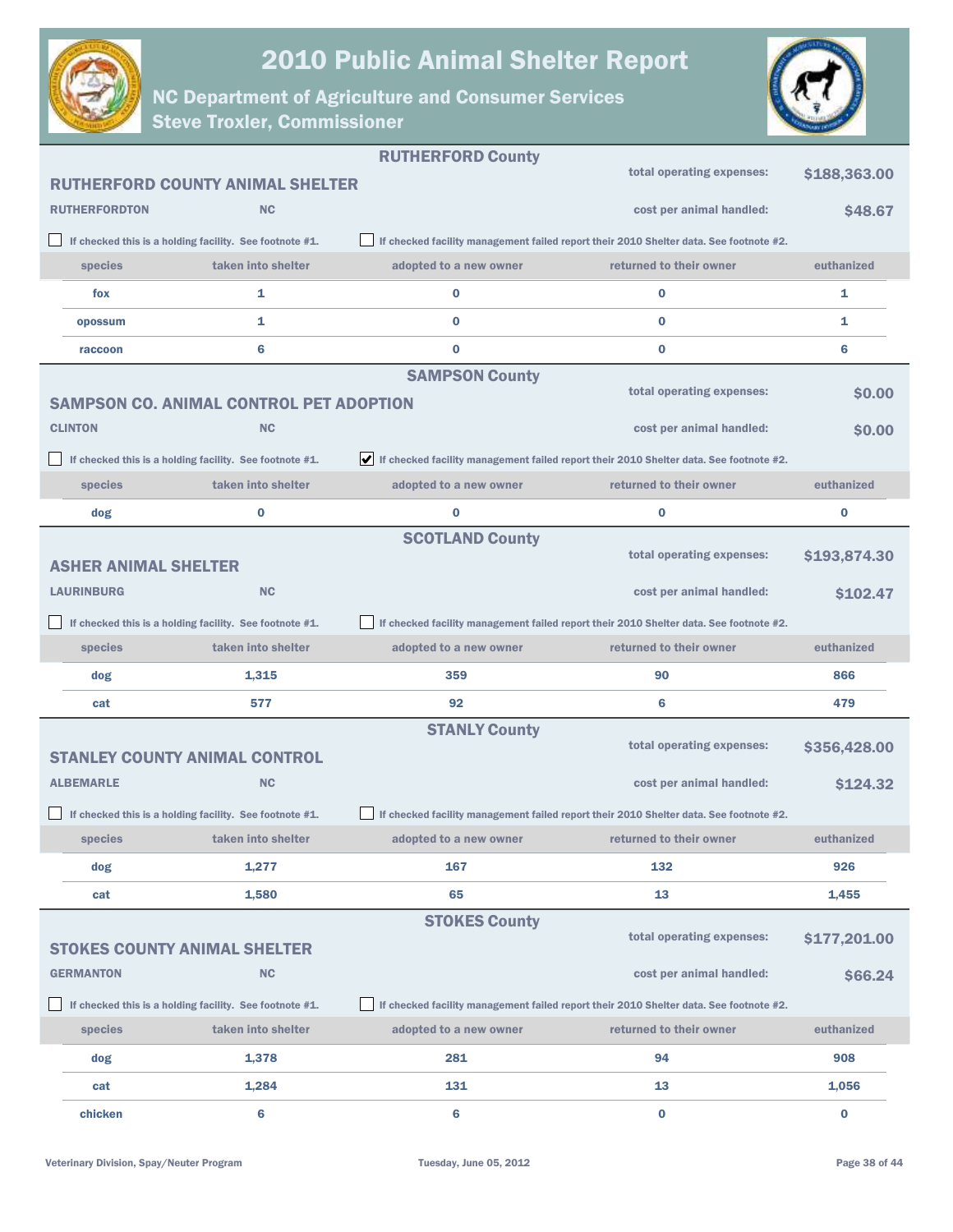



|                  |                                                         | <b>STOKES County</b>       |                                                                                        |                |
|------------------|---------------------------------------------------------|----------------------------|----------------------------------------------------------------------------------------|----------------|
|                  | <b>STOKES COUNTY ANIMAL SHELTER</b>                     |                            | total operating expenses:                                                              | \$177,201.00   |
| <b>GERMANTON</b> | <b>NC</b>                                               |                            | cost per animal handled:                                                               | \$66.24        |
|                  | If checked this is a holding facility. See footnote #1. |                            | If checked facility management failed report their 2010 Shelter data. See footnote #2. |                |
| species          | taken into shelter                                      | adopted to a new owner     | returned to their owner                                                                | euthanized     |
| duck             | $\overline{2}$                                          | $\overline{\mathbf{2}}$    | $\bf{0}$                                                                               | $\bf{0}$       |
| goat             | $\overline{\mathbf{2}}$                                 | $\overline{\mathbf{2}}$    | $\bf{0}$                                                                               | $\bf{0}$       |
| rabbit           | 1                                                       | $\bf{0}$                   | $\bf{0}$                                                                               | $\bf{0}$       |
| raccoon          | $\overline{2}$                                          | $\bf{0}$                   | $\bf{0}$                                                                               | $\overline{a}$ |
|                  |                                                         | <b>SURRY County</b>        |                                                                                        |                |
|                  | <b>SURRY COUNTY ANIMAL CONTROL</b>                      |                            | total operating expenses:                                                              | \$468,163.74   |
| <b>DOBSON</b>    | <b>NC</b>                                               |                            | cost per animal handled:                                                               | \$119.00       |
|                  | If checked this is a holding facility. See footnote #1. |                            | If checked facility management failed report their 2010 Shelter data. See footnote #2. |                |
| species          | taken into shelter                                      | adopted to a new owner     | returned to their owner                                                                | euthanized     |
| dog              | 1,982                                                   | 73                         | 15                                                                                     | 1,713          |
| bat              | $\bf{0}$                                                | $\bf{0}$                   | $\bf{0}$                                                                               | 3              |
| cat              | 1,951                                                   | 93                         | 69                                                                                     | 1,835          |
| fox              | $\bf{0}$                                                | $\bf{0}$                   | $\bf{0}$                                                                               | 3              |
| goat             | 1                                                       | $\bf{0}$                   | $\bf{0}$                                                                               | 1              |
| raccoon          | $\bf{0}$                                                | $\bf{0}$                   | $\bf{0}$                                                                               | 4              |
| skunk            | $\bf{0}$                                                | $\bf{0}$                   | $\bf{0}$                                                                               | 2              |
|                  |                                                         | <b>TRANSYLVANIA County</b> |                                                                                        |                |
|                  | <b>TRANSYLVANIA COUNTY ANIMAL SERVICES</b>              |                            | total operating expenses:                                                              | \$50,839.00    |
| <b>BREVARD</b>   | <b>NC</b>                                               |                            | cost per animal handled:                                                               | \$51.82        |
|                  | If checked this is a holding facility. See footnote #1. |                            | If checked facility management failed report their 2010 Shelter data. See footnote #2. |                |
| species          | taken into shelter                                      | adopted to a new owner     | returned to their owner                                                                | euthanized     |
| dog              | 638                                                     | 365                        | 110                                                                                    | 156            |
| cat              | 343                                                     | 74                         | 9                                                                                      | 236            |
|                  |                                                         | <b>TYRRELL County</b>      |                                                                                        |                |
|                  | <b>TYRRELL COUNTY ANIMAL SHELTER</b>                    |                            | total operating expenses:                                                              | \$16,391.00    |
| <b>COLUMBIA</b>  | <b>NC</b>                                               |                            | cost per animal handled:                                                               | \$221.50       |
|                  | If checked this is a holding facility. See footnote #1. |                            | If checked facility management failed report their 2010 Shelter data. See footnote #2. |                |
| species          | taken into shelter                                      | adopted to a new owner     | returned to their owner                                                                | euthanized     |
| dog              | 37                                                      | $\bf{0}$                   | 5                                                                                      | 32             |
| cat              | 37                                                      | $\overline{\mathbf{2}}$    | 0                                                                                      | 35             |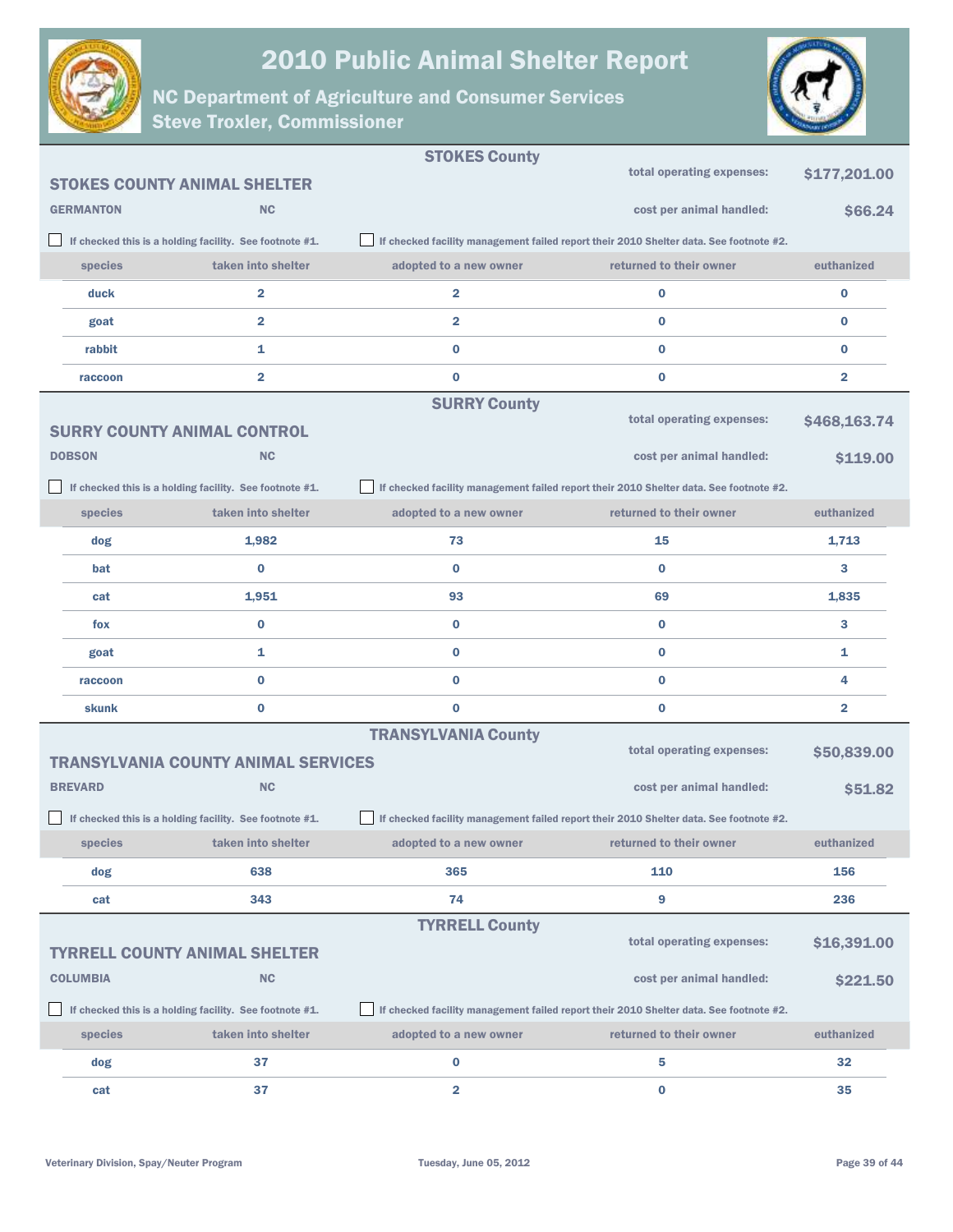



|                  |                                                                               | <b>UNION County</b>     |                                                                                        |                         |
|------------------|-------------------------------------------------------------------------------|-------------------------|----------------------------------------------------------------------------------------|-------------------------|
|                  | <b>UNION COUNTY ANIMAL SHELTER</b>                                            |                         | total operating expenses:                                                              | \$1,060,747.00          |
| <b>MONROE</b>    | NC                                                                            |                         | cost per animal handled:                                                               | \$168.85                |
|                  | If checked this is a holding facility. See footnote #1.                       |                         | If checked facility management failed report their 2010 Shelter data. See footnote #2. |                         |
| species          | taken into shelter                                                            | adopted to a new owner  | returned to their owner                                                                | euthanized              |
| dog              | 2,986                                                                         | 610                     | 288                                                                                    | 1,949                   |
| bat              | 12                                                                            | 0                       | $\bf{0}$                                                                               | $\bf{0}$                |
| bird             | 5                                                                             | 3                       | $\bf{0}$                                                                               | 1                       |
| cat              | 3,222                                                                         | 241                     | 21                                                                                     | 2,904                   |
| deer             | 1                                                                             | 1                       | $\bf{0}$                                                                               | $\bf{0}$                |
| ferret           | $\overline{\mathbf{2}}$                                                       | 0                       | $\bf{0}$                                                                               | $\overline{\mathbf{2}}$ |
| fox              | 3                                                                             | 0                       | $\bf{0}$                                                                               | 1                       |
| goat             | $6\phantom{1}6$                                                               | 1                       | 3                                                                                      | $\bf{0}$                |
| opossum          | 12                                                                            | 0                       | $\bf{0}$                                                                               | 11                      |
| rabbit           | 5                                                                             | 3                       | $\bf{0}$                                                                               | 1                       |
| raccoon          | 20                                                                            | 0                       | $\bf{0}$                                                                               | 16                      |
| rodent           | $\overline{\mathbf{2}}$                                                       | 1                       | $\bf{0}$                                                                               | 1                       |
| snake            | $\overline{\mathbf{2}}$                                                       | $\overline{\mathbf{2}}$ | $\bf{0}$                                                                               | $\bf{0}$                |
| squirrel         | 5                                                                             | $\bf{0}$                | $\bf{0}$                                                                               | $\overline{\mathbf{2}}$ |
|                  |                                                                               | <b>VANCE County</b>     |                                                                                        |                         |
|                  | <b>VANCE COUNTY ANIMAL CONTROL</b>                                            |                         | total operating expenses:                                                              | \$271,641.00            |
| <b>HENDERSON</b> | <b>NC</b>                                                                     |                         | cost per animal handled:                                                               | \$0.00                  |
|                  | If checked this is a holding facility. See footnote #1.                       |                         | If checked facility management failed report their 2010 Shelter data. See footnote #2. |                         |
| species          | taken into shelter                                                            | adopted to a new owner  | returned to their owner                                                                | euthanized              |
| dog              | 2,226                                                                         | 239                     | 89                                                                                     | 1,643                   |
| cat              | 1,501                                                                         | 53                      |                                                                                        | 1,391                   |
| opossum          | 3                                                                             | $\bf{0}$                | $\bf{0}$                                                                               | 3                       |
| rabbit           | $\mathbf{1}$                                                                  | 1                       | $\bf{0}$                                                                               | $\bf{0}$                |
| raccoon          | 1                                                                             | 0                       | $\bf{0}$                                                                               | 1                       |
|                  |                                                                               | <b>WAKE County</b>      |                                                                                        |                         |
|                  | TOWN OF CARY POLICE DEPT. HOLDING FAC.                                        |                         | total operating expenses:                                                              | \$0.00                  |
| <b>CARY</b>      | NC                                                                            |                         | cost per animal handled:                                                               | \$0.00                  |
|                  | $\blacktriangleright$ If checked this is a holding facility. See footnote #1. |                         | If checked facility management failed report their 2010 Shelter data. See footnote #2. |                         |
| <b>species</b>   | taken into shelter                                                            | adopted to a new owner  | returned to their owner                                                                | euthanized              |
| bat              | 22                                                                            | 0                       | $\bf{0}$                                                                               | 22                      |
| bird             | 5                                                                             | $\bf{0}$                | $\bf{0}$                                                                               | 5                       |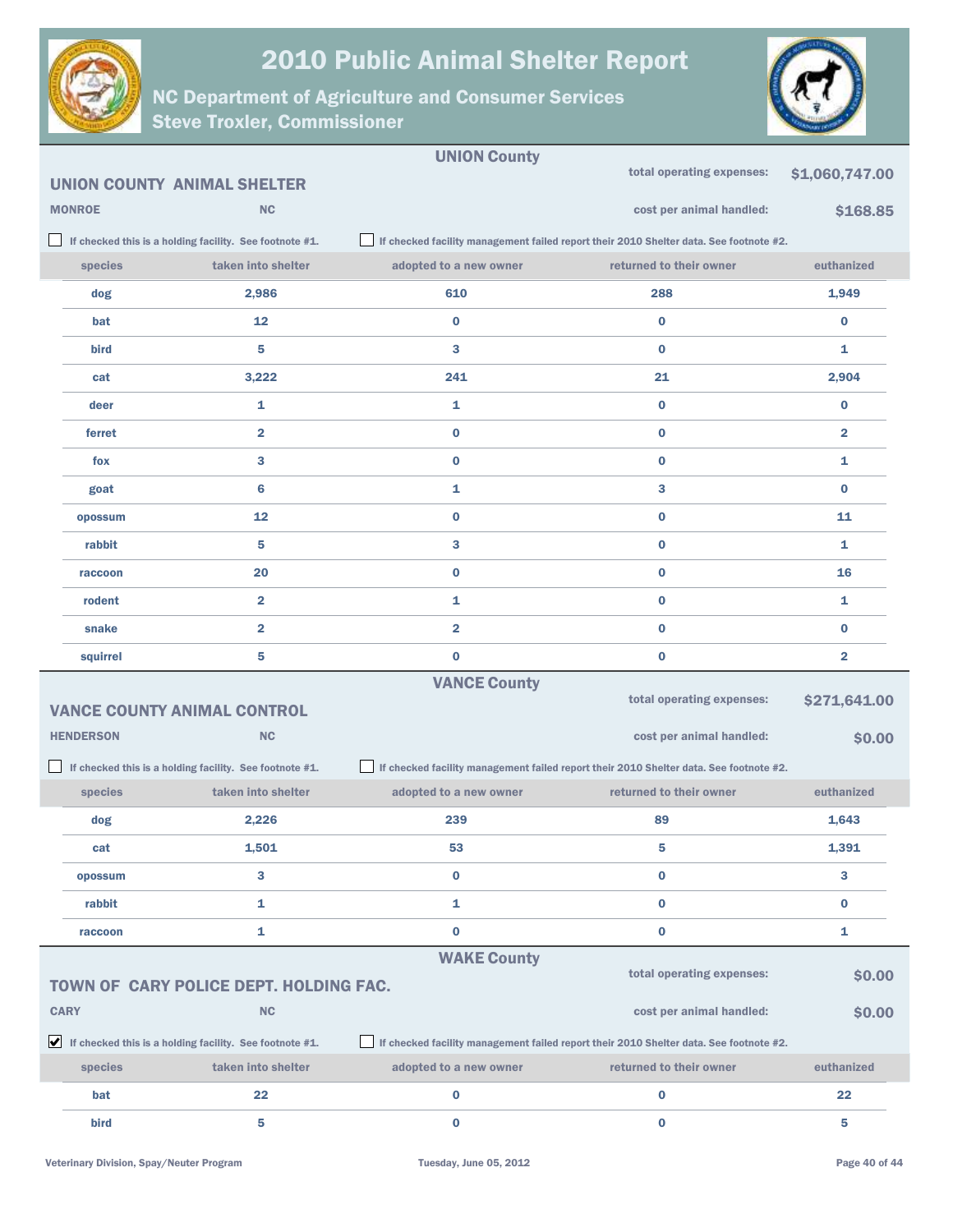



| <b>WAKE County</b> |                                                                               |                         |                                                                                        |                         |  |
|--------------------|-------------------------------------------------------------------------------|-------------------------|----------------------------------------------------------------------------------------|-------------------------|--|
|                    | TOWN OF CARY POLICE DEPT. HOLDING FAC.                                        |                         | total operating expenses:                                                              | \$0.00                  |  |
| <b>CARY</b>        | <b>NC</b>                                                                     |                         | cost per animal handled:                                                               | \$0.00                  |  |
|                    | $\blacktriangleright$ If checked this is a holding facility. See footnote #1. |                         | If checked facility management failed report their 2010 Shelter data. See footnote #2. |                         |  |
| species            | taken into shelter                                                            | adopted to a new owner  | returned to their owner                                                                | euthanized              |  |
| cat                | 124                                                                           | 0                       | 33                                                                                     | 91                      |  |
| chicken            | 1                                                                             | 1                       | $\bf{0}$                                                                               | $\bf{0}$                |  |
| deer               | 3                                                                             | $\bf{0}$                | $\bf{0}$                                                                               | 3                       |  |
| dog                | 44                                                                            | $\bf{0}$                | 39                                                                                     | 5                       |  |
| ferret             | 1                                                                             | 1                       | $\bf{0}$                                                                               | $\bf{0}$                |  |
| fox                | 3                                                                             | $\bf{0}$                | $\bf{0}$                                                                               | 3                       |  |
| hamster            | $\overline{\mathbf{2}}$                                                       | $\overline{\mathbf{2}}$ | $\bf{0}$                                                                               | $\bf{0}$                |  |
| opossum            | 3                                                                             | $\bf{0}$                | $\bf{0}$                                                                               | 3                       |  |
| rabbit             | 3                                                                             | $\bf{0}$                | $\bf{0}$                                                                               | 3                       |  |
| raccoon            | 12                                                                            | $\bf{0}$                | $\bf{0}$                                                                               | 12                      |  |
| rat                | 1                                                                             | 1                       | $\bf{0}$                                                                               | $\bf{0}$                |  |
| snake              | 11                                                                            | $\bf{0}$                | $\bf{0}$                                                                               | $\bf{0}$                |  |
| squirrel           | $\overline{\mathbf{2}}$                                                       | $\bf{0}$                | $\bf{0}$                                                                               | $\overline{\mathbf{2}}$ |  |
|                    |                                                                               |                         |                                                                                        |                         |  |
| turtle             | $\overline{\mathbf{2}}$                                                       | $\bf{0}$                | 0                                                                                      | $\overline{\mathbf{2}}$ |  |
|                    |                                                                               | <b>WAKE County</b>      |                                                                                        |                         |  |
|                    | <b>WAKE COUNTY ANIMAL CARE CONTROL</b>                                        |                         | total operating expenses:                                                              | \$822,117.00            |  |
| <b>RALEIGH</b>     | <b>NC</b>                                                                     |                         | cost per animal handled:                                                               | \$60.05                 |  |
|                    | If checked this is a holding facility. See footnote #1.                       |                         | If checked facility management failed report their 2010 Shelter data. See footnote #2. |                         |  |
| species            | taken into shelter                                                            | adopted to a new owner  | returned to their owner                                                                | euthanized              |  |
| dog                | 6,347                                                                         | 2,528                   | 893                                                                                    | 1,770                   |  |
| bat                | 73                                                                            | $\bf{0}$                | 0                                                                                      | 73                      |  |
| bird               | 35                                                                            | 15                      | $\mathbf 0$                                                                            | $\bf8$                  |  |
| cat                | 6,886                                                                         | 1,263                   | 123                                                                                    | 4,663                   |  |
| chicken            | 29                                                                            | 8                       | $\pmb{0}$                                                                              | $\mathbf{3}$            |  |
| coyote             | $\mathbf{1}$                                                                  | $\pmb{0}$               | $\pmb{0}$                                                                              | $\mathbf{1}$            |  |
| deer               | 4                                                                             | $\pmb{0}$               | $\mathbf 0$                                                                            | 4                       |  |
| fox                | 19                                                                            | $\pmb{0}$               | $\mathbf 0$                                                                            | 19                      |  |
| goat               | $\overline{\mathbf{2}}$                                                       | $\pmb{0}$               | 1                                                                                      | $\mathbf 0$             |  |
| groundhog          | 3                                                                             | $\pmb{0}$               | $\pmb{0}$                                                                              | $\mathbf{3}$            |  |
| guinea pig         | 32                                                                            | 18                      | $\pmb{0}$                                                                              | 1                       |  |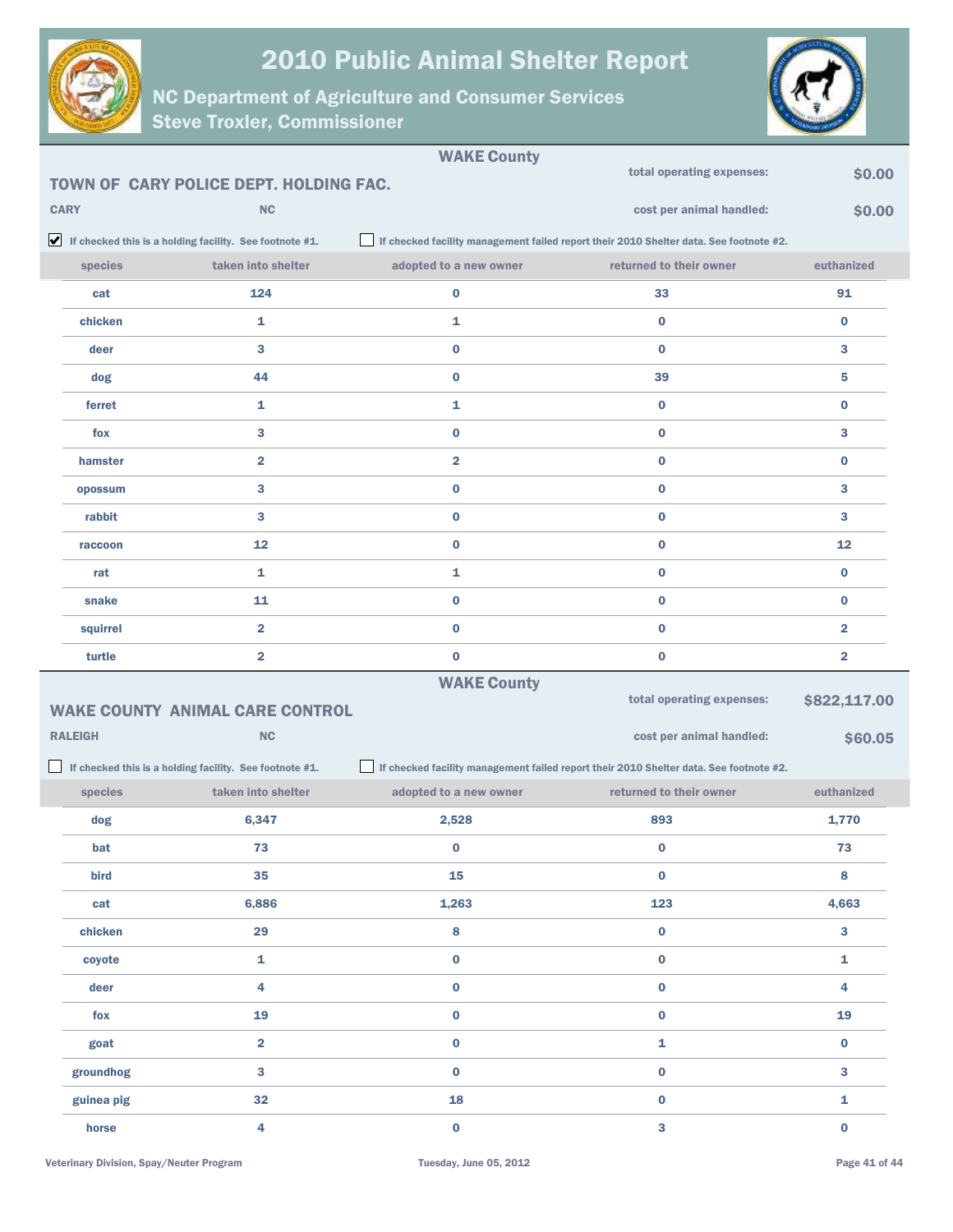



|                  |                                                         | <b>WAKE County</b>       |                                                                                        |                |
|------------------|---------------------------------------------------------|--------------------------|----------------------------------------------------------------------------------------|----------------|
|                  | <b>WAKE COUNTY ANIMAL CARE CONTROL</b>                  |                          | total operating expenses:                                                              | \$822,117.00   |
| <b>RALEIGH</b>   | <b>NC</b>                                               |                          | cost per animal handled:                                                               | \$60.05        |
|                  | If checked this is a holding facility. See footnote #1. |                          | If checked facility management failed report their 2010 Shelter data. See footnote #2. |                |
| species          | taken into shelter                                      | adopted to a new owner   | returned to their owner                                                                | euthanized     |
| opossum          | 19                                                      | $\bf{0}$                 | 0                                                                                      | 19             |
| pig              | 2                                                       | $\bf{0}$                 | 1                                                                                      | $\bf{0}$       |
| rabbit           | 83                                                      | 48                       | $\bf{0}$                                                                               | 9              |
| raccoon          | 44                                                      | $\bf{0}$                 | $\bf{0}$                                                                               | 44             |
| reptile          | 23                                                      | 1                        | 4                                                                                      | $\bf{0}$       |
| rodent           | 76                                                      | 52                       | $\bf{0}$                                                                               | 10             |
| squirrel         | 8                                                       | $\bf{0}$                 | $\bf{0}$                                                                               | 8              |
|                  |                                                         | <b>WARREN County</b>     |                                                                                        |                |
|                  | <b>WARREN COUNTY ANIMAL ARK</b>                         |                          | total operating expenses:                                                              | \$245,562.00   |
| <b>WARRENTON</b> | NC                                                      |                          | cost per animal handled:                                                               | \$135.89       |
|                  | If checked this is a holding facility. See footnote #1. |                          | If checked facility management failed report their 2010 Shelter data. See footnote #2. |                |
| species          | taken into shelter                                      | adopted to a new owner   | returned to their owner                                                                | euthanized     |
| dog              | 1,001                                                   | 333                      | 86                                                                                     | 545            |
| cat              | 774                                                     | 76                       | $6\phantom{1}6$                                                                        | 685            |
| chicken          | 4                                                       | 4                        | $\bf{0}$                                                                               | $\bf{0}$       |
| fox              | $\overline{2}$                                          | $\bf{0}$                 | $\bf{0}$                                                                               | $\overline{2}$ |
| opossum          | 19                                                      | $\bf{0}$                 | $\bf{0}$                                                                               | $\bf{0}$       |
| raccoon          | $\overline{7}$                                          | $\bf{0}$                 | $\bf{0}$                                                                               | 7              |
|                  |                                                         | <b>WASHINGTON County</b> |                                                                                        |                |
|                  | <b>WASHINGTON COUNTY SHERIFF'S OFFICE</b>               |                          | total operating expenses:                                                              | \$0.00         |
| <b>PLYMOUTH</b>  | <b>NC</b>                                               |                          | cost per animal handled:                                                               | \$0.00         |
|                  | If checked this is a holding facility. See footnote #1. |                          | If checked facility management failed report their 2010 Shelter data. See footnote #2. |                |
| species          | taken into shelter                                      | adopted to a new owner   | returned to their owner                                                                | euthanized     |
| dog              | 0                                                       | $\bf{0}$                 | 0                                                                                      | 0              |
|                  |                                                         | <b>WATAUGA County</b>    | total operating expenses:                                                              |                |
|                  | <b>WATAUGA COUNTY ANIMAL CARE AND CONTROL</b>           |                          |                                                                                        | \$135,308.00   |
| <b>BOONE</b>     | <b>NC</b>                                               |                          | cost per animal handled:                                                               | \$140.00       |
|                  | If checked this is a holding facility. See footnote #1. |                          | If checked facility management failed report their 2010 Shelter data. See footnote #2. |                |
| species          | taken into shelter                                      | adopted to a new owner   | returned to their owner                                                                | euthanized     |
| dog              | 448                                                     | 322                      | 36                                                                                     | 61             |
| cat              | 510                                                     | 226                      | 10                                                                                     | 251            |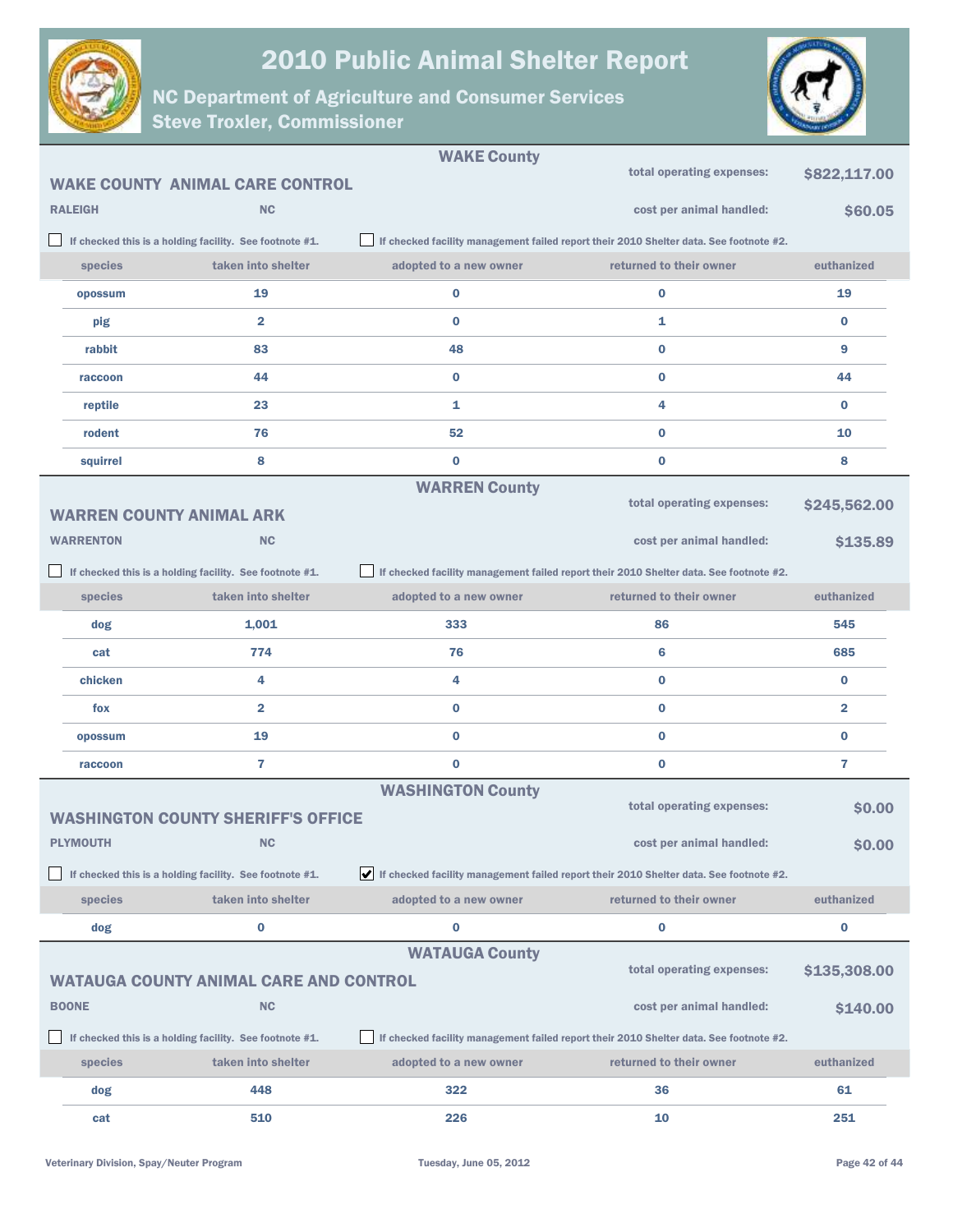



|                    |                                                         | <b>WAYNE County</b>    |                                                                                        |              |
|--------------------|---------------------------------------------------------|------------------------|----------------------------------------------------------------------------------------|--------------|
|                    | <b>WAYNE CO. ADOPTION &amp; EDUCATION CTR.</b>          |                        | total operating expenses:                                                              | \$0.00       |
| <b>GOLDSBORO</b>   | <b>NC</b>                                               |                        | cost per animal handled:                                                               | \$0.00       |
|                    | If checked this is a holding facility. See footnote #1. |                        | If checked facility management failed report their 2010 Shelter data. See footnote #2. |              |
| species            | taken into shelter                                      | adopted to a new owner | returned to their owner                                                                | euthanized   |
| dog                | 0                                                       | $\bf{0}$               | $\bf{0}$                                                                               | $\bf{0}$     |
|                    |                                                         | <b>WILKES County</b>   |                                                                                        |              |
|                    | <b>WILKES COUNTY ANIMAL SHELTER</b>                     |                        | total operating expenses:                                                              | \$577,908.00 |
| <b>WILKESBORO</b>  | <b>NC</b>                                               |                        | cost per animal handled:                                                               | \$102.67     |
|                    | If checked this is a holding facility. See footnote #1. |                        | If checked facility management failed report their 2010 Shelter data. See footnote #2. |              |
| species            | taken into shelter                                      | adopted to a new owner | returned to their owner                                                                | euthanized   |
| dog                | 2,739                                                   | 570                    | 234                                                                                    | 1,903        |
| bat                | $6\phantom{1}6$                                         | $\bf{0}$               | $\bf{0}$                                                                               | $\bf{0}$     |
| cat                | 2,803                                                   | 182                    | 24                                                                                     | 2,536        |
| chicken            | 4                                                       | 4                      | $\bf{0}$                                                                               | $\bf{0}$     |
| <b>COW</b>         | 1                                                       | $\bf{0}$               | 1                                                                                      | $\bf{0}$     |
| donkey             | 1                                                       | $\bf{0}$               | $\mathbf{1}$                                                                           | $\bf{0}$     |
| fox                | 3                                                       | $\bf{0}$               | $\bf{0}$                                                                               | $\bf{0}$     |
| groundhog          | $\overline{\mathbf{2}}$                                 | $\bf{0}$               | $\bf{0}$                                                                               | $\bf{0}$     |
| hawk               | 1                                                       | $\bf{0}$               | $\bf{0}$                                                                               | $\bf{0}$     |
| opossum            | 33                                                      | $\bf{0}$               | $\bf{0}$                                                                               | 31           |
| raccoon            | 29                                                      | $\bf{0}$               | $\bf{0}$                                                                               | 28           |
| skunk              | 5                                                       | $\bf{0}$               | $\bf{0}$                                                                               | $\bf{0}$     |
|                    |                                                         | <b>WILSON County</b>   |                                                                                        |              |
|                    | <b>WILSON COUNTY ANIMAL SHELTER</b>                     |                        | total operating expenses:                                                              | \$10,818.54  |
| <b>WILSON</b>      | <b>NC</b>                                               |                        | cost per animal handled:                                                               | \$4,626.42   |
|                    | If checked this is a holding facility. See footnote #1. |                        | If checked facility management failed report their 2010 Shelter data. See footnote #2. |              |
| species            | taken into shelter                                      | adopted to a new owner | returned to their owner                                                                | euthanized   |
| dog                | 1,593                                                   | 534                    | 181                                                                                    | 811          |
| cat                | 1,359                                                   | 77                     | 9                                                                                      | 1,336        |
|                    |                                                         | <b>YADKIN County</b>   |                                                                                        |              |
|                    | YADKIN COUNTY ANIMAL SHELTER                            |                        | total operating expenses:                                                              | \$27,071.40  |
| <b>YADKINVILLE</b> | <b>NC</b>                                               |                        | cost per animal handled:                                                               | \$11.20      |
|                    | If checked this is a holding facility. See footnote #1. |                        | If checked facility management failed report their 2010 Shelter data. See footnote #2. |              |
| species            | taken into shelter                                      | adopted to a new owner | returned to their owner                                                                | euthanized   |
| dog                | 1,055                                                   | 72                     | 89                                                                                     | 894          |